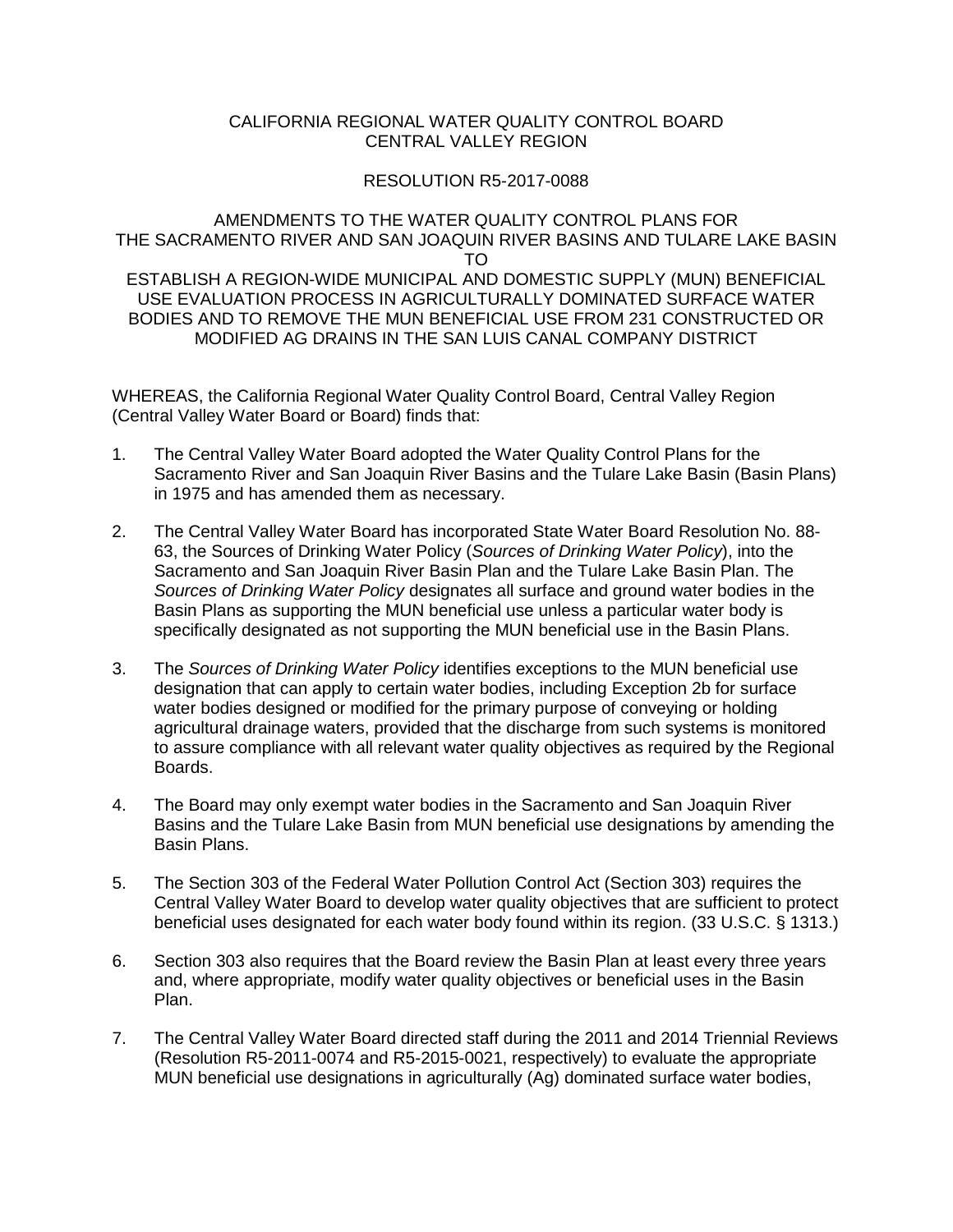including those receiving discharges from Publically Owned Treatment Works (POTWs) in the Sacramento River Basin.

- 8. On 16 April 2015, the Central Valley Water Board adopted Resolution R5-2015-0022, amending the Water Quality Control Plan for the Sacramento River and San Joaquin River Basins to remove the MUN beneficial use in twelve constructed and/or modified water bodies in the Sacramento River Basin. The amendment was approved by the State Water Board and the Office of Administrative Law later in 2015, and the final approval was provided by the U.S. Environmental Protection Agency on 21 April 2016.
- 9. The proposed Amendments will establish:
	- a. A region-wide process for evaluating the appropriate MUN beneficial use designations and associated water quality objectives in Ag dominated surface water bodies;
	- b. Implementation and monitoring requirements when the MUN beneficial use is dedesignated or refined in Ag dominated surface water bodies; and
	- c. A Limited-MUN (LMUN) beneficial use that would apply to Ag dominated water bodies that have inherent limiting conditions such as low or intermittent flows and/or elevated natural background constituent concentrations.

In addition, the proposed Amendments will apply the evaluation process to remove the MUN beneficial use from 231 constructed or modified Ag dominated surface water bodies within the San Luis Canal Company (SLCC) service area, located within the San Joaquin River Basin.

- 10. A characterization study was completed pertaining to 231 constructed or modified Ag dominated surface water bodies within the SLCC service area and included information on construction, management, and water quality monitoring of the water bodies in question as well as downstream water bodies.
- 11. The Central Valley Water Board staff surveyed over 10% of the water bodies in the SLCC service area and conducted an evaluation of the water quality and established water quality monitoring programs within the SLCC service area and downstream of the discharge locations to the nearest Municipal and Domestic intake in the San Joaquin River near the city of Stockton.
- 12. The completed evaluation finds that the 231 constructed and modified Ag dominated surface water bodies within the SLCC service area meet the *Sources of Drinking Water Policy* Exception 2b, which applies to water bodies that have been designed or modified for the primary purpose of conveying agricultural drainage, provided that discharge from such systems is monitored to assure compliance with all relevant water quality objectives as required by the Regional Board.
- 13. The completed evaluation finds that the existing water quality monitoring conducted are sufficient to assure that all discharges meet relevant water quality objectives as required by the Regional Board.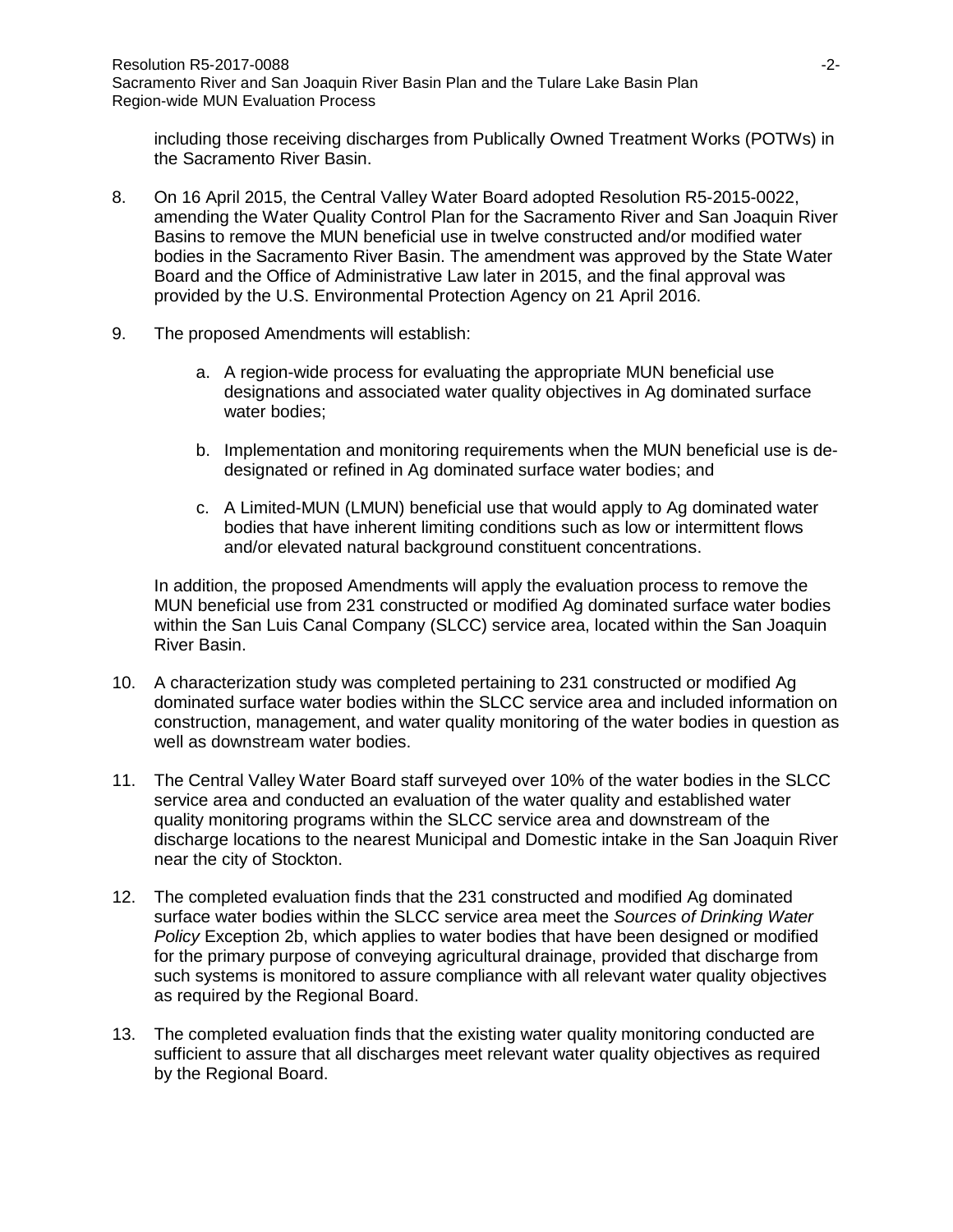- 14. Central Valley Water Board staff has prepared proposed Amendments to standardize a process to evaluate appropriate designations and level of protection of the MUN beneficial use in Ag dominated water bodies, utilizing information gained during the de-designation of 12 constructed or modified Ag drains in the Sacramento River Basin that met the *Sources of Drinking Water* Policy Exception 2b and the characterization study in the SLCC service area.
- 15. The proposed Amendments will revise Chapter 2 (Beneficial Uses) of the Sacramento and San Joaquin River Basin Plan to add the LMUN beneficial use and Chapter 2 (Beneficial Uses, Surface Waters) to:
	- a. De-designate the MUN beneficial use from the 231 water bodies in the SLCC service area and add the 231 water bodies to Appendix 44 in the Basin Plan for water bodies that meet one or more of the *Sources of Drinking Water Policy* exceptions.
	- b. Include a reference to a new appendix (Appendix 45) in the Basin Plan for water bodies designated with the LMUN beneficial use.
- 16. The proposed Amendments will revise Chapter 3 (Water Quality Objectives, Chemical Constituents) of the Sacramento and San Joaquin River Basin Plan to move MUN-specific Water Quality Objectives to a new heading, Municipal and Domestic Supply (MUN), located under Chapter 3 (Water Quality Objectives, Water Quality Objectives for Inland Surface Waters). The water quality objective for LMUN will be included under this new heading.
- 17. The proposed Amendments will revise Chapter 4 (Implementation, Continuous Planning for Implementation of Water Quality Control) of the Sacramento and San Joaquin River Basin Plan to add implementation requirements for the MUN evaluation process.
- 18. The proposed Amendments will revise Chapter 5 (Surveillance and Monitoring) of the Sacramento and San Joaquin River Basin Plan to establish a surveillance and monitoring program to evaluate compliance with relevant water quality objectives.
- 19. The proposed Amendments will revise Appendix 44 (Water Bodies That Meet One or More of the Sources of Drinking Water Policy (Resolution 88-63) Exceptions) of the Sacramento and San Joaquin River Basin Plan to identify water body categories and water bodies to be grouped by system.
- 20. The proposed Amendments will revise Chapter 2 (Beneficial Uses) of the Tulare Lake Basin Plan to add the LMUN beneficial use and to include references to two new appendices (Appendix 35 and Appendix 36) in the Basin Plan for water bodies that meet one or more of *Sources of Drinking Water Policy* exceptions and for water bodies designated with the LMUN beneficial use, respectively.
- 21. The proposed Amendments will revise Chapter 3 (Water Quality Objectives, Chemical Constituents) of the Tulare Lake Basin Plan to move MUN-specific Water Quality Objectives to a new heading, Municipal and Domestic Supply (MUN), located under Chapter 3 (Water Quality Objectives, Water Quality Objectives for Inland Surface Waters). The water quality objective for LMUN will be included under this new heading.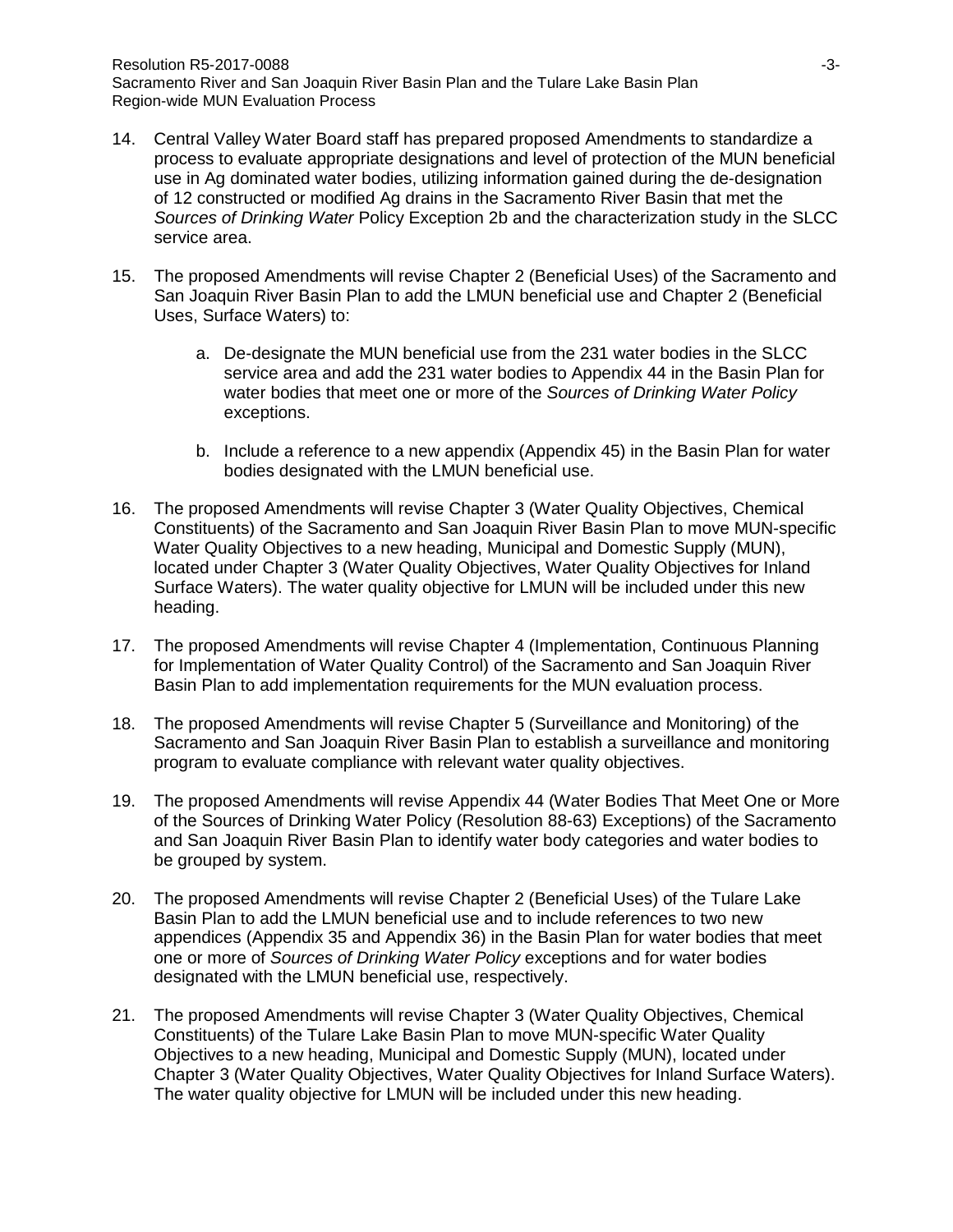- 22. The proposed Amendments will revise Chapter 4 (Implementation, Continuous Planning for Implementation of Water Quality Control) of the Tulare Lake Basin Plan to add implementation requirements for the MUN evaluation process.
- 23. The proposed Amendments will revise Chapter 6 (Surveillance and Monitoring) of the Tulare Lake Basin Plan to establish a surveillance and monitoring program to evaluate compliance with relevant water quality objectives.
- 24. The proposed Amendments will establish a reference document that will catalogue the Executive Officer's initial approvals regarding MUN beneficial use de-designations and/or LMUN beneficial use refinements. In regulating discharges to water bodies that are listed in the reference document, the Board may establish interim permit limits, initially valid for up to 5 years, that implement the beneficial use de-designation or refinement before the relevant Basin Plan is amended to incorporate the waterbody's revised beneficial use designation(s). These interim permit limits may be extended by up to 3 years upon the Executive Officer's approval.
- 25. In conjunction with amending the Basin Plan to incorporate revised beneficial use designations, or in conjunction with other periodic reviews of the Basin Plans, the Board may develop additional guidance, as needed, for implementing the Region-wide MUN Evaluation Process established by this Resolution.
- 26. The Central Valley Water Board has considered the costs of implementing the proposed Amendments as discussed in the Substitute Environmental Documentation.
- 27. The proposed Amendments include an estimate of the cost of the proposed implementation program to agriculture, and identify potential sources of financing as required by Water Code section 13141.
- 28. In establishing the water quality objectives associated with the LMUN beneficial use, the Board has considered the factors described in Water Code section 13241, as discussed in the Substitute Environmental Documentation.
- 29. The proposed Amendments contain no new science and therefore are not subject to the peer review requirement of Health and Safety Code section 57004.
- 30. State Water Board Resolution 68-16, the Statement of Policy with Respect to Maintaining High Quality of Waters in California (*State Antidegradation Policy*) generally prohibits the Central Valley Water Board from authorizing activities that will result in the degradation of high-quality waters unless it has been shown that:
	- The degradation will not result in water quality less than that prescribed in state and regional policies, including violation of one or more water quality objectives;
	- The degradation will not unreasonably affect present and anticipated future beneficial uses;
	- The discharger will employ Best Practicable Treatment or Control (BPTC) to minimize degradation; and
	- The degradation is consistent with the maximum benefit to the people of the state.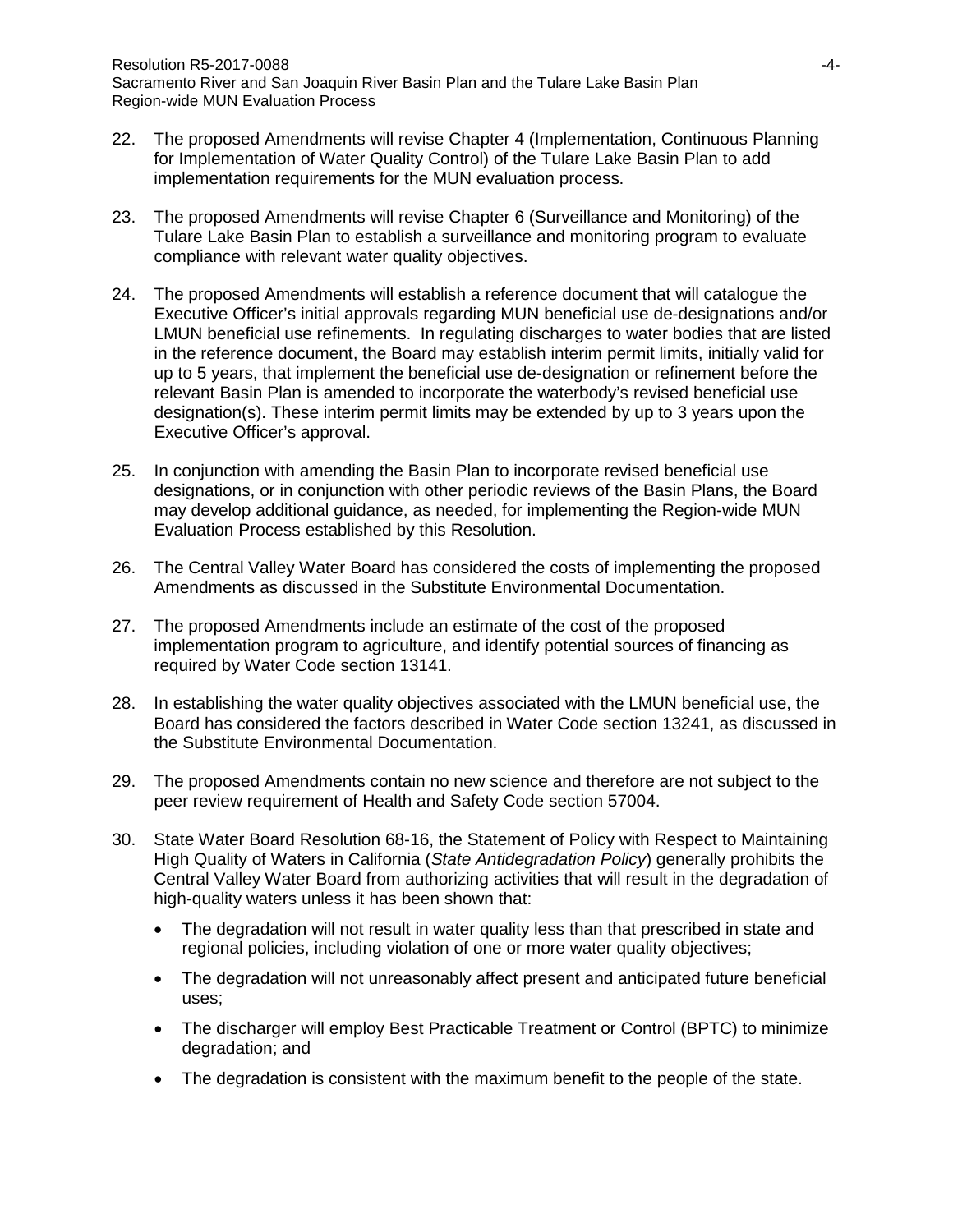When implementing the proposed Amendments, the Board will still be obligated to impose requirements (including monitoring requirements, where necessary) to ensure that downstream water bodies that remain designated as supporting the MUN beneficial use will be protected. Therefore, any degradation that may occur as a result of the adoption of the proposed Amendments will neither result in water quality less than that prescribed in state and regional policies nor unreasonably affect present and anticipated future beneficial uses. Further, the Staff Report and the case studies for the twelve constructed and/or modified water bodies in the Sacramento River Basin and for the water bodies in the SLCC service area demonstrate both the high cost of compliance associated with the imposition of MUN-derived limitations on discharges into Ag dominated waterbodies where the waterbody is not being used, nor is expected to be used, for MUN purposes, and the limited utility of imposing such requirements when the Board will still be obligated to protect water bodies that remain designated as supporting the MUN beneficial use. The Board may therefore find that the proposed Amendments are consistent with the maximum benefit to the people of the state. Lastly, when authorizing discharges into water bodies where the MUN use may be de-designated or modified pursuant to the proposed Amendments, the Board will still impose requirements requiring that dischargers employ BPTC of the wastes in their discharges where water quality is better than that needed to support the designated beneficial uses. For the above reasons, the Board finds that the proposed Amendments are consistent with the *State Anti-Degradation Policy*.

- 31. The regulatory action meets the "necessity" standard of the Administrative Procedures Act, Government Code section 11353, subdivision (b).
- 32. In compliance with Water Code section 106.3, it is the policy of the State of California that every human being has the right to safe, clean, affordable, and accessible water adequate for human consumption, cooking, and sanitary purposes. The proposed Amendments do not lessen water quality protections in any portion of the basins that is currently serving, or is expected to serve, as a domestic or municipal water source. The proposed Amendments are consistent with Water Code section 106.3.
- 33. The Central Valley Water Board is the Lead Agency under the California Environmental Quality Act (CEQA)(Pub. Resources Code, § 21000 et seq.) and is responsible for evaluating potentially significant environmental impacts that may occur as a result of the proposed Amendments. The Secretary of Resources has determined that the Board's Basin Planning Process qualifies as a certified regulatory program pursuant to Public Resources Code section 21080.5 and California Code of Regulations, title 14, section 15251(g). This determination means that the Board may prepare Substitute Environmental Documentation, which includes the Staff Report and an Environmental Checklist, instead of preparing an environmental impact report. The Substitute Environmental Documentation satisfies the requirements of State Water Board's regulations for the implementation of CEQA for exempt regulatory programs. (Cal. Code Regs., tit. 23, §§ 3775 et seq.)
- 34. The Central Valley Water Board staff held CEQA scoping meetings on 24 October, 2 November, and 7 November 2012 to receive comments on the proposed Amendments and to identify any significant issues that must be considered.
- 35. The Central Valley Water Board staff developed and evaluated alternatives for the proposed Amendments with stakeholder input, which was provided during public meetings held on 3 May 2012, 9 August 2012, 16 January 2013, 26 March 2013, 28 May 2013,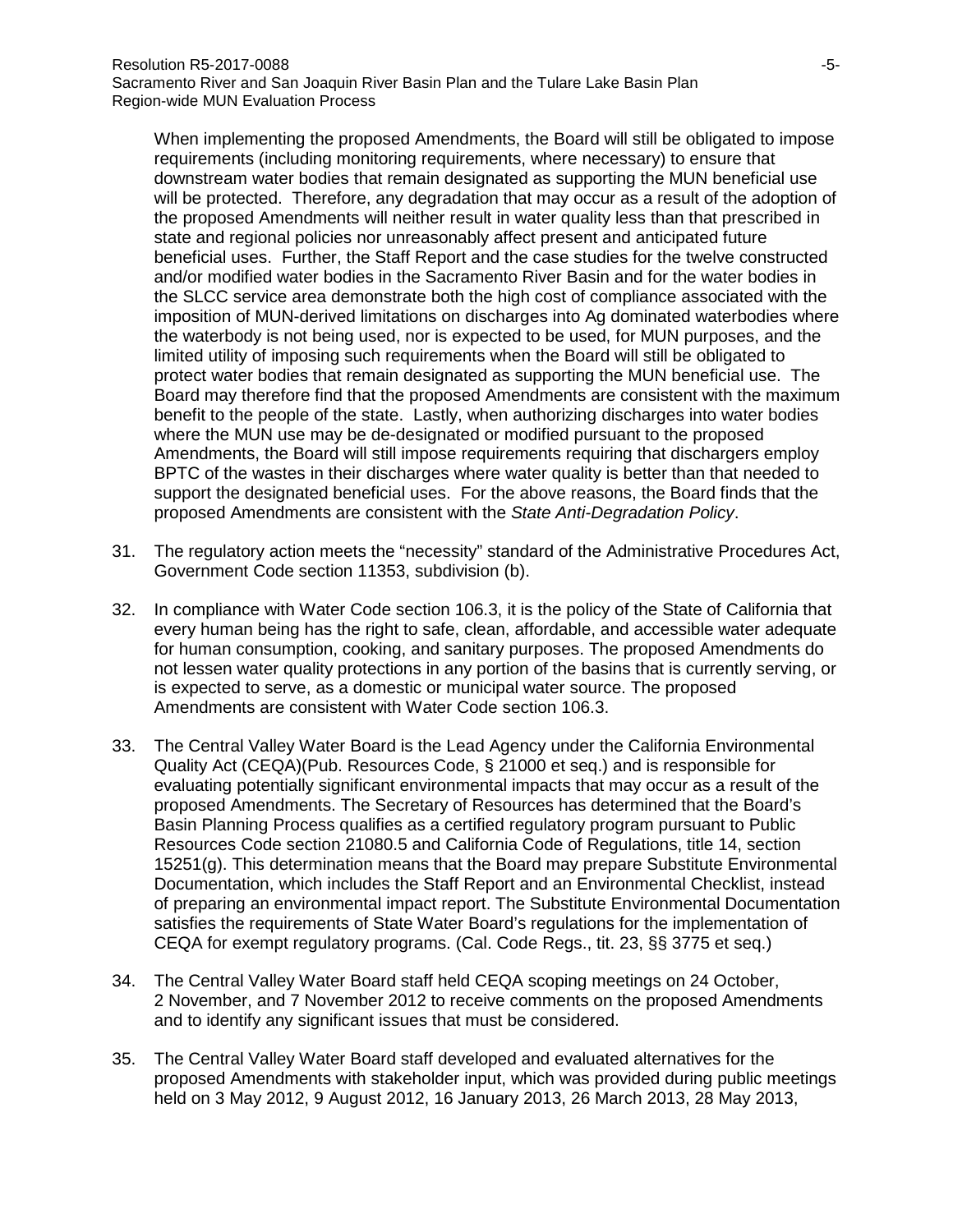19 August 2013, 12 September 2013, 26 September 2014, 14 January 2015, 20 February 2015, 3 June 2015, 3 September 2015, 24 September 2015, and 13 November 2015.

- 36. Central Valley Water Board staff prepared draft Amendments and a Staff Report dated January 2017. The Staff Report included a description of the proposed Amendments and analysis of reasonable alternatives to the proposed Amendments. The Staff Report included an analysis of the reasonably foreseeable environmental impacts of the methods of compliance and an analysis of the reasonably foreseeable alternative methods of compliance with the proposed Amendments.
- 37. Central Valley Water Board staff completed an Environmental Checklist that concluded that the proposed Amendments do not have the potential to significantly impact the environment. Because the proposed Amendments do not have the potential to significantly impact the environment, no mitigation measures are proposed.
- 38. Central Valley Water Board staff has circulated a Notice of Public Hearing/Notice of Filing, a written Staff Report, an Environmental Checklist, and the proposed Amendments to interested individuals and public agencies, including persons having special expertise with regard to the environmental affects potentially involved with the proposed Amendments, for review and comment in accordance with state environmental regulations. (Cal. Code Regs., tit. 23, section 3775.)
- 39. The Central Valley Water Board held a public hearing on 23 February 2017, for the purpose of receiving testimony on the draft Basin Plan Amendment project. Notice of the public hearing was sent to all interested persons and published in accordance with Water Code section 13244.
- 40. The Central Valley Water Board received public comments on the Staff Report, an Environmental Checklist, and the proposed Amendments from 23 January 2017 through 24 March 2017, and has prepared a final draft staff report dated July 2017 which includes responses to comments received on the January 2017 draft.
- 41. The Central Valley Water Board held a public hearing on 11 August 2017 for the purposes of receiving testimony and considering approval of the proposed Basin Plan Amendment project. Notice of the public hearing was sent to all interested persons and published in accordance with Water Code section 13244.
- 42. Based on the record as a whole, including the Staff Report, Environmental Checklist, proposed Amendments, and public comments received, the Central Valley Water Board concurs with staff's conclusion that no actions are expected to cause a potentially significant impact to the environment as a result of the adoption of the proposed Amendments. The Central Valley Water Board finds that the record as a whole and the procedures followed by staff comply with applicable CEQA requirements. (Cal. Code Regs., tit. 23, § 3775 et seq., Pub. Res. Code §§ 21080.5, 21083.9, and 21159, Cal. Code Regs., tit. 14, § 15250 et seq.)
- 43. The proposed Amendments must be approved by the State Water Board, the Office of Administrative Law (OAL), and the U.S. Environmental Protection Agency (USEPA). The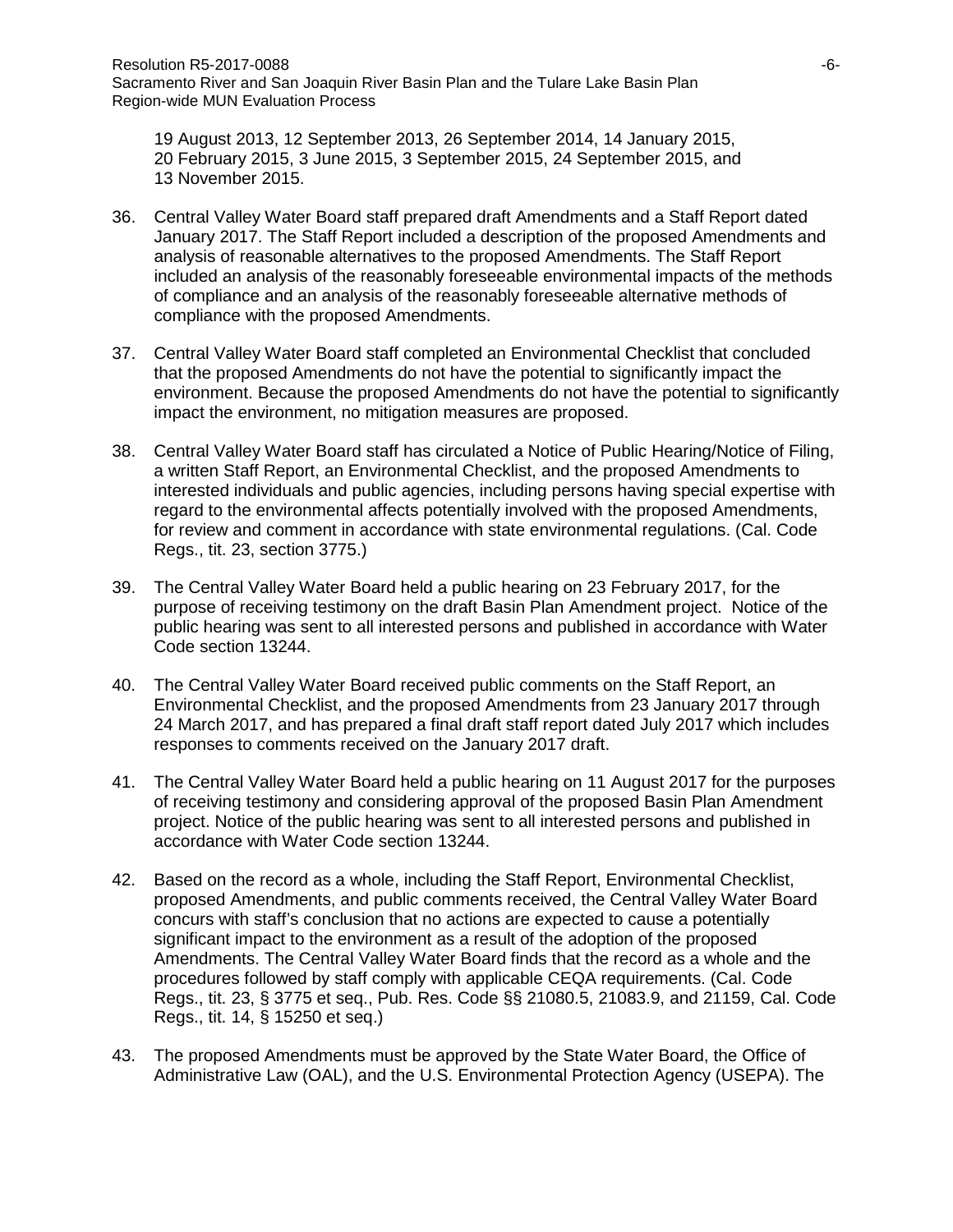proposed Amendments becomes effective under state law after OAL approval and becomes effective under the federal Clean Water Act after USEPA approval.

44. The Central Valley Water Board finds that the proposed Amendments were developed in accordance with Water Code section 13240, et seq.

### **THEREFORE BE IT RESOLVED:**

- 1. Pursuant to Water Code section 13240, et seq., the Central Valley Water Board, after considering the entire record, including oral testimony received at the hearing, hereby approves the Staff Report and adopts the Amendments into the Sacramento and San Joaquin River Basin Plan and the Tulare Lake Basin Plan as set forth in Attachment 1.
- 2. The Executive Officer is directed to forward copies of the Basin Plan Amendments to the State Water Board in accordance with the requirements of section 13245 of the Water Code.
- 3. The Central Valley Water Board requests that the State Water Board approve the Basin Plan Amendments in accordance with the requirements of Water Code sections 13245 and 13246 and forward it to OAL and the USEPA for approval. The Central Valley Water Board specifically requests USEPA approval of all Basin Plan Amendments provisions that require USEPA approval.
- 4. If, during its approval process, the Central Valley Water Board staff, State Water Board, or OAL determines that minor, non-substantive corrections to the language of the Amendments are needed for clarity or consistency, the Executive Officer may make such changes, and shall inform the Central Valley Water Board of any such changes.
- 5. The Central Valley Water Board hereby approves and adopts the CEQA Substitute Environmental Documentation, which was prepared in accordance with Public Resources Code section 21159, California Code of Regulations, title 14, section 15187, and California Code of Regulations, title 23, section 3777.
- 6. Following approval of the Basin Plan Amendments by the OAL, the Executive Officer shall file a Notice of Decision with the Secretary for Resources in accordance with Public Resources Code section 21080.5, subsection (d)(2)(E), and California Code of Regulations, title 23, section 3781.

I, PAMELA C. CREEDON, Executive Officer, do hereby certify the foregoing is a full, true, and correct copy of a Resolution adopted by the California Regional Water Quality Control Board, Central Valley Region, on 11 August 2017.

> Original Signed By PAMELA C. CREEDON, Executive Officer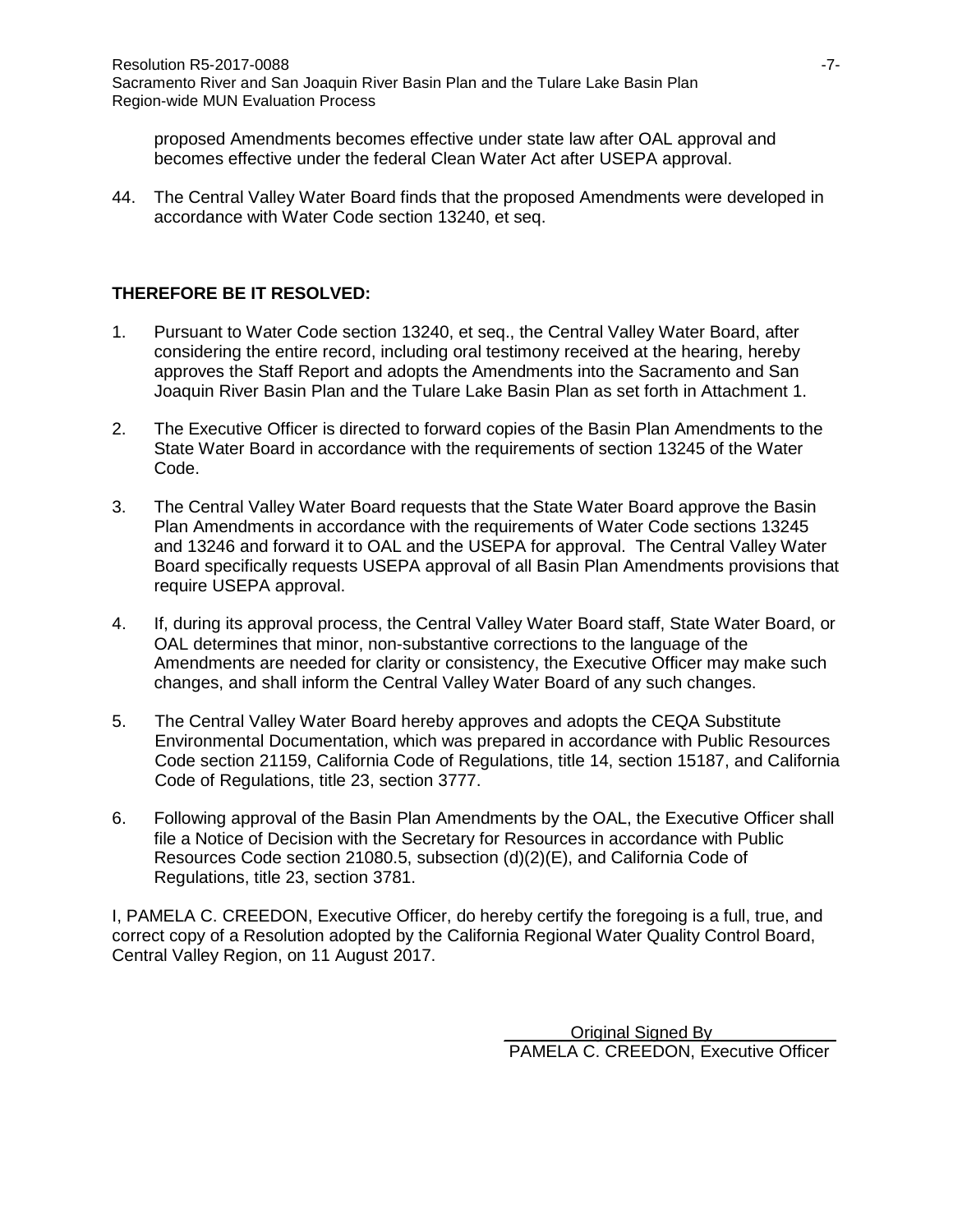#### **Attachments**

**Attachment 1**: Amendments to the Sacramento and San Joaquin River Basin Plan and to the Tulare Lake Basin Plan to establish a region-wide Municipal and Domestic Supply (MUN) beneficial use evaluation process in agriculturally dominated surface water bodies and remove the MUN beneficial use from 231 constructed or modified Ag drains in the San Luis Canal Company District.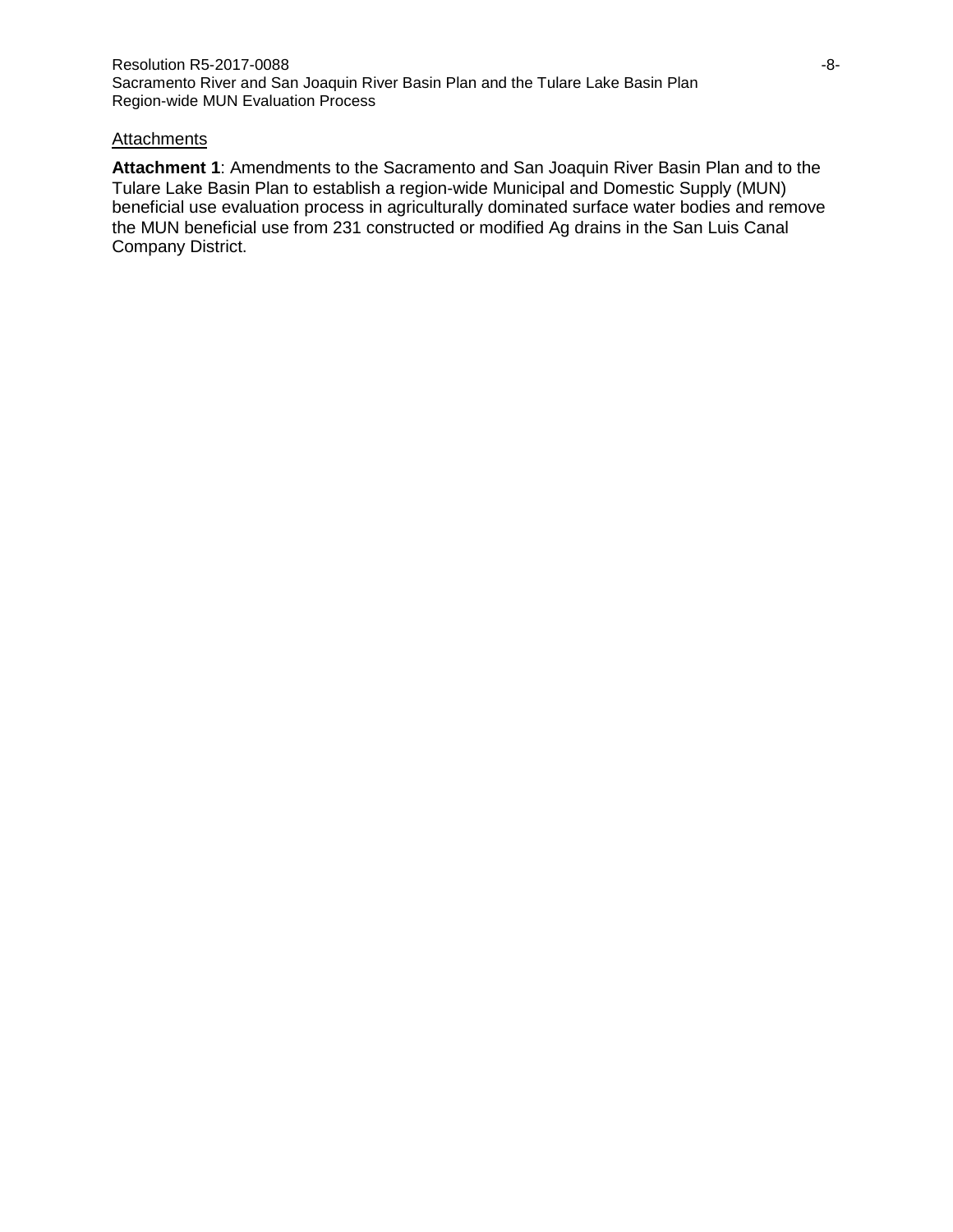# **ATTACHMENT 1 RESOLUTION R5-2017-0088**

# **AMENDMENT LANGUAGE FOR THE SACRAMENTO RIVER AND SAN JOAQUIN RIVER BASIN PLAN**

The proposed changes to the Basin Plan are as follows. Text additions to the existing Basin Plan language are underlined and *italicized*. Text deletions to the existing Basin Plan are in strikethrough.

#### **CHAPTER 2 BENEFICAL USES**

Modify the Basin Plan in Chapter 2 Beneficial Uses (page II-1.00), as follows:

*Limited Municipal and Domestic Supply (LMUN) – Uses of water for municipal and domestic supply in agriculturally dominated water bodies where the use is limited by water body characteristics such as intermittent flow, management to maintain intended agricultural use and/or constituent concentrations in the water body.* 

Modify the Basin Plan in Chapter 2 Beneficial Uses under the heading, "Surface Waters" (page II-2.01), as follows:

In making any exemptions to the beneficial use designation of MUN, the Regional Water Board will apply the exceptions listed in the *Sources of Drinking Water Policy* (Appendix Item 8) and the excepted water bodies will be listed in Appendix 44.

*Water bodies designated with the LMUN beneficial use are listed in Appendix 45.*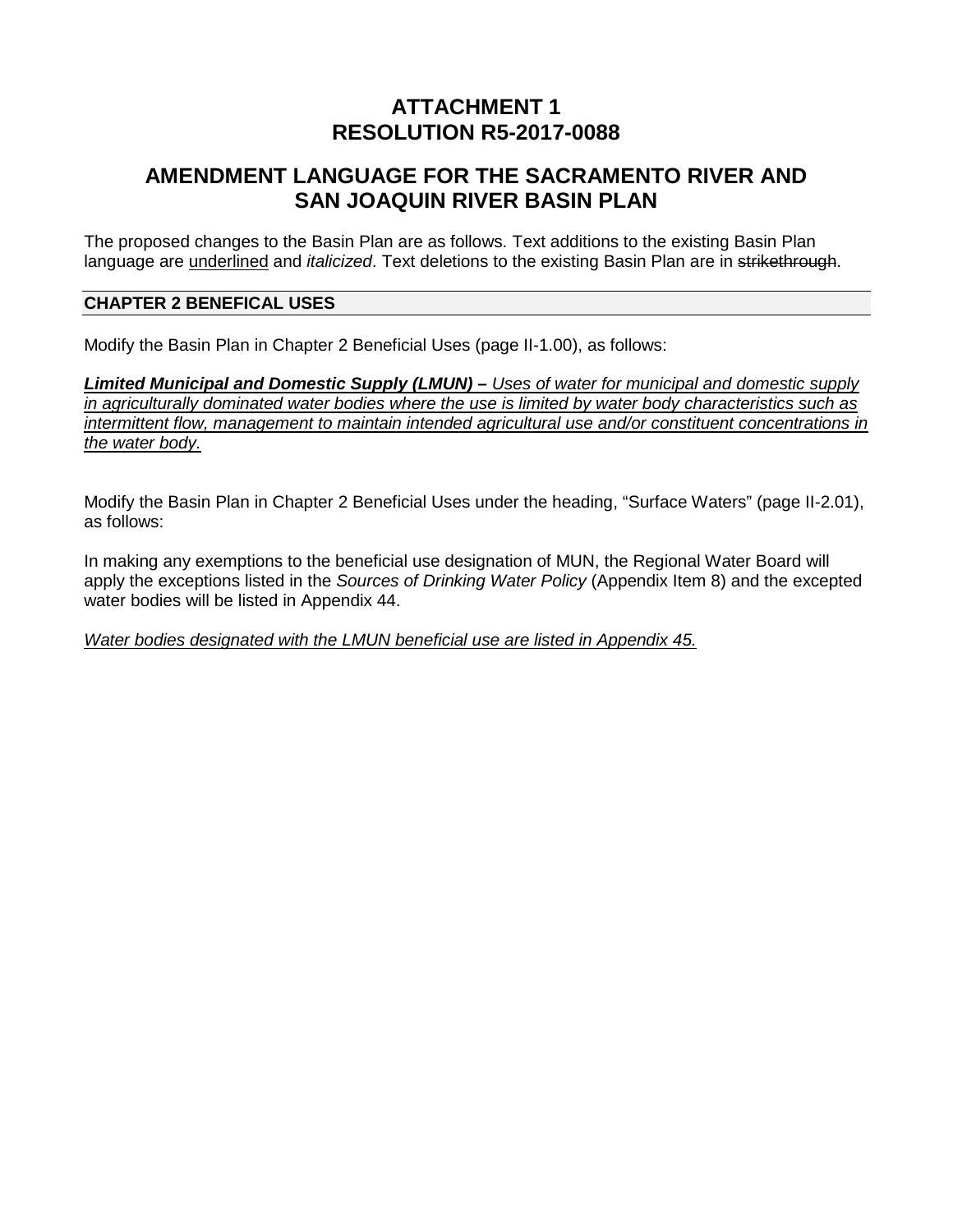### **CHAPTER 3 WATER QUALITY OBJECTIVES**

Modify the Basin Plan in Chapter 3 Water Quality Objectives under the heading, "Chemical Constituents" (page III-3.00), as follows and move under heading, "Municipal and Domestic Supply (MUN)":

At a minimum, water designated for use as domestic or municipal supply (MUN) shall not contain concentrations of chemical constituents in excess of the maximum contaminant levels (MCLs) specified in the following provisions of Title 22 of the California Code of Regulations, which are incorporated by reference into this plan: Tables 64431-A (Inorganic Chemicals) and 64431-B (Fluoride) of Section 64431, Table 64444-A (Organic Chemicals) of Section 64444, and Tables 64449-A (Secondary Maximum Contaminant Levels-Consumer Acceptance Limits) and 64449-B (Secondary Maximum Contaminant Levels-Ranges) of Section 64449. This incorporation-byreference is prospective, including future changes to the incorporated provisions as the changes take effect. At a minimum, water designated for use as domestic or municipal supply (MUN) shall not contain lead in excess of 0.015 mg/l. The Regional Water Board acknowledges that specific treatment requirements are imposed by state and federal drinking water regulations on the consumption of surface waters under specific circumstances. To protect all beneficial uses the Regional Water Board may apply limits more stringent than MCLs.

Modify the Basin Plan in Chapter 3 Water Quality Objectives under the heading, "Water Quality Objectives for Inland Surface Waters" (page III-4.01), as follows and move under heading, "Municipal and Domestic Supply (MUN)":

#### **Cryptosporidium and Giardia**

Waters shall not contain Cryptosporidium and Giardia in concentrations that adversely affect the public water system component1 of the MUN beneficial use. This narrative water quality objective for Cryptosporidium and Giardia shall be applied within the Sacramento-San Joaquin Delta and its tributaries below the first major dams (shown in Figure A44-1) and should be implemented as specified in Section IV of the Basin Plan. Compliance with this objective will be assessed at existing and new public water system intakes.

<sup>4</sup> Public water system as defined in Health and Safety Code, section 116275, subdivision (h)

Modify the Basin Plan in Chapter 3 Water Quality Objectives under the heading, "Pesticides" (page III-6.00), as follows and move under heading, "Municipal and Domestic Supply (MUN)":

- Waters designated of use as domestic or municipal supply (MUN) shall not contain concentrations of pesticides in excess of the Maximum Contaminant Levels set forth in California Code or Regulations, Title 22, Division 4, Chapter 15.
- Waters designated for use as domestic or municipal supply (MUN) shall not contain concentrations of thiobencarb in excess of 1.0 µg/l.

Modify the Basin Plan in Chapter 3 Water Quality Objectives under the heading, "Radioactivity" (page III-6.01), as follows and move under heading, "Municipal and Domestic Supply (MUN)":

At a minimum, waters designated for use as domestic or municipal supply (MUN) shall not contain concentrations of radionuclides in excess of the maximum contaminant levels (MCLs) specified in Table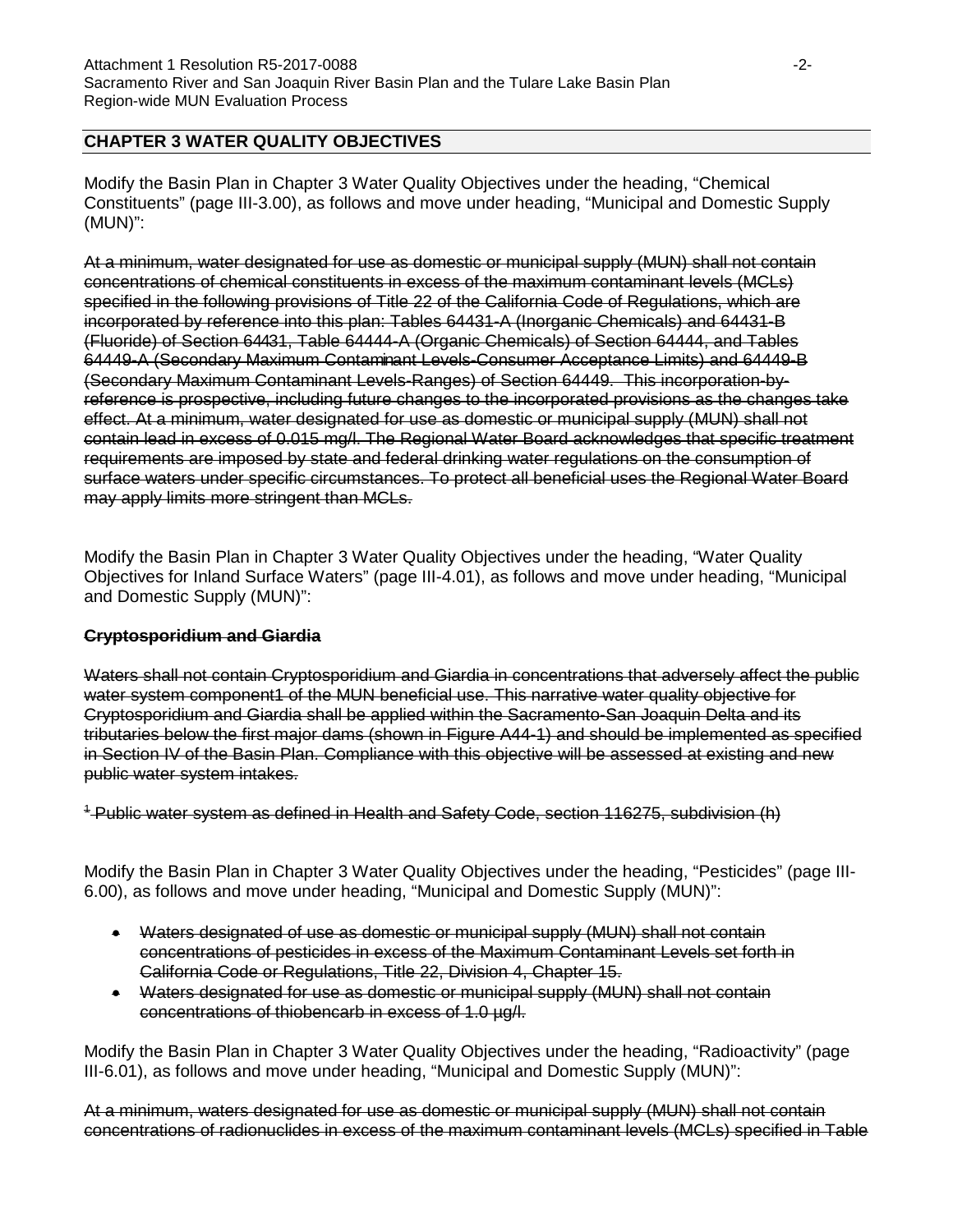64442 of Section 64442 and Table 64443 of Section 64443 of Title 22 of the California Code of Regulations, which are incorporated by reference into this plan. This incorporation-by-reference is prospective, including future changes to the incorporated provisions as the changes take effect.

Modify the Basin Plan in Chapter 3 Water Quality Objectives under the heading, "Water Quality Objectives for Inland Surface Waters" (page III-9.00), as follows:

## *Municipal and Domestic Supply (MUN)*

*In addition to other applicable water quality objectives including but not limited to narrative and site specific, the following sections specifically address waters designated for use as domestic or municipal supply (MUN).*

## *Chemical Constituents*

*At a minimum, water designated for use as domestic or municipal supply (MUN) shall not contain concentrations of chemical constituents in excess of the maximum contaminant levels (MCLs) specified in the following provisions of Title 22 of the California Code of Regulations, which are incorporated by reference into this plan: Tables 64431-A (Inorganic Chemicals) and 64431-B (Fluoride) of Section 64431, Table 64444-A (Organic Chemicals) of Section 64444, and Tables 64449-A (Secondary Maximum Contaminant Levels-Consumer Acceptance Limits) and 64449-B (Secondary Maximum Contaminant Levels-Ranges) of Section 64449. This incorporation-by-reference is prospective, including future changes to the incorporated provisions as the changes take effect. At a minimum, water designated for use as domestic or municipal supply (MUN) shall not contain lead in excess of 0.015 mg/l. The Regional Water Board acknowledges that specific treatment requirements are imposed by state and federal drinking water regulations on the consumption of surface waters under specific circumstances. To protect all beneficial uses the Regional Water Board may apply limits more stringent than MCLs.*

## *Cryptosporidium and Giardia*

*Waters shall not contain Cryptosporidium and Giardia in concentrations that adversely affect the public*  water system component<sup>1</sup> of the MUN beneficial use. This narrative water quality objective for *Cryptosporidium and Giardia shall be applied within the Sacramento-San Joaquin Delta and its tributaries below the first major dams (shown in Figure A44-1) and should be implemented as specified in Section IV of the Basin Plan. Compliance with this objective will be assessed at existing and new public water system intakes.*

*<sup>1</sup> Public water system as defined in Health and Safety Code, section 116275, subdivision (h)*

## *Pesticides*

*Waters designated for use as domestic or municipal supply (MUN) shall not contain concentrations of pesticides in excess of the Maximum Contaminant Levels set forth in California Code of Regulations, Title 22, Division 4, Chapter 15. Waters designated for use as domestic or municipal supply (MUN) shall not contain concentrations of thiobencarb in excess of 1.0 µg/l.*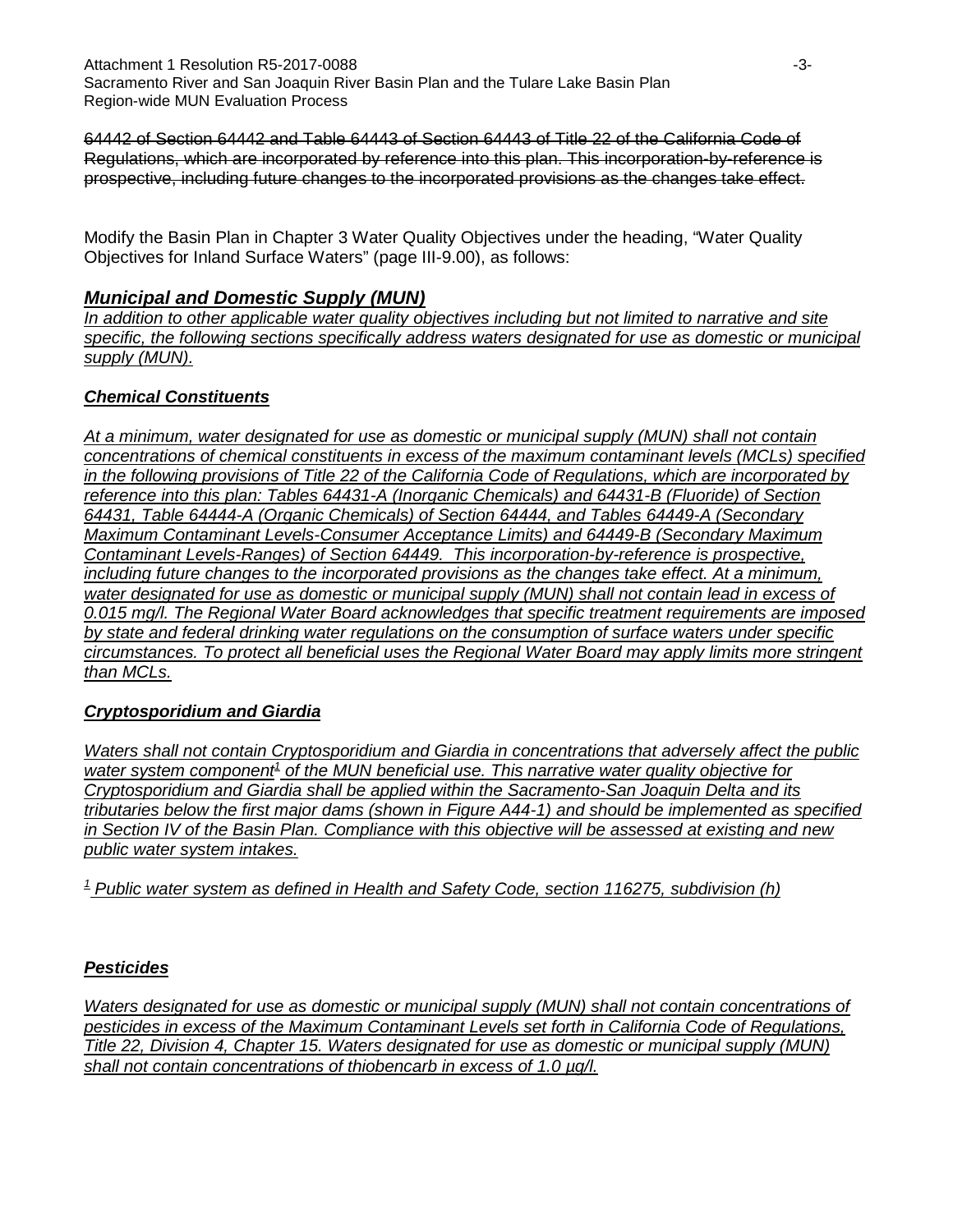### *Radioactivity*

*At a minimum, waters designated for use as domestic or municipal supply (MUN) shall not contain concentrations of radionuclides in excess of the maximum contaminant levels (MCLs) specified in Table 64442 of Section 64442 and Table 64443 of Section 64443 of Title 22 of the California Code of Regulations, which are incorporated by reference into this plan. This incorporation-by-reference is prospective, including future changes to the incorporated provisions as the changes take effect.*

## *Limited Municipal and Domestic Supply (LMUN)*

*Water quality and downstream beneficial uses will be protected consistent with the state antidegradation policy.*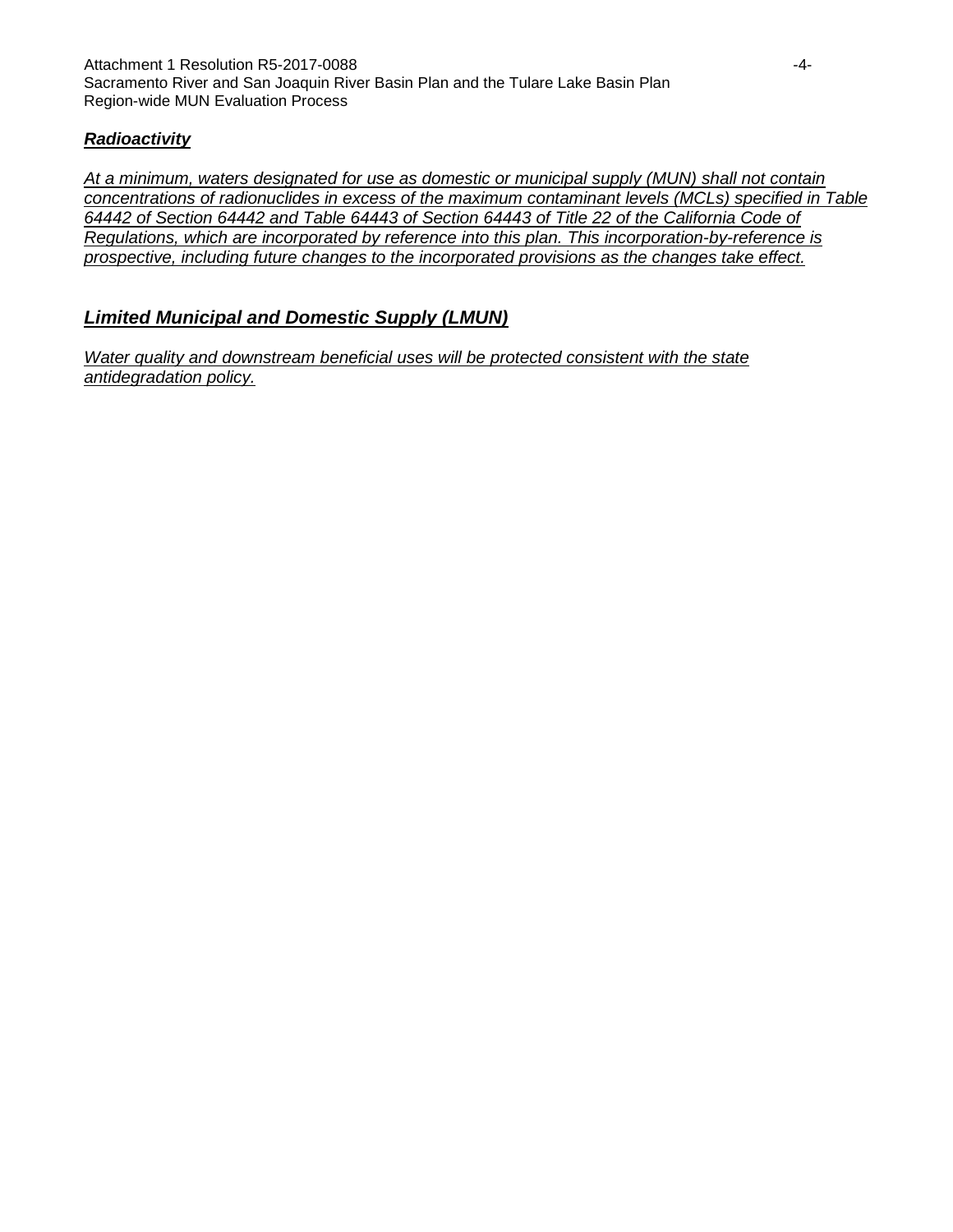### **CHAPTER 4 IMPLEMENTATION**

Modify the Basin Plan in Chapter 4 Implementation under the heading, "Continuous Planning for Implementation of Water Quality Control" (page IV-30.01), as follows:

#### *Municipal and Domestic Supply (MUN) Evaluation in Agriculturally Dominated Water Bodies*

*Agriculturally (Ag) dominated surface water bodies will be evaluated for the MUN beneficial use only as needed or desired by an interested party. The MUN evaluation process can be initiated by an outside party or the Regional Water Board. The Applicant submitting the evaluation must manage and/or control the water bodies under consideration or jointly submit the evaluation with such a party. Ag dominated surface water bodies that do not go through the MUN evaluation process will have no change to their MUN beneficial use designation. For the purposes of this evaluation, agricultural drainage is defined as water leaving an agricultural field either from irrigation practices or precipitation.*

*An Interim Ag Dominated Water Body Designation Reference Document will be used to list evaluated*  water bodies and their proposed water body categories and MUN designations until such a time that *the list is incorporated into this Water Quality Control Plan via an amendment.* 

*The Reference Document will be utilized to set interim water quality permit limits for a finite period, during which a public Board approval process would be used to incorporate evaluated water bodies and associated beneficial uses listed in the Reference Document into this Water Quality Control Plan. The finite period shall not exceed 5 years, with an allowance for a 3 year extension with Regional Water Board EO approval.* 

*Using the process laid out in Figure X, Schematic Overview of Region-wide MUN Evaluation, the Applicant will utilize Figure Y, Water Body Categorization (WBC) Flowchart and Table X, Assigned MUN Beneficial Use Designations by Water Body Category to propose appropriate MUN beneficial use designations of Ag dominated water bodies.* 

*The proposed designations are subject to change based on the Regional Water Board staff and public review process outlined in Figure X,*

*The Region-wide MUN Evaluation process will not apply to water bodies that are already listed in Table II-1 of the Basin Plan or water bodies that are currently used for municipal or domestic water supply. Such water bodies would continue to be eligible for site specific beneficial use evaluations.*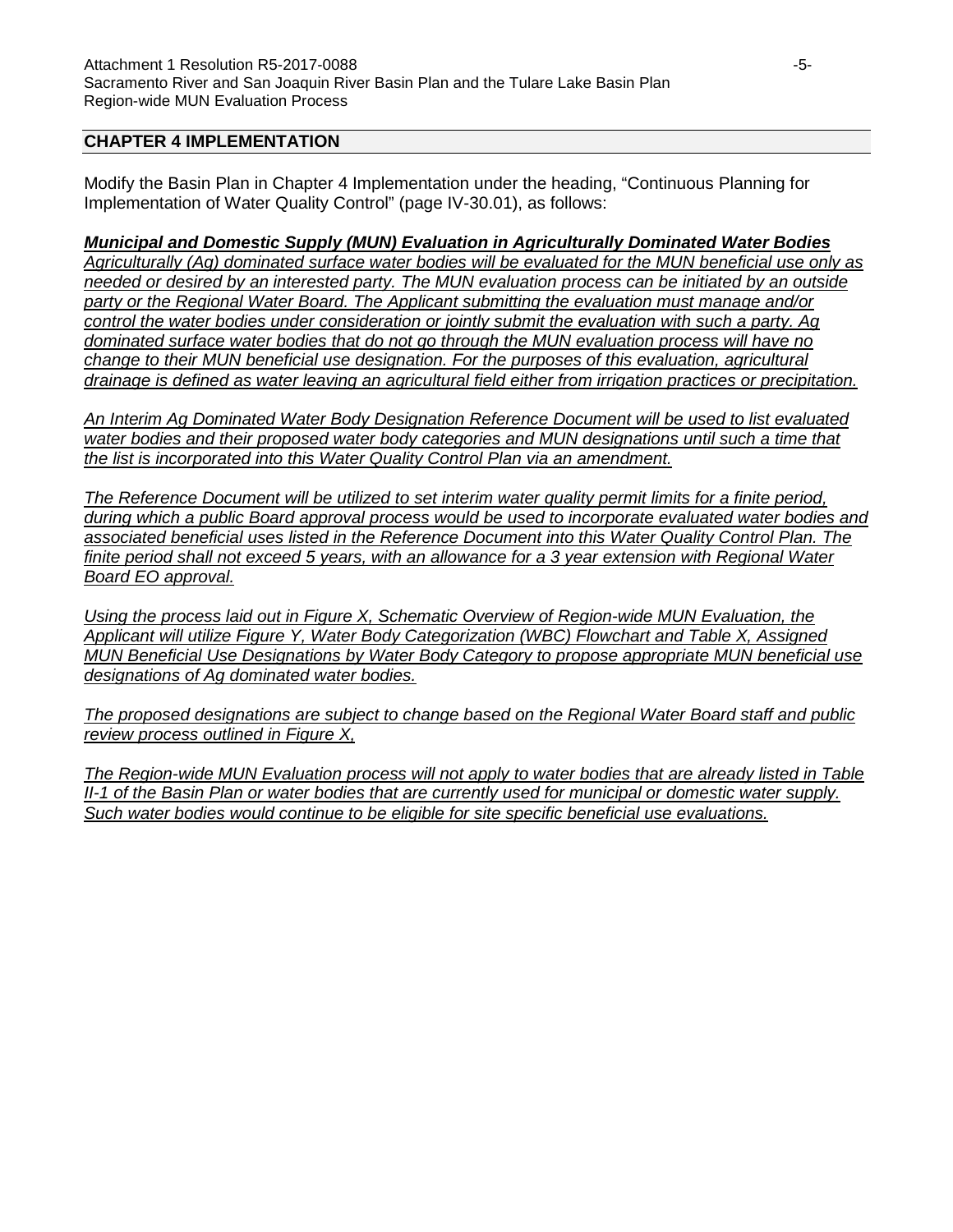| <b>Water Body Category</b>                     | <b>MUN Beneficial Use</b>    |
|------------------------------------------------|------------------------------|
| C1 (Constructed Ag Drainage/Combo)             | No MUN                       |
| M1 (Modified Ag Drainage/Combo)                | No MUN                       |
| C <sub>2</sub> (Constructed Ag Supply)         | <i>LIMITED-MUN</i>           |
| M <sub>2</sub> (Modified Ag Supply)            | <i>LIMITED-MUN</i>           |
| B1 (Natural Ag Drainage/Combo)                 | <i>LIMITED-MUN</i>           |
| B <sub>2</sub> (Natural Ag Supply)             | <i>LIMITED-MUN</i>           |
| <b>Closed Controlled Recirculating Systems</b> |                              |
| <b>Year-Round Closed</b>                       | No MUN                       |
| Seasonally Closed                              | No MUN during closure period |

### *Table X Assigned MUN Beneficial Use Designations by water body category*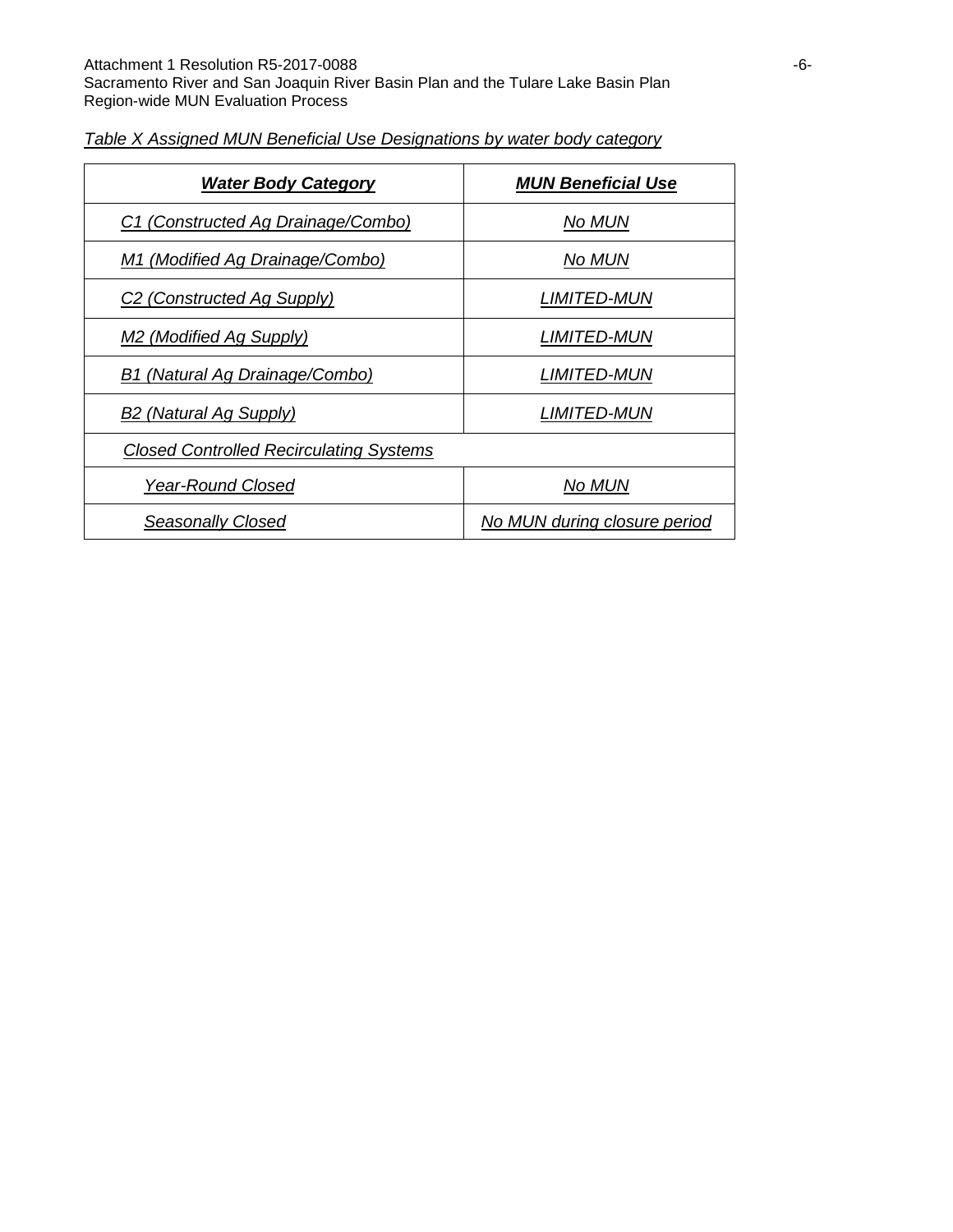#### *Figure X. Schematic Overview of Region-wide MUN Evaluation*



*\* There are two types of Closed Controlled Recirculating Systems: Seasonally Closed and Year-Round Closed. For Seasonally Closed Controlled Recirculating Systems, both the Water Body Categorization Report and the Closed Controlled Recirculating System Application are required for submittal. The Regional Water Board will have the discretion to ask for a full report for Closed Controlled Recirculating Systems depending on the size and complexity of the system.*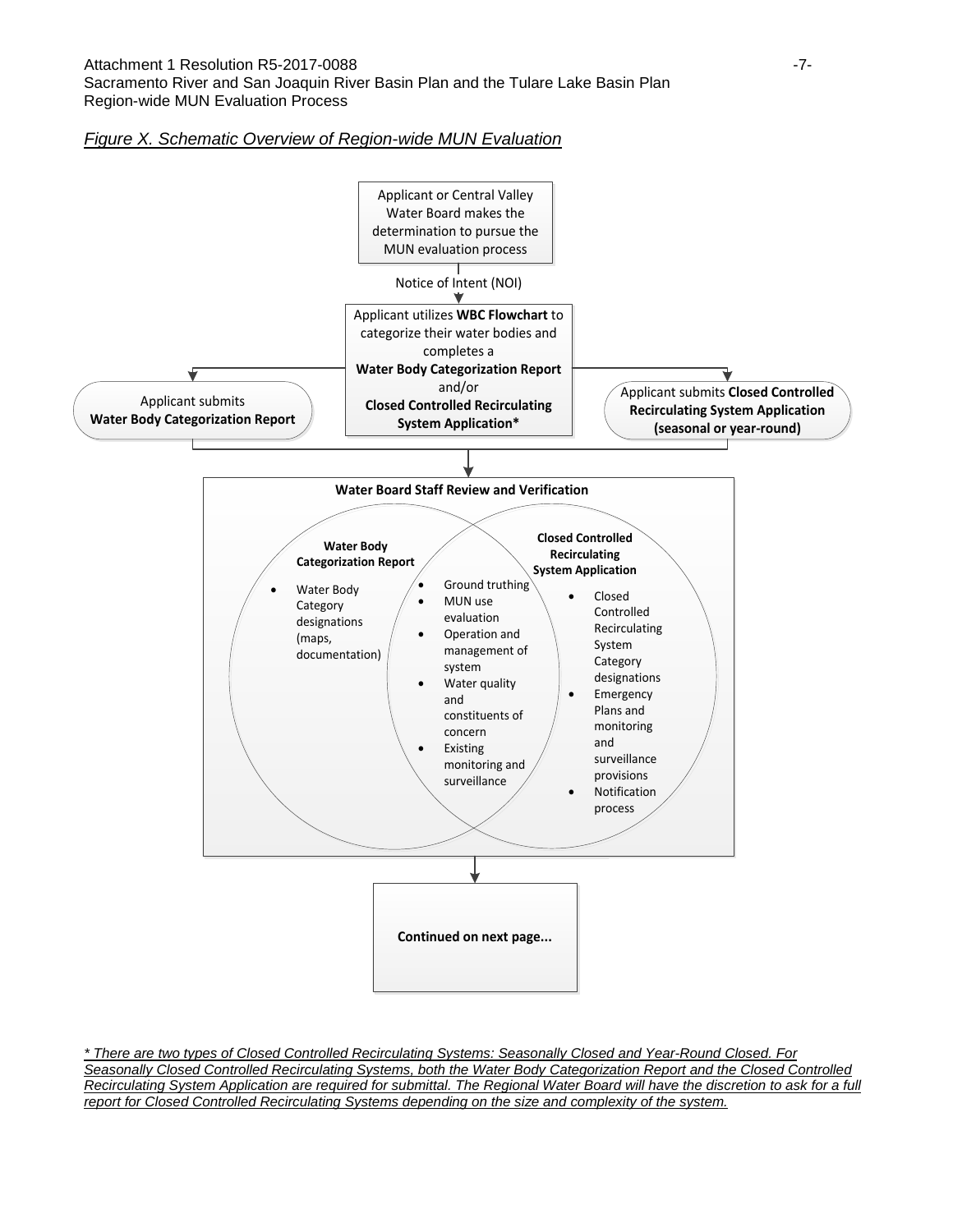#### Attachment 1 Resolution R5-2017-0088 **-8-**

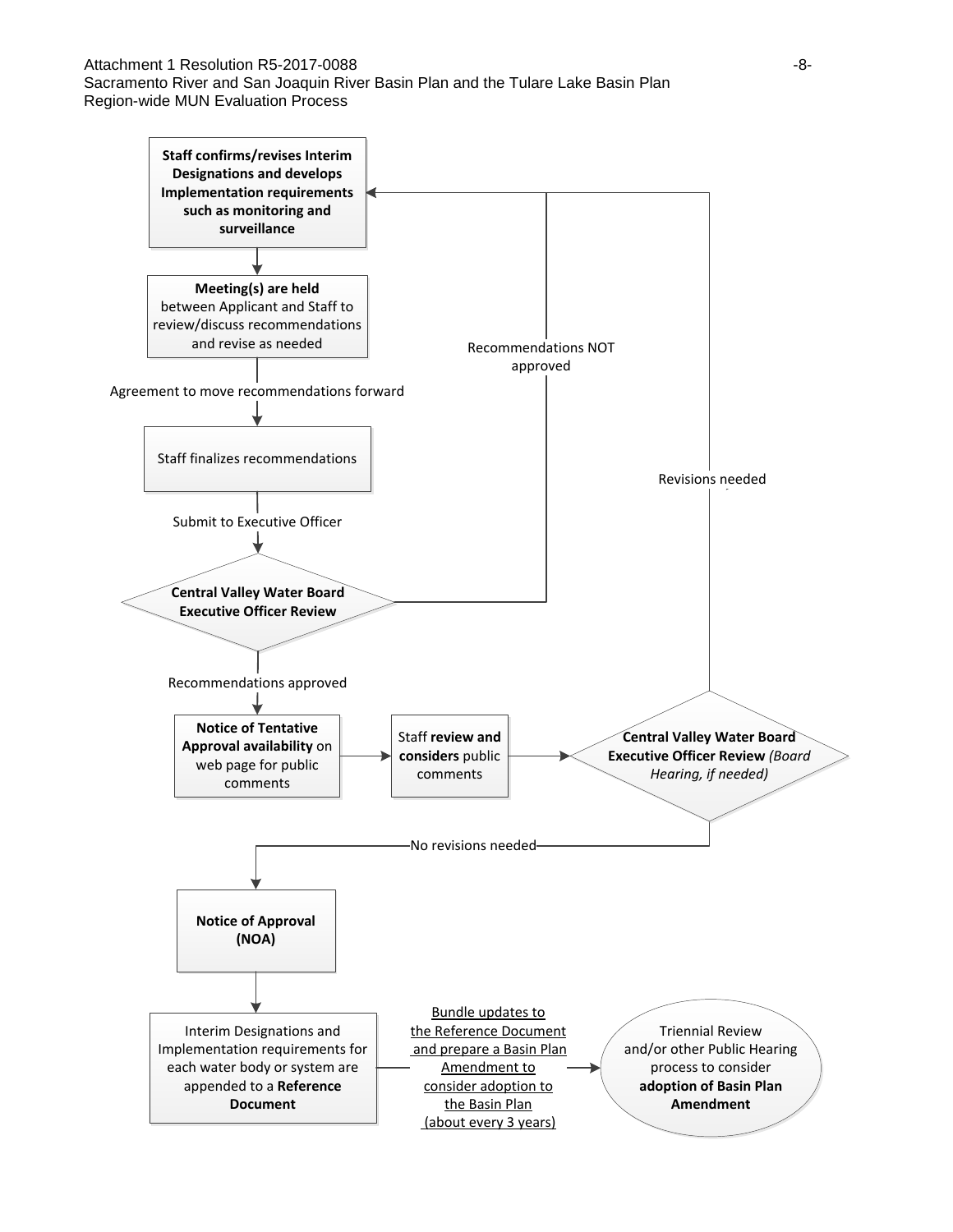#### Attachment 1 Resolution R5-2017-0088 **-9-**Sacramento River and San Joaquin River Basin Plan and the Tulare Lake Basin Plan Region-wide MUN Evaluation Process



#### *Figure Y. Water Body Categorization (WBC) Flowchart*

*<sup>1</sup> Designed or modified for the primary purpose of conveying or holding agricultural drainage waters*

*\* "Ag Dominated" is defined as: systems designed or modified for the primary purpose of conveying or holding waters used for or resulting from agricultural production, and/or water bodies with greater than 50 percent of the flow dependent on agricultural operations for greater than 50 percent of the irrigation season.*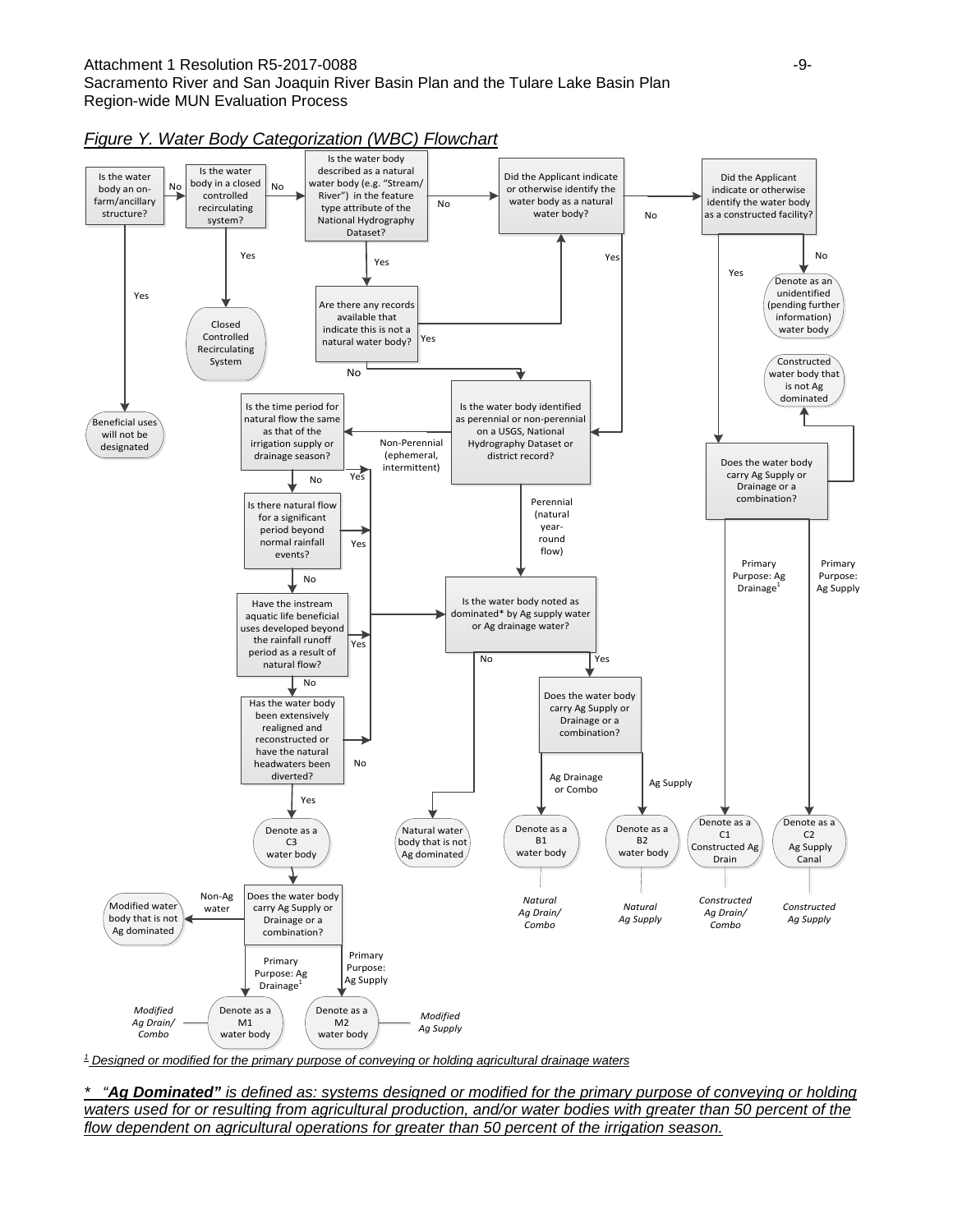*Any non-listed constructed (C1 or C2) water body that is less than one mile and/or serving less than 640 irrigated acres from a study area that has been approved through the MUN Evaluation Process shall have their MUN beneficial use designation apply via the following rules:* 

- *A non-listed C1 water body that provides or receives flow to or from an identified C1 water body shall be assigned the same MUN designation as the identified C1 water body*
- *A non-listed C2 water body that provides or receives flow to or from an identified C2 water body shall be assigned the same MUN designation as the identified C2 water body*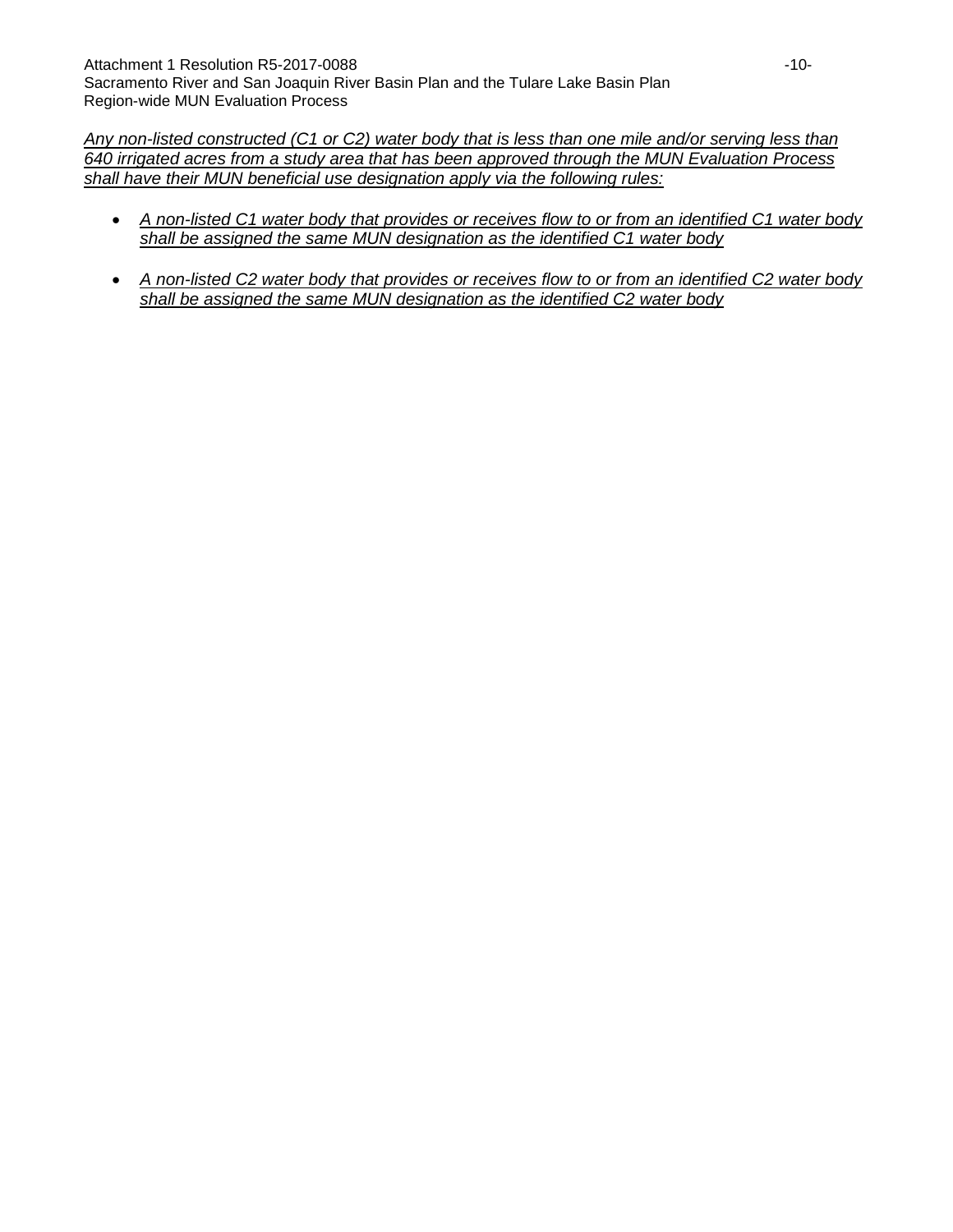### **CHAPTER 5 SURVEILLANCE AND MONITORING**

Modify the Basin Plan in Chapter 5 Surveillance and Monitoring under the heading, "Surveillance and Monitoring" (page V-5.01), as follows:

#### *Municipal and Domestic Supply Beneficial Use (MUN) Evaluation in Agriculturally Dominated Water Bodies*

#### *Water Bodies with MUN Beneficial Use De-designated or LMUN Beneficial Use Designated*

*As resources permit, Regional Water Board staff will work with other agencies and regional monitoring programs to monitor chemical constituents, pesticides, and radionuclides contained in the Title 22 of the California Code of Regulations, as well as relevant constituents associated with the narrative and site specific water quality objectives associated with MUN use, approximately every 3 to 5 years in major water bodies identified with existing or potential MUN use including but not limited to the Sacramento River, Feather River, San Joaquin River and Delta. The data gathered will support Watershed Sanitary Surveys (Cal. Code Regs, tit. 22, § 64665 et seq.) as well as the California Integrated Report (Clean Water Act Section 303(d)/305(b)).* 

*The Regional Water Board will ensure that water quality monitoring data are sufficient to demonstrate that neither the de-designation of the MUN beneficial use nor the change of a MUN beneficial use designation to an LMUN beneficial use designation will result in unreasonable impacts to downstream water bodies designated as supporting the LMUN or MUN beneficial uses.*

- *1. As part of the MUN evaluation process initiated by the Applicant, the Regional Water Board will conduct an evaluation of all existing and available water quality data to determine whether the de-designation of the MUN beneficial use or the change of a MUN beneficial use designation to a LMUN beneficial use designation will result in unreasonable impacts to water quality downstream of the water body being evaluated.*
	- *a. If existing and available water quality data support the conclusion that a change to a MUN beneficial use designation will not result in unreasonable impacts to water quality in downstream water bodies that are designated as supporting the LMUN or MUN beneficial uses, the Regional Water Board need not require additional monitoring to comply with Exception 2b of the Sources of Drinking Water Policy.*
	- *b. If existing and available water quality data are not sufficient to support the conclusion that the change to the MUN beneficial use designation will not result in unreasonable impacts to water quality in downstream water bodies that are designated as supporting the LMUN or MUN beneficial uses, the Regional Water Board shall evaluate whether monitoring requirements imposed by existing regulatory programs, such as the Irrigated Lands Regulatory Program or the NPDES Permitting Program, are sufficient to ensure that discharges from the system will not result in unreasonable impacts to water quality in downstream water bodies that are designated as supporting the LMUN or MUN beneficial uses. If such monitoring programs provide sufficient monitoring to ensure the protection of the LMUN or MUN beneficial uses in downstream water bodies, the continued implementation of those monitoring programs shall satisfy the monitoring requirement of Exception 2b of the Sources of Drinking Water Policy. Such monitoring programs shall remain in effect at least until such time that water quality data demonstrate that the change to the MUN beneficial use designation has not resulted in unreasonable impacts to water quality in downstream water bodies that are designated as supporting the LMUN or MUN beneficial uses, at which point the monitoring requirements may be altered or reduced consistent with applicable regulatory*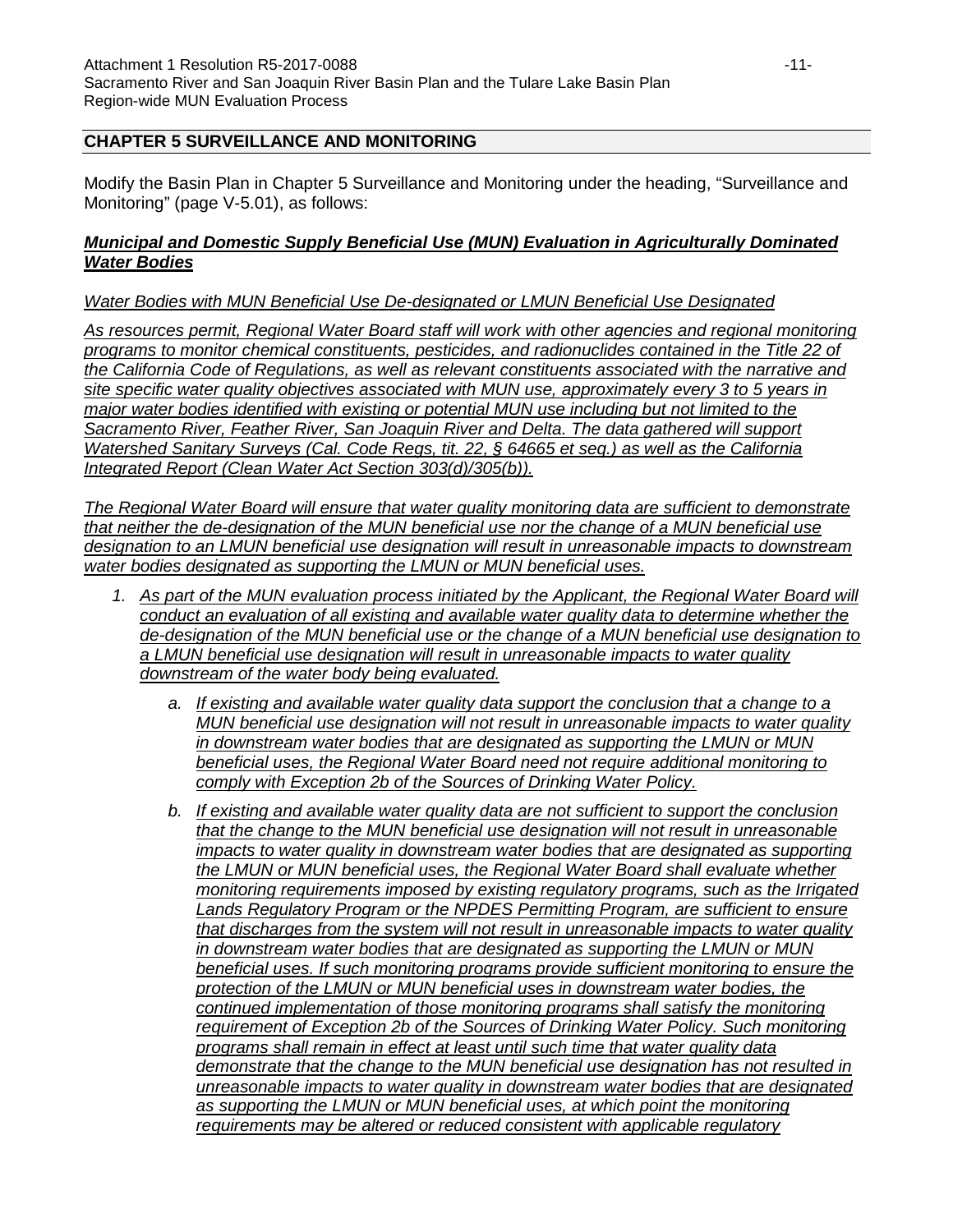#### *requirements.*

- *2. If neither existing and available water quality data nor monitoring requirements imposed by existing regulatory programs are sufficient to support the conclusion that the change to the MUN beneficial use designation will not result in unreasonable impacts to water quality in downstream*  water bodies that are designated as supporting the LMUN or MUN beneficial uses, the Regional *Water Board shall either modify existing monitoring programs or issue an order pursuant to Water Code section 13267 to ensure that discharges from the system do not result in unreasonable impacts to water quality in downstream water bodies that are designated as supporting the LMUN or MUN beneficial uses. Such modified requirements or orders shall remain in effect at least until such time that water quality data demonstrate that the change to the MUN beneficial use designation has not resulted in unreasonable impacts to water quality in downstream water bodies that are designated as supporting the LMUN or MUN beneficial uses.*
- 3. *In water bodies where the MUN beneficial use has been changed, the burden of ensuring that neither new discharges into the waterbody nor material changes in the character, location, or volume of existing discharges will result in unreasonable impacts to water quality in downstream water bodies that are designated as supporting the LMUN or MUN beneficial uses shall be borne by the applicant initiating the new discharge or making the material changes to the character, location, or volume of the existing discharge.*

#### *Water Bodies with LMUN Designated*

*To interpret the narrative objective and to evaluate compliance with the proposed objective for LMUN, existing Regional Water Board monitoring programs may use numeric triggers for chemical constituents, pesticides, and radionuclides concentrations in their process of issuing permits or waste discharge requirements. Exceedances of the triggers would not be violations of the proposed narrative objective nor are the triggers to be used for numeric effluent limits. Triggers may be used to evaluate conditions in the water body itself as well as potential impacts to downstream beneficial uses and ensure appropriate management and best practical treatment actions are taken to protect those uses.*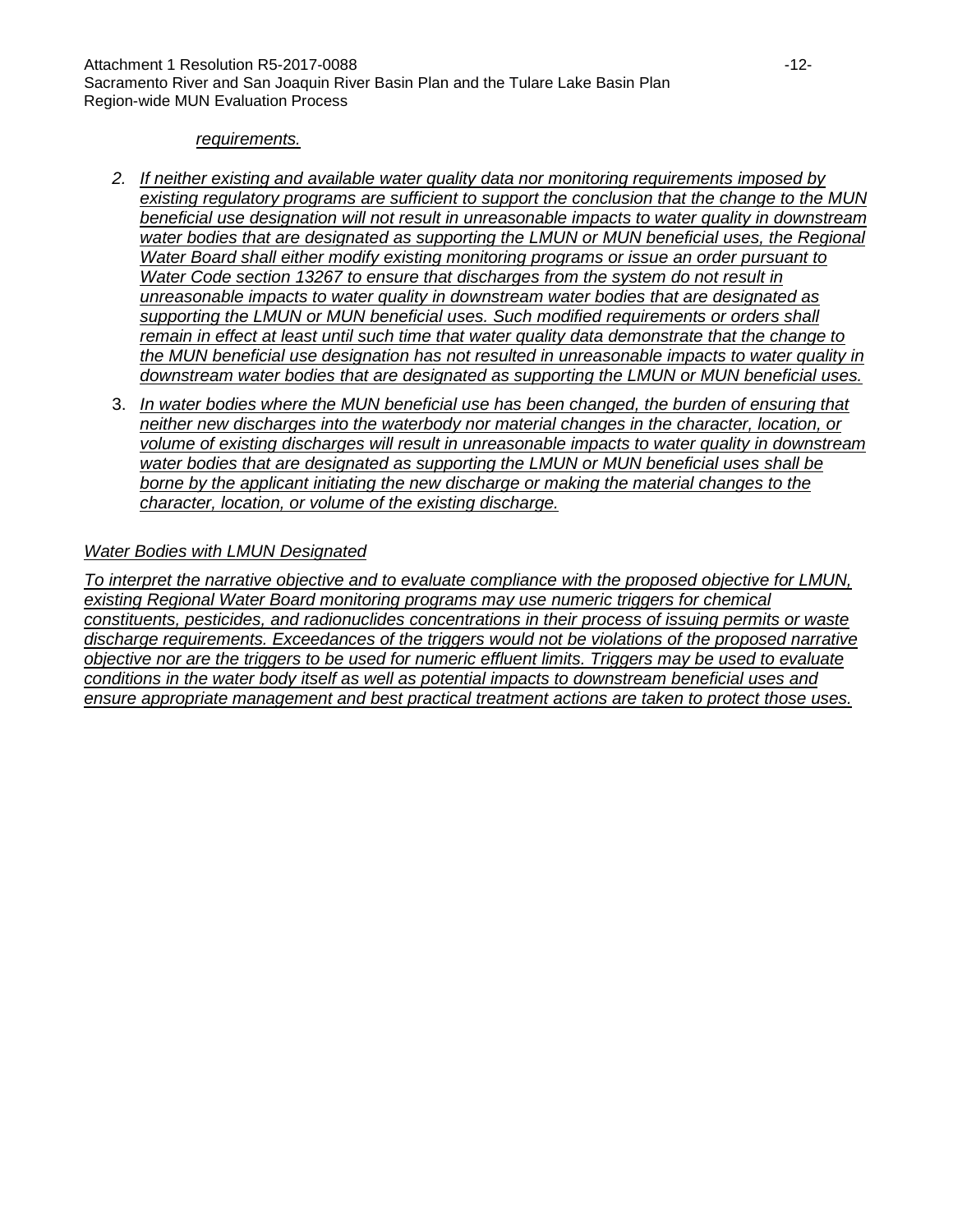# **APPENDIX**

Modify the Basin Plan in Appendix 44, Water Bodies That Meet One or More of the Sources of Drinking Water Policy (Resolution 88-63) Exceptions (page XX), as follows: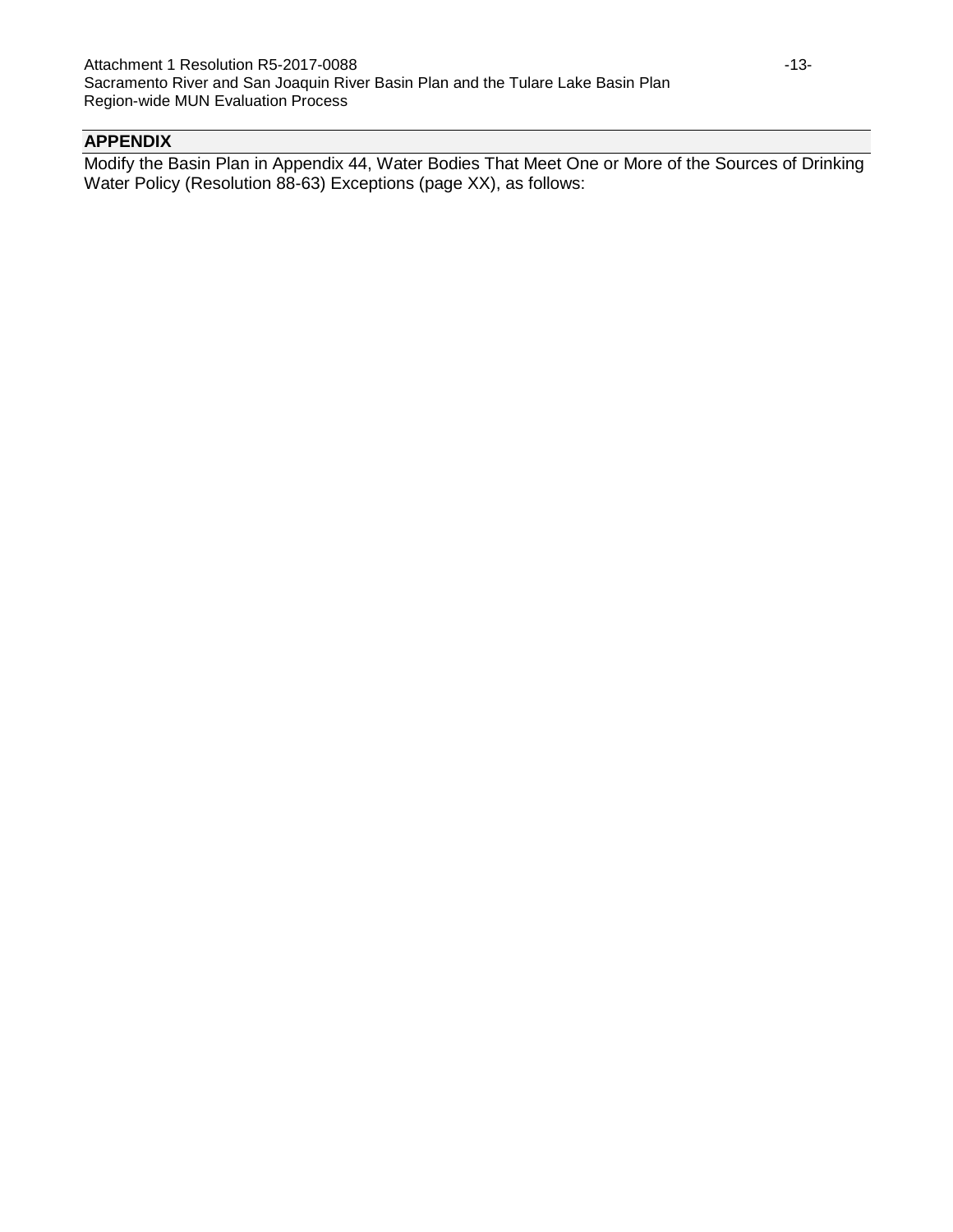## **Appendix 44 Water Bodies That Meet One or More of the Sources of Drinking Water Policy (Resolution 88-63) Exceptions**

| County       | <b>Primary Water</b><br><b>Body or Main</b><br><b>System Name (if</b><br>applicable) | <b>Water Body Name</b> | Description (optional)                                                                                                                                                                                                                | <b>Approximate GIS Coordinates</b><br>(WGS84 Datum) (optional) |                               | Length of<br>Water<br><b>Body</b> | <b>Water</b><br><b>Body/System</b>    |
|--------------|--------------------------------------------------------------------------------------|------------------------|---------------------------------------------------------------------------------------------------------------------------------------------------------------------------------------------------------------------------------------|----------------------------------------------------------------|-------------------------------|-----------------------------------|---------------------------------------|
|              |                                                                                      |                        |                                                                                                                                                                                                                                       | <b>Starting</b><br>Location                                    | <b>Ending</b><br>Location     | <b>Segment</b><br>(miles)         | <b>Category</b><br><b>Designation</b> |
| <b>Butte</b> |                                                                                      | <b>Cherokee Canal</b>  | <b>Cherokee Canal runs</b><br>southwest from the Richvale<br>area (near Nelson Shippee<br>Road) to Butte Creek, west<br>of the City of Live Oak                                                                                       | (39.537741,<br>$-121.707079$                                   | (39.285685,<br>$-121.921656$  | 22                                | C1                                    |
| <b>Butte</b> |                                                                                      | Lateral K              | Lateral K is part of<br>Reclamation District 833 and<br>starts near 8th Street in the<br>City of Biggs and travels<br>southwest past the City of<br>Bigg's Wastewater<br>Treatment Plant to the Main<br>Drainage Canal                | (39.421894,<br>$-121.71297$                                    | (39.406837,<br>$-121.725361)$ | 1.7                               | C <sub>1</sub>                        |
| <b>Butte</b> |                                                                                      | Main Drainage Canal    | The Main Drainage Canal<br>(also known as the Main<br>Drain C) is part of<br>Reclamation District 833 and<br>starts on the south end of<br>the City of Biggs near Trent<br>Street and runs southwest to<br>the Cherokee Canal         | (39.41041,<br>$-121.704258$                                    | 39.327924,<br>-121.882067     | <u>13</u>                         | C1                                    |
| Colusa       |                                                                                      | New Ditch (2011)       | New Ditch (2011) starts near<br>the south end of the Colusa<br><b>Wastewater Treatment Plant</b><br>and runs south, parallel to<br>the unnamed tributary, until<br>the two water bodies join<br>near the effluent outfall and<br>weir | (39.180224,<br>$-122.031358$                                   | (39.174267,<br>$-122.031274)$ | 0.4                               | C <sub>1</sub>                        |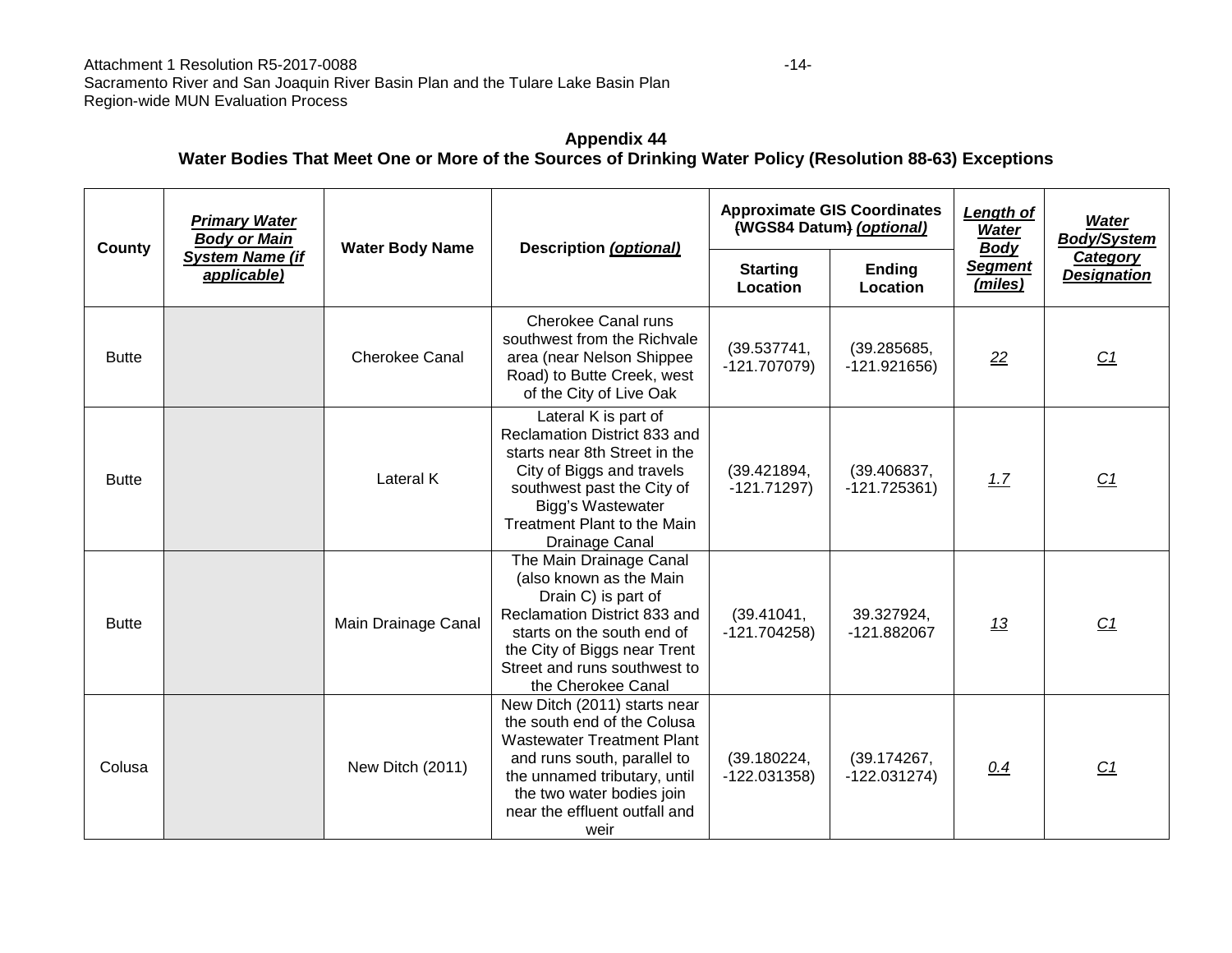#### Attachment 1 Resolution R5-2017-0088

| County | <b>Primary Water</b><br><b>Body or Main</b> | <b>Water Body Name</b>                  | <b>Description (optional)</b>                                                                                                                                                                                                                            | <b>Approximate GIS Coordinates</b><br>(WGS84 Datum) (optional) |                               | Length of<br><b>Water</b><br><b>Body</b> | Water<br><b>Body/System</b>    |
|--------|---------------------------------------------|-----------------------------------------|----------------------------------------------------------------------------------------------------------------------------------------------------------------------------------------------------------------------------------------------------------|----------------------------------------------------------------|-------------------------------|------------------------------------------|--------------------------------|
|        | <b>System Name (if</b><br>applicable)       |                                         |                                                                                                                                                                                                                                                          | <b>Starting</b><br>Location                                    | <b>Ending</b><br>Location     | <b>Segment</b><br>(miles)                | Category<br><b>Designation</b> |
| Colusa |                                             | Powell Slough                           | Powell Slough begins just<br>north of Highway 20,<br>downstream of Hopkins<br>Slough, and runs south until<br>its confluence with the<br>Colusa Basin Drain                                                                                              | (39.211133,<br>$-122.062955$                                   | (39.161267,<br>$-122.038445$  | $\overline{5}$                           | M1                             |
| Colusa |                                             | <b>Sulphur Creek</b>                    | Lower two miles from<br>Schoolhouse Canyon to its<br>confluence with Little Bear<br>Creek                                                                                                                                                                | (39.035631,<br>$-122.437619$                                   | (39.040144,<br>$-122.408168$  |                                          |                                |
| Colusa |                                             | unnamed tributary (to<br>Powell Slough) | unnamed tributary to Powell<br>Slough starts near Will S.<br>Green Avenue and runs<br>west and southwest to<br>Powell Slough                                                                                                                             | (39.188028,<br>$-122.02328$                                    | (39.166857,<br>$-122.034722$  | 2.1                                      | C <sub>1</sub>                 |
| Glenn  |                                             | Ag Drain C                              | Glenn-Colusa Irrigation<br>District's Ag Drain C<br>(segments also known as<br>North Fork Logan Creek and<br>Logan Creek) runs<br>southeast from Highway 5<br>near Highway 99W through<br>the Sacramento Wildlife<br>Refuge to the Colusa Basin<br>Drain | (39.498519,<br>$-122.199216$                                   | (39.356401,<br>$-122.082675$  | 17                                       | M1                             |
| Sutter |                                             | East Interceptor<br>Canal               | The East Interceptor Canal<br>starts at Pease Road and<br>runs west until it meets the<br>Wadsworth Canal.                                                                                                                                               | (39.170745,<br>$-121.670588$                                   | (39.171003,<br>$-121.727014)$ | $\overline{3}$                           | C1                             |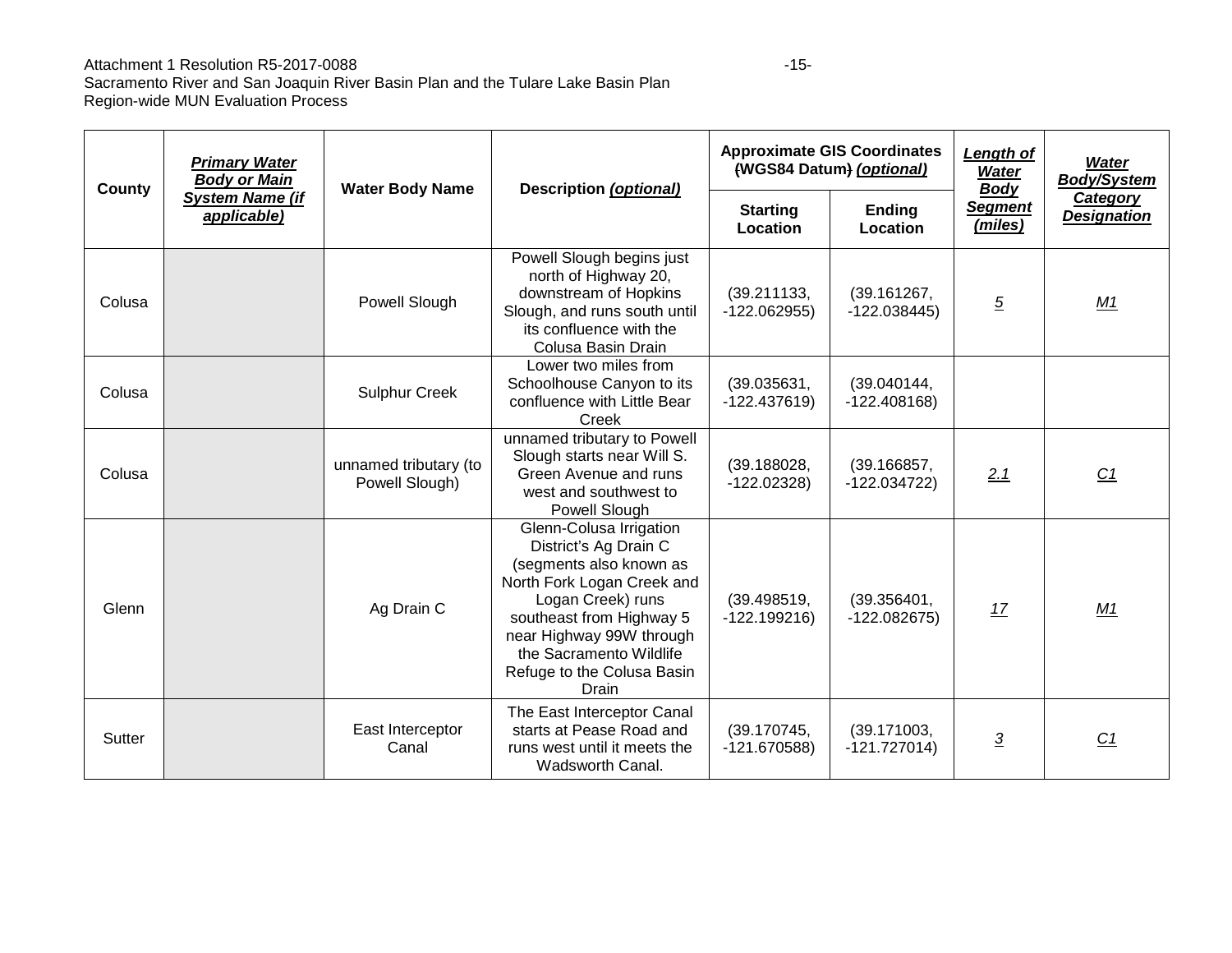#### Attachment 1 Resolution R5-2017-0088

| County | <b>Primary Water</b><br><b>Body or Main</b> | <b>Water Body Name</b>                                                            | <b>Description (optional)</b>                                                                                                                                                                                                                                               |                               | <b>Approximate GIS Coordinates</b><br>(WGS84 Datum) (optional) | <b>Length of</b><br><b>Water</b><br><b>Body</b><br><b>Segment</b><br>(miles) | <b>Water</b><br><b>Body/System</b><br><b>Category</b><br><b>Designation</b> |
|--------|---------------------------------------------|-----------------------------------------------------------------------------------|-----------------------------------------------------------------------------------------------------------------------------------------------------------------------------------------------------------------------------------------------------------------------------|-------------------------------|----------------------------------------------------------------|------------------------------------------------------------------------------|-----------------------------------------------------------------------------|
|        | <b>System Name (if</b><br>applicable)       |                                                                                   |                                                                                                                                                                                                                                                                             | <b>Starting</b><br>Location   | <b>Ending</b><br>Location                                      |                                                                              |                                                                             |
| Sutter |                                             | Lateral 1                                                                         | Lateral 1 is part of<br>Reclamation District 777 and<br>starts near the City of Live<br>Oak's Wastewater<br><b>Treatment Plant and runs</b><br>south and west to the<br>Western Intercepting Canal                                                                          | (39.257501,<br>$-121.678718$  | (39.201248,<br>$-121.696329$                                   | $\overline{5}$                                                               | C1                                                                          |
| Sutter |                                             | Lateral <sub>2</sub>                                                              | Lateral 2 is part of<br>Reclamation District 777. It<br>starts on the south end of<br>the City of Live Oak near<br><b>Treatment Plant Access</b><br>Road and runs south and<br>then west past the City of<br>Live Oak's Treatment Plant<br>outfall until it meets Lateral 1 | (39.264739,<br>$-121.669314)$ | (39.257501,<br>$-121.678718$                                   | $\overline{1}$                                                               | C <sub>1</sub>                                                              |
| Sutter |                                             | West Intercepting<br>Canal (not to be<br>confused with West<br>Interceptor Canal) | Western Interceptor Canal is<br>under shared management<br>between Reclamation<br>District 777 and Reclamation<br>District 2056. It starts south<br>of Sanders Road and runs<br>south until it meets the East<br><b>Interceptor Canal</b>                                   | (39.201248,<br>$-121.696329$  | (39.17092,<br>$-121.695374)$                                   | $\overline{2}$                                                               | C <sub>1</sub>                                                              |
| Sutter |                                             | <b>Wadsworth Canal</b>                                                            | The Wadsworth Canal starts<br>just north of Butte House<br>Road and runs southwest<br>until it meets the Sutter<br><b>Bypass</b>                                                                                                                                            | (39.171003,<br>$-121.727014$  | (39.113605,<br>$-121.768985$                                   | $\overline{5}$                                                               | C <sub>1</sub>                                                              |
| Merced | Arroyo Canal<br>System                      | Arroyo Canal                                                                      |                                                                                                                                                                                                                                                                             |                               |                                                                | <u>18</u>                                                                    | C <sub>1</sub>                                                              |
| Merced | Arroyo Canal<br>System                      | <b>Belmont Ditch</b>                                                              |                                                                                                                                                                                                                                                                             |                               |                                                                | $\overline{2}$                                                               | C <sub>1</sub>                                                              |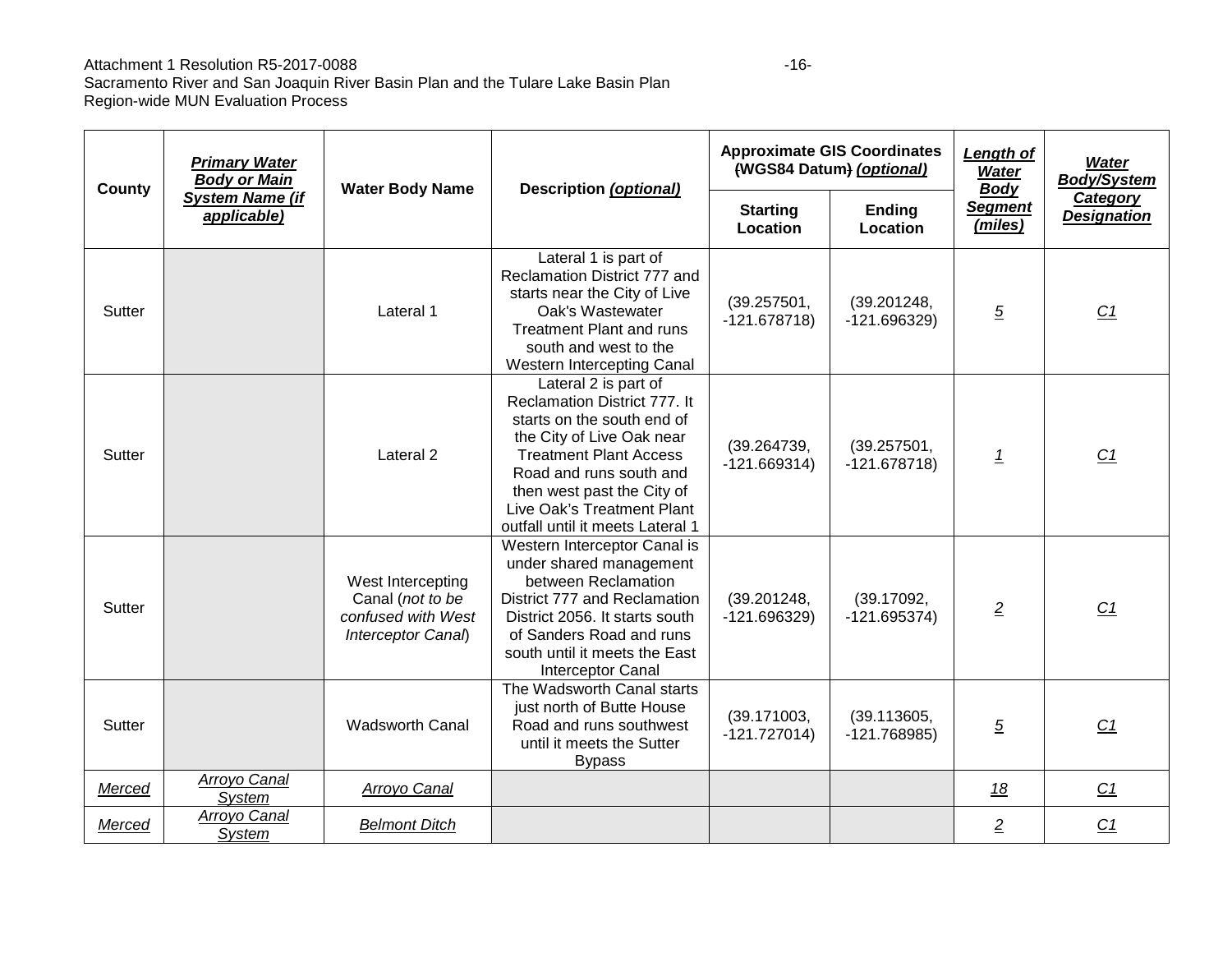#### Attachment 1 Resolution R5-2017-0088 -17-

| <b>Primary Water</b><br><b>Body or Main</b><br>County |                                           | <b>Water Body Name</b>                  | Description (optional) |                             | <b>Approximate GIS Coordinates</b><br>(WGS84 Datum) (optional) | <b>Length of</b><br><b>Water</b><br><b>Body</b> | <b>Water</b><br><b>Body/System</b><br>Category |
|-------------------------------------------------------|-------------------------------------------|-----------------------------------------|------------------------|-----------------------------|----------------------------------------------------------------|-------------------------------------------------|------------------------------------------------|
|                                                       | <b>System Name (if</b><br>applicable)     |                                         |                        | <b>Starting</b><br>Location | <b>Ending</b><br>Location                                      | <b>Segment</b><br>(miles)                       | <b>Designation</b>                             |
| Merced                                                | Arroyo Canal<br>System                    | Clark Ditch                             |                        |                             |                                                                | 0.3                                             | C1                                             |
| Merced                                                | Arroyo Canal<br>System                    | <b>Cocke Ditch</b>                      |                        |                             |                                                                | 0.3                                             | C <sub>1</sub>                                 |
| Merced                                                | Arroyo Canal<br><b>System</b>             | Cowden Ditch                            |                        |                             |                                                                | $\overline{3}$                                  | C1                                             |
| Merced                                                | Arroyo Canal<br>System                    | North Toscano Ditch                     |                        |                             |                                                                | $\overline{4}$                                  | C1                                             |
| Merced                                                | Arroyo Canal<br>System                    | North Toscano Ditch<br>No. 1            |                        |                             |                                                                | $\overline{1}$                                  | C1                                             |
| Merced                                                | Arroyo Canal<br>System                    | <b>Schmidt Ditch</b>                    |                        |                             |                                                                | $\overline{1}$                                  | C1                                             |
| Merced                                                | <b>Arroyo Canal</b><br><b>System</b>      | <b>West Toscano Ditch</b>               |                        |                             |                                                                | $\overline{1}$                                  | C1                                             |
| Merced                                                | Arroyo Canal<br>System                    | <b>West Toscano Ditch</b><br>North Ext. |                        |                             |                                                                | $\overline{2}$                                  | C <sub>1</sub>                                 |
| Merced                                                | Arroyo Canal<br>System                    | <b>West Willow Ditch</b>                |                        |                             |                                                                | 0.5                                             | C1                                             |
| Merced                                                | Arroyo Canal<br>System                    | <b>West Willow Ditch</b><br>Extension   |                        |                             |                                                                | 0.5                                             | C1                                             |
| Merced                                                | Temple- Santa Rita<br><b>Canal System</b> | <b>Bennett Ditch</b>                    |                        |                             |                                                                | 0.3                                             | C1                                             |
| Merced                                                | Temple- Santa Rita<br><b>Canal System</b> | <b>Boundary Ditch</b>                   |                        |                             |                                                                | <u>1</u>                                        | C <sub>1</sub>                                 |
| Merced                                                | Temple- Santa Rita<br><b>Canal System</b> | <b>Cement Lined Ditch</b>               |                        |                             |                                                                | $\overline{1}$                                  | C1                                             |
| Merced                                                | Temple- Santa Rita<br><b>Canal System</b> | Dairy Field Ditch No.                   |                        |                             |                                                                | $\overline{1}$                                  | C1                                             |
| Merced                                                | Temple- Santa Rita<br><b>Canal System</b> | Escano Ditch Br. 1                      |                        |                             |                                                                | $\overline{1}$                                  | C <sub>1</sub>                                 |
| Merced                                                | Temple- Santa Rita<br><b>Canal System</b> | Escano Ditch Br. 2                      |                        |                             |                                                                | 0.2                                             | C <sub>1</sub>                                 |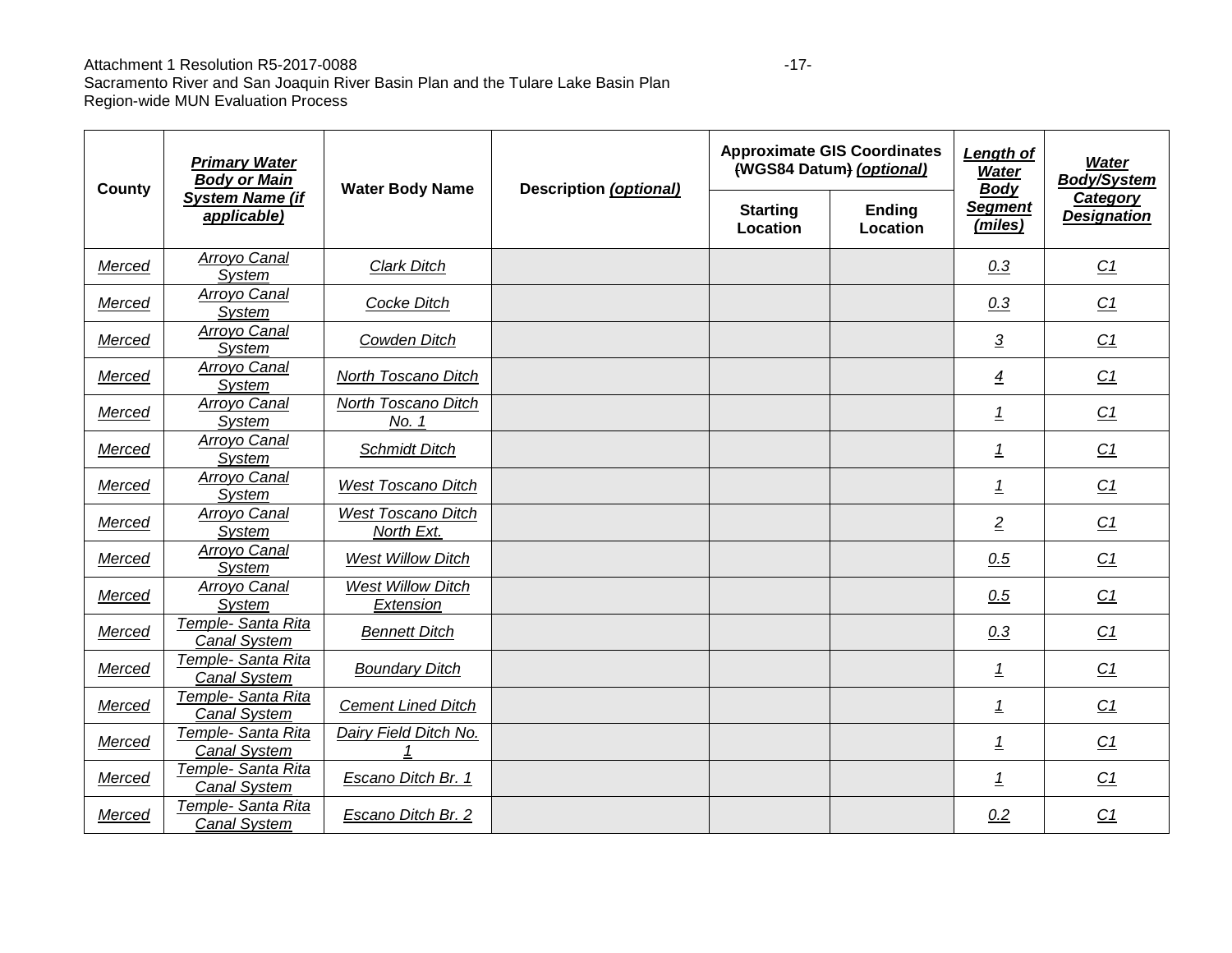### Attachment 1 Resolution R5-2017-0088 -18-

| <b>Primary Water</b><br><b>Body or Main</b><br>County |                                           | <b>Water Body Name</b>             | Description (optional) |                             | <b>Approximate GIS Coordinates</b><br>(WGS84 Datum) (optional) | <b>Length of</b><br><b>Water</b><br><b>Body</b> | <b>Water</b><br><b>Body/System</b><br><b>Category</b> |
|-------------------------------------------------------|-------------------------------------------|------------------------------------|------------------------|-----------------------------|----------------------------------------------------------------|-------------------------------------------------|-------------------------------------------------------|
|                                                       | <b>System Name (if</b><br>applicable)     |                                    |                        | <b>Starting</b><br>Location | <b>Ending</b><br>Location                                      | <b>Segment</b><br>(miles)                       | <b>Designation</b>                                    |
| Merced                                                | Temple- Santa Rita<br><b>Canal System</b> | <b>Escano Ditch North</b><br>Br.   |                        |                             |                                                                | <u>1</u>                                        | C1                                                    |
| Merced                                                | Temple- Santa Rita<br><b>Canal System</b> | <b>Highway Ditch</b>               |                        |                             |                                                                | 1                                               | C <sub>1</sub>                                        |
| Merced                                                | Temple- Santa Rita<br>Canal System        | <b>Orchard Ditch</b><br>Extension  |                        |                             |                                                                | $\overline{3}$                                  | C1                                                    |
| Merced                                                | Temple- Santa Rita<br><b>Canal System</b> | Orchard Ditch No.2                 |                        |                             |                                                                | $\overline{1}$                                  | C1                                                    |
| <b>Merced</b>                                         | Temple- Santa Rita<br><b>Canal System</b> | <b>Red Tank Ditch</b>              |                        |                             |                                                                | $\overline{1}$                                  | C1                                                    |
| Merced                                                | Temple- Santa Rita<br><b>Canal System</b> | Santa Rita Orchard<br><b>Ditch</b> |                        |                             |                                                                | $\overline{4}$                                  | C1                                                    |
| Merced                                                | Temple- Santa Rita<br><b>Canal System</b> | Temple Santa Rita<br>Canal Ext.    |                        |                             |                                                                | $\overline{1}$                                  | C <sub>1</sub>                                        |
| Merced                                                | Temple- Santa Rita<br>Canal System        | Temple-Santa Rita<br>Canal         |                        |                             |                                                                | 12                                              | C1                                                    |
| Merced                                                | <b>Pick Anderson</b><br>System            | Loop Ditch                         |                        |                             |                                                                | 1                                               | C1                                                    |
| Merced                                                | Pick Anderson<br>System                   | Loop Ditch No. 1                   |                        |                             |                                                                | $\overline{1}$                                  | C1                                                    |
| Merced                                                | Pick Anderson<br><b>System</b>            | Loop Ditch No. 2                   |                        |                             |                                                                | $\overline{1}$                                  | C <sub>1</sub>                                        |
| Merced                                                | <b>Pick Anderson</b><br><b>System</b>     | Middle Ditch                       |                        |                             |                                                                | $\overline{1}$                                  | C <sub>1</sub>                                        |
| Merced                                                | Pick Anderson<br><b>System</b>            | Middle Ditch No. 1                 |                        |                             |                                                                | 1                                               | C <sub>1</sub>                                        |
| Merced                                                | <b>Pick Anderson</b><br>System            | Middle Ditch No. 2                 |                        |                             |                                                                | 1                                               | C1                                                    |
| Merced                                                | <b>Pick Anderson</b><br>System            | North Bypass Lift<br>Ditch         |                        |                             |                                                                | $\overline{3}$                                  | C <sub>1</sub>                                        |
| Merced                                                | <b>Pick Anderson</b><br><b>System</b>     | P.A. #31 Lift Ditch                |                        |                             |                                                                | 0.4                                             | C <sub>1</sub>                                        |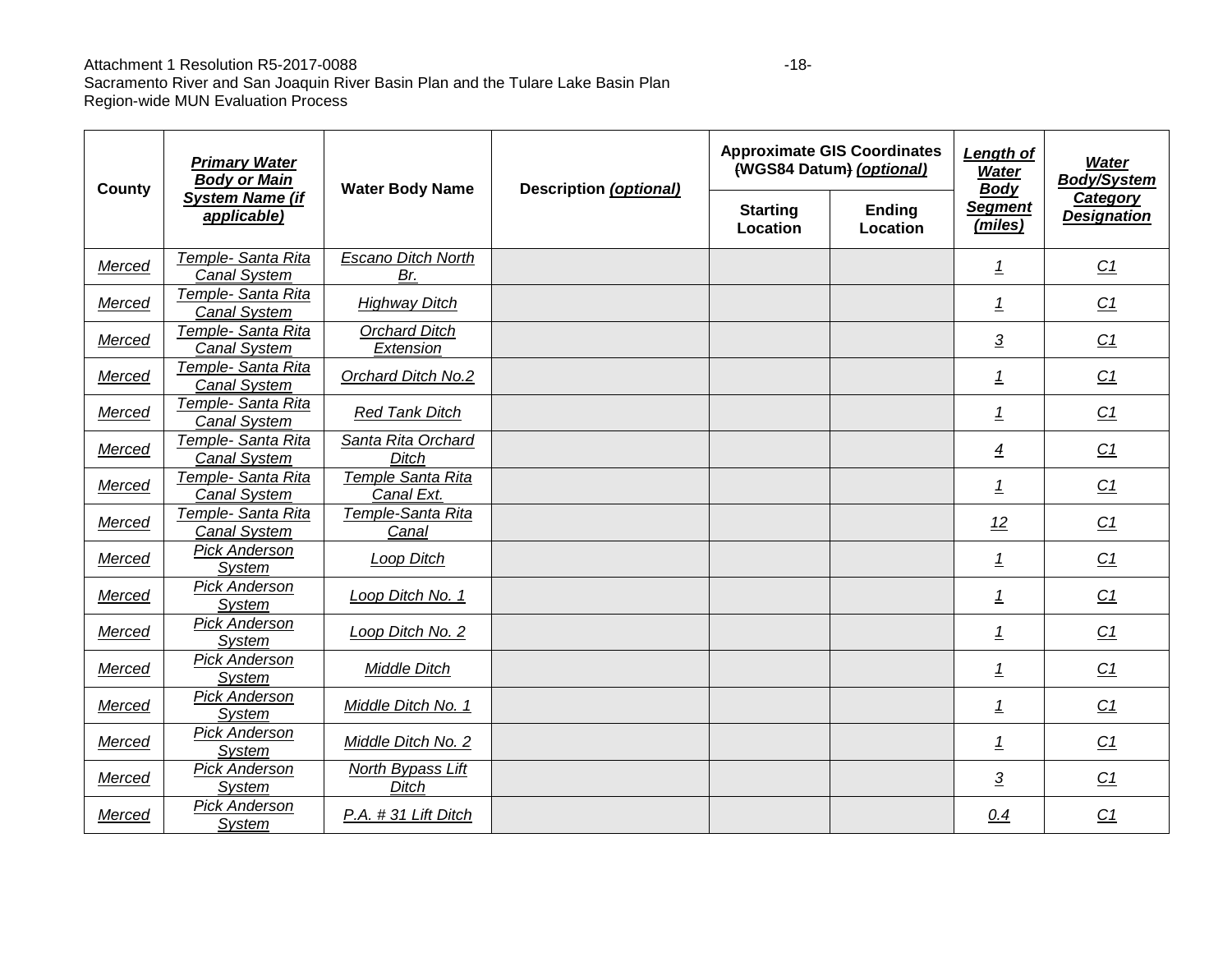#### Attachment 1 Resolution R5-2017-0088 -19-

| County | <b>Primary Water</b><br><b>Body or Main</b> | <b>Water Body Name</b>            | Description (optional) |                             | <b>Approximate GIS Coordinates</b><br>(WGS84 Datum) (optional) | Length of<br><b>Water</b><br><b>Body</b> | <b>Water</b><br><b>Body/System</b><br>Category |
|--------|---------------------------------------------|-----------------------------------|------------------------|-----------------------------|----------------------------------------------------------------|------------------------------------------|------------------------------------------------|
|        | <b>System Name (if</b><br>applicable)       |                                   |                        | <b>Starting</b><br>Location | <b>Ending</b><br>Location                                      | <b>Segment</b><br>(miles)                | <b>Designation</b>                             |
| Merced | <b>Pick Anderson</b><br>System              | <b>River Ditch</b>                |                        |                             |                                                                | $\overline{1}$                           | C1                                             |
| Merced | <b>Pick Anderson</b><br>System              | South Bypass Lift<br><b>Ditch</b> |                        |                             |                                                                | $\overline{1}$                           | C1                                             |
| Merced | Pick Anderson<br><b>System</b>              | South Ditch                       |                        |                             |                                                                | $\overline{1}$                           | C1                                             |
| Merced | <b>Pick Anderson</b><br>System              | South P. A. Ditch                 |                        |                             |                                                                | $\overline{1}$                           | C1                                             |
| Merced | San Juan Canal<br>System                    | Carlucci Ditch                    |                        |                             |                                                                | 0.3                                      | C1                                             |
| Merced | San Juan Canal<br>System                    | <b>Cement - Lined Ditch</b>       |                        |                             |                                                                | 0.4                                      | C1                                             |
| Merced | San Juan Canal<br>System                    | Coute Ditch                       |                        |                             |                                                                | $\overline{2}$                           | C1                                             |
| Merced | San Juan Canal<br>System                    | <b>Fagundes Ditch</b>             |                        |                             |                                                                | $\overline{1}$                           | C1                                             |
| Merced | San Juan Canal<br>System                    | San Juan No. 1<br>Canal           |                        |                             |                                                                | $\overline{2}$                           | C1                                             |
| Merced | San Juan Canal<br>System                    | San Juan Canal                    |                        |                             |                                                                | $\underline{6}$                          | C1                                             |
| Merced | San Juan Canal<br>System                    | San Juan Canal<br>Extension       |                        |                             |                                                                | $\overline{2}$                           | C1                                             |
| Merced | Delta No. 1 Canal<br>System                 | Delta No. 1 Canal                 |                        |                             |                                                                | $6\overline{6}$                          | C1                                             |
| Merced | Delta No. 1 Canal<br>System                 | M Ditch # 1                       |                        |                             |                                                                | <u>1</u>                                 | C <sub>1</sub>                                 |
| Merced | Delta No. 1 Canal<br><b>System</b>          | $M$ Ditch #2                      |                        |                             |                                                                | $\overline{1}$                           | C1                                             |
| Merced | <b>Delta Canal System</b>                   | <b>Boundary Lift Ditch</b>        |                        |                             |                                                                | 0.2                                      | C1                                             |
| Merced | <b>Delta Canal System</b>                   | <b>County Road Ditch</b>          |                        |                             |                                                                | 1                                        | C <sub>1</sub>                                 |
| Merced | <b>Delta Canal System</b>                   | Dambrosia Ditch                   |                        |                             |                                                                | 1                                        | C <sub>1</sub>                                 |
| Merced | <b>Delta Canal System</b>                   | <b>Delta Canal</b>                |                        |                             |                                                                | 10                                       | C <sub>1</sub>                                 |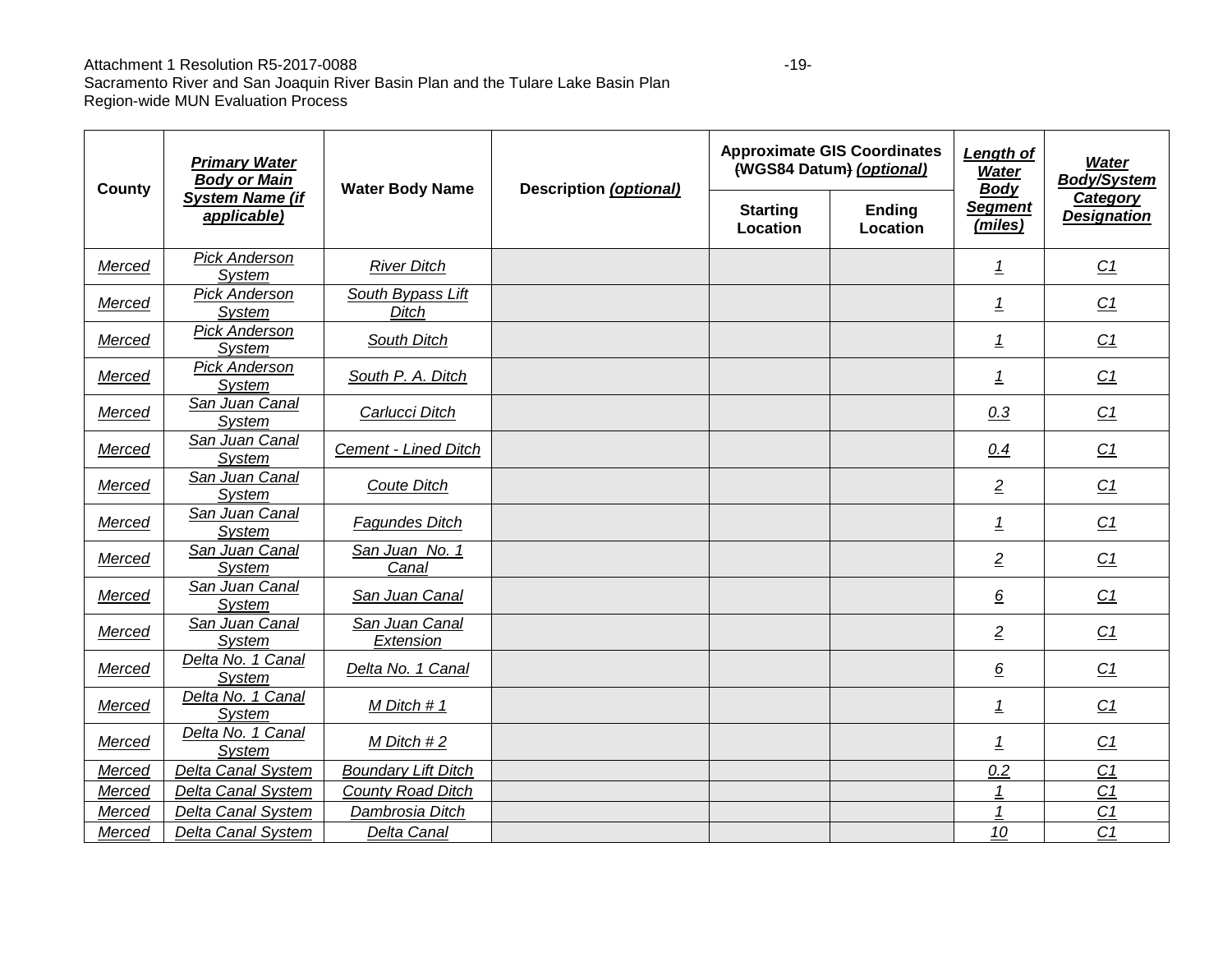#### Attachment 1 Resolution R5-2017-0088

| County        | <b>Primary Water</b><br><b>Body or Main</b><br><b>System Name (if</b><br>applicable) | <b>Water Body Name</b>                    | <b>Description (optional)</b> |                             | <b>Approximate GIS Coordinates</b><br>(WGS84 Datum) (optional) | Length of<br>Water<br><b>Body</b> | <b>Water</b><br><b>Body/System</b><br><b>Category</b><br><b>Designation</b> |
|---------------|--------------------------------------------------------------------------------------|-------------------------------------------|-------------------------------|-----------------------------|----------------------------------------------------------------|-----------------------------------|-----------------------------------------------------------------------------|
|               |                                                                                      |                                           |                               | <b>Starting</b><br>Location | Ending<br>Location                                             | <b>Segment</b><br>(miles)         |                                                                             |
| Merced        | <b>Delta Canal System</b>                                                            | Delta Canal<br>Extension                  |                               |                             |                                                                | 0.3                               | C <sub>1</sub>                                                              |
| Merced        | <b>Delta Canal System</b>                                                            | Duni Ditch                                |                               |                             |                                                                | 1                                 | C <sub>1</sub>                                                              |
| Merced        | Delta Canal System                                                                   | Duni Ditch Branch A                       |                               |                             |                                                                | $\overline{1}$                    | C <sub>1</sub>                                                              |
| Merced        | <b>Delta Canal System</b>                                                            | Duni Ditch Branch B                       |                               |                             |                                                                | 0.3                               | C <sub>1</sub>                                                              |
| <b>Merced</b> | Delta Canal System                                                                   | East Delta Canal                          |                               |                             |                                                                | $\overline{3}$                    | C <sub>1</sub>                                                              |
| Merced        | <b>Delta Canal System</b>                                                            | Eastside Canal                            |                               |                             |                                                                | $\overline{3}$                    | C <sub>1</sub>                                                              |
| Merced        | <b>Delta Canal System</b>                                                            | <b>Noble Ditch</b>                        |                               |                             |                                                                | $\mathbf{1}$                      | C <sub>1</sub>                                                              |
| Merced        | <b>Delta Canal System</b>                                                            | <b>Pugliese Ditch</b>                     |                               |                             |                                                                | 1                                 | C <sub>1</sub>                                                              |
| Merced        | Delta Canal System                                                                   | <b>West Delta Branch</b><br>No. 1         |                               |                             |                                                                | <u>1</u>                          | C1                                                                          |
| Merced        | Delta Canal System                                                                   | West Delta Branch<br>No. 2                |                               |                             |                                                                | <u>1</u>                          | C1                                                                          |
| Merced        | <b>Delta Canal System</b>                                                            | West Delta Canal                          |                               |                             |                                                                | $\overline{4}$                    | C <sub>1</sub>                                                              |
| Merced        | <b>Island Canal System</b>                                                           | Island "A" Canal                          |                               |                             |                                                                | 4                                 | C <sub>1</sub>                                                              |
| Merced        | <b>Island Canal System</b>                                                           | Island "B" Canal                          |                               |                             |                                                                | 1.1                               | C <sub>1</sub>                                                              |
| Merced        | <b>Island Canal System</b>                                                           | Island "C" Canal                          |                               |                             |                                                                | 1.2                               | C1                                                                          |
| Merced        | <b>Island Canal System</b>                                                           | Island "D" Canal                          |                               |                             |                                                                | $\overline{2}$                    | C <sub>1</sub>                                                              |
| Merced        | Midway & San<br><b>Pedro Canal System</b>                                            | Alberti Ditch                             |                               |                             |                                                                | $\overline{1}$                    | C <sub>1</sub>                                                              |
| Merced        | Midway & San<br><b>Pedro Canal System</b>                                            | <b>Backer Ditch</b>                       |                               |                             |                                                                | 0.1                               | C1                                                                          |
| Merced        | Midway & San<br>Pedro Canal System                                                   | Cipriani Concrete -<br><b>Lined Ditch</b> |                               |                             |                                                                | 0.3                               | C1                                                                          |
| Merced        | Midway & San<br>Pedro Canal System                                                   | <b>Community Ditch</b>                    |                               |                             |                                                                | $\overline{2}$                    | C <sub>1</sub>                                                              |
| <b>Merced</b> | Midway & San<br>Pedro Canal System                                                   | Guaspari - Laveglia<br>Comm. Ditch        |                               |                             |                                                                | 1                                 | C <sub>1</sub>                                                              |
| Merced        | Midway & San<br>Pedro Canal System                                                   | Lone Tree Canal                           |                               |                             |                                                                | $\underline{\mathcal{B}}$         | C <sub>1</sub>                                                              |
| Merced        | Midway & San<br><b>Pedro Canal System</b>                                            | Lone Tree Spur                            |                               |                             |                                                                | 0.4                               | C1                                                                          |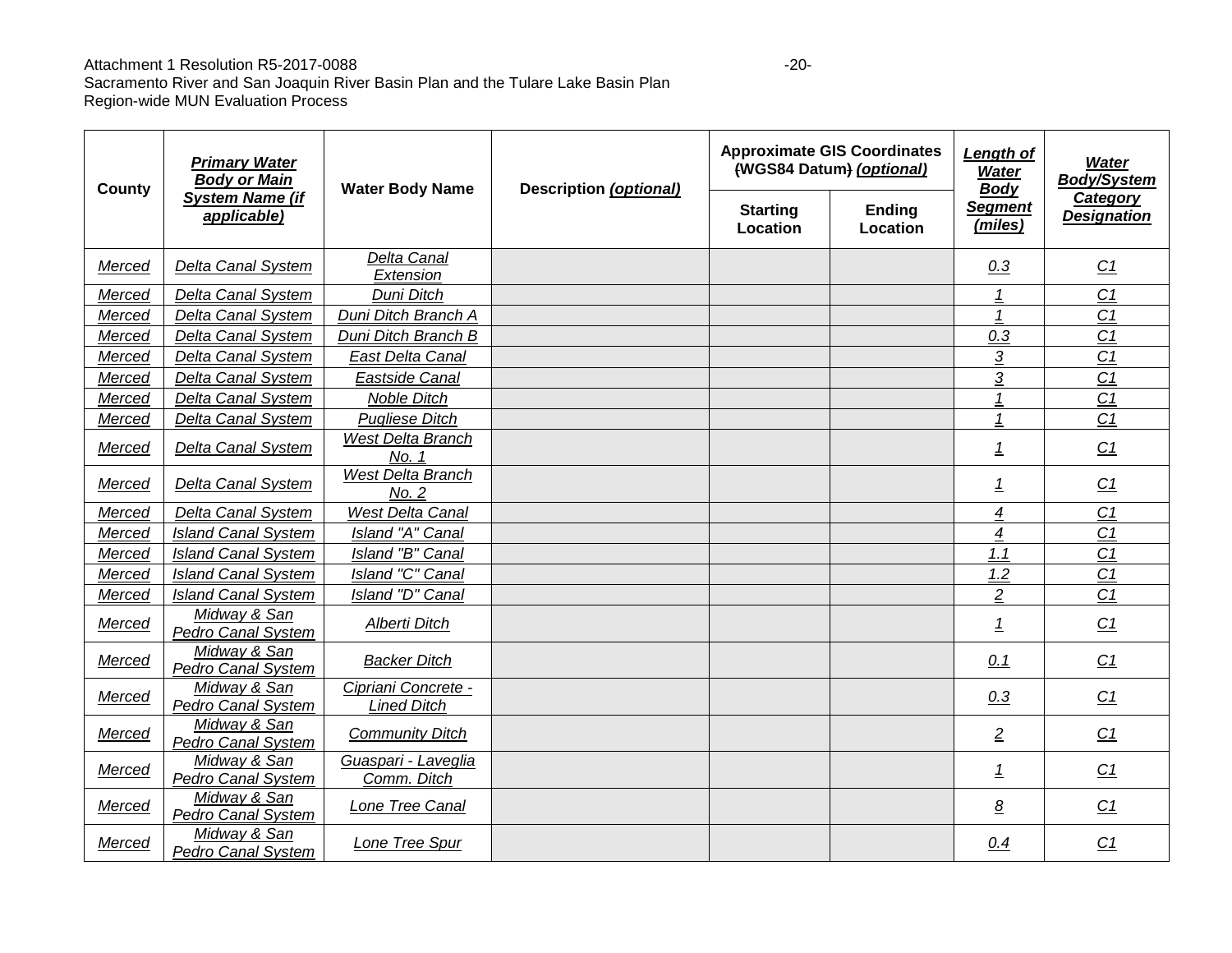#### Attachment 1 Resolution R5-2017-0088 -21-

| <b>Primary Water</b><br><b>Body or Main</b><br><b>County</b> |                                           | <b>Water Body Name</b>                         | <b>Description (optional)</b> |                             | <b>Approximate GIS Coordinates</b><br>(WGS84 Datum) (optional) | Length of<br><b>Water</b><br><b>Body</b> | <b>Water</b><br><b>Body/System</b><br>Category |
|--------------------------------------------------------------|-------------------------------------------|------------------------------------------------|-------------------------------|-----------------------------|----------------------------------------------------------------|------------------------------------------|------------------------------------------------|
|                                                              | <b>System Name (if</b><br>applicable)     |                                                |                               | <b>Starting</b><br>Location | <b>Ending</b><br>Location                                      | <b>Segment</b><br>(miles)                | <b>Designation</b>                             |
| Merced                                                       | Midway & San<br>Pedro Canal System        | Mackenzie Ditch                                |                               |                             |                                                                | $\overline{1}$                           | C1                                             |
| Merced                                                       | Midway & San<br>Pedro Canal System        | Midway - Highway<br><b>Ditch</b>               |                               |                             |                                                                | 0.2                                      | C <sub>1</sub>                                 |
| Merced                                                       | Midway & San<br><b>Pedro Canal System</b> | Midway - San Pedro<br>Intertie                 |                               |                             |                                                                | 0.1                                      | C <sub>1</sub>                                 |
| Merced                                                       | Midway & San<br><b>Pedro Canal System</b> | Midway Canal                                   |                               |                             |                                                                | $\overline{Z}$                           | C1                                             |
| Merced                                                       | Midway & San<br><b>Pedro Canal System</b> | Parsley Ditch                                  |                               |                             |                                                                | $\overline{1}$                           | C <sub>1</sub>                                 |
| Merced                                                       | Midway & San<br><b>Pedro Canal System</b> | San Pedro Canal                                |                               |                             |                                                                | $\overline{Z}$                           | C <sub>1</sub>                                 |
| Merced                                                       | Midway & San<br><b>Pedro Canal System</b> | <b>Swamp Ditch</b>                             |                               |                             |                                                                | $\overline{3}$                           | C1                                             |
| Merced                                                       | Midway & San<br><b>Pedro Canal System</b> | Swamp Ditch Branch<br>No. 1                    |                               |                             |                                                                | $\overline{1}$                           | C1                                             |
| Merced                                                       | <b>Belmont Drain</b>                      | <b>Belmont Drain</b>                           |                               |                             |                                                                | 12                                       | C <sub>1</sub>                                 |
| Merced                                                       | <b>Belmont Drain</b>                      | <b>Belmont Drain</b><br><b>Extension North</b> |                               |                             |                                                                | 0.3                                      | C <sub>1</sub>                                 |
| Merced                                                       | <b>Belmont Drain</b>                      | Belmont Drain No. 1                            |                               |                             |                                                                | $\overline{2}$                           | C <sub>1</sub>                                 |
| Merced                                                       | <b>Belmont Drain</b>                      | M-20W - Delta Seep<br><b>Ditch</b>             |                               |                             |                                                                | 0.7                                      | C1                                             |
| Merced                                                       | <b>Belmont Drain</b>                      | M-20W - Delta Seep<br>Ditch Ext. # 1           |                               |                             |                                                                | 0.2                                      | C1                                             |
| Merced                                                       | <b>Belmont Drain</b>                      | M-20W - Delta Seep<br>Ditch Ext. #2            |                               |                             |                                                                | 0.3                                      | C1                                             |
| Merced                                                       | <b>Belmont Drain</b>                      | M-20W - Delta Seep<br>Ditch Ext. #3            |                               |                             |                                                                | 0.3                                      | C <sub>1</sub>                                 |
| Merced                                                       | <b>Belmont Drain</b>                      | Miano Seep Drain                               |                               |                             |                                                                | 0.8                                      | C <sub>1</sub>                                 |
| Merced                                                       | <b>Belmont Drain</b>                      | <b>Plow Camp Drain</b>                         |                               |                             |                                                                | 4                                        | C <sub>1</sub>                                 |
| Merced                                                       | <b>Belmont Drain</b>                      | Raven Drain                                    |                               |                             |                                                                | $\mathbf{1}$                             | C <sub>1</sub>                                 |
| Merced                                                       | <b>Belmont Drain</b>                      | <b>San Juan Seep Drain</b>                     |                               |                             |                                                                | 0.4                                      | C <sub>1</sub>                                 |
| Merced                                                       | <b>Belmont Drain</b>                      | Spina S/D Br.                                  |                               |                             |                                                                | 0.3                                      | C <sub>1</sub>                                 |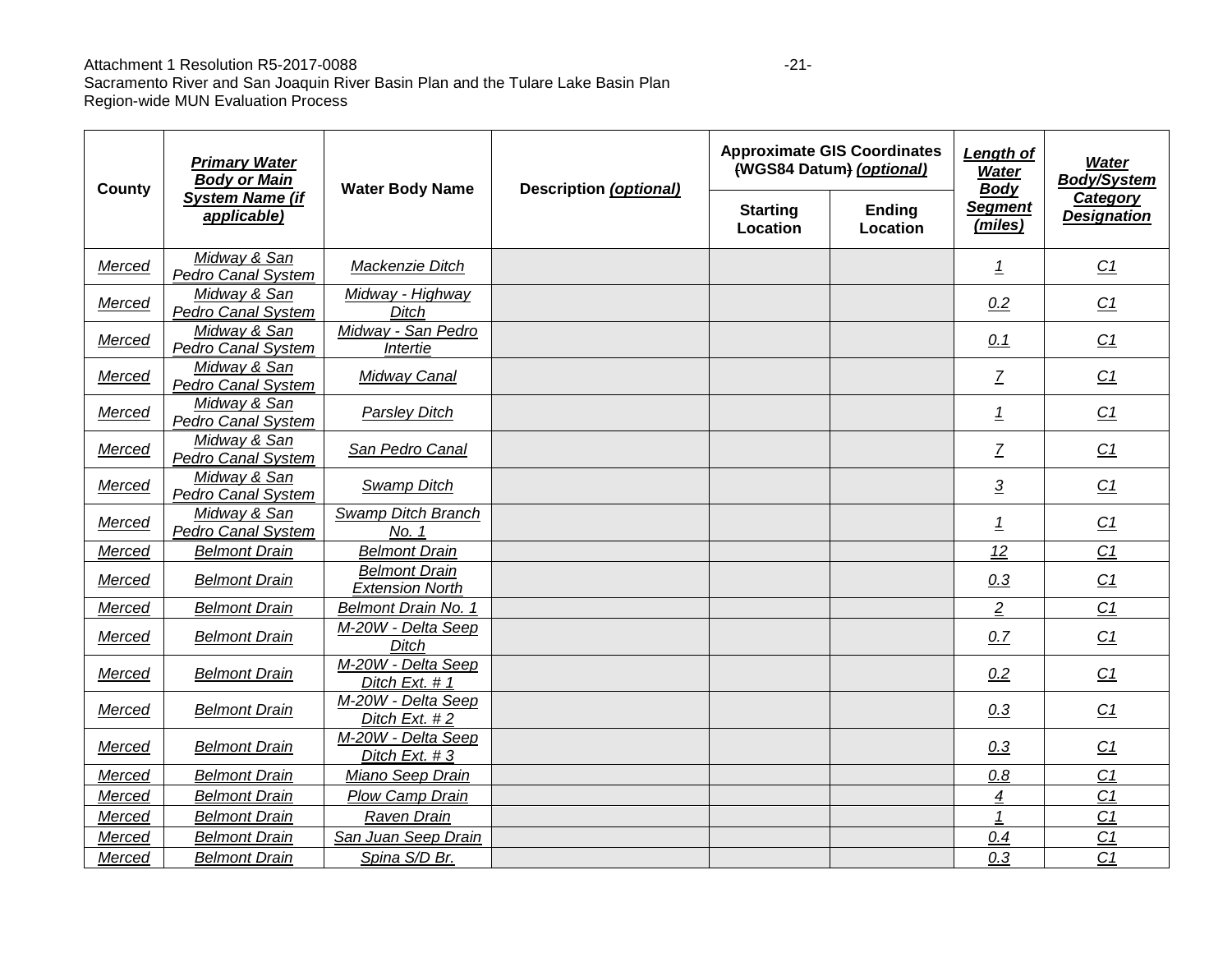#### Attachment 1 Resolution R5-2017-0088 -22-<br>
-22-

| County | <b>Approximate GIS Coordinates</b><br><b>Primary Water</b><br>(WGS84 Datum) (optional)<br><b>Body or Main</b><br><b>Water Body Name</b><br><b>Description (optional)</b> |                                    | <b>Length of</b><br><b>Water</b><br><b>Body</b> | <b>Water</b><br><b>Body/System</b> |                           |                                |
|--------|--------------------------------------------------------------------------------------------------------------------------------------------------------------------------|------------------------------------|-------------------------------------------------|------------------------------------|---------------------------|--------------------------------|
|        | <b>System Name (if</b><br>applicable)                                                                                                                                    |                                    | <b>Starting</b><br>Location                     | Ending<br>Location                 | <b>Segment</b><br>(miles) | Category<br><b>Designation</b> |
| Merced | <b>Belmont Drain</b>                                                                                                                                                     | Spina Seep Drain                   |                                                 |                                    |                           | C <sub>1</sub>                 |
| Merced | <b>Belmont Drain</b>                                                                                                                                                     | <b>Tallant Drain</b>               |                                                 |                                    | 0.6                       | C <sub>1</sub>                 |
| Merced | <b>Belmont Drain</b>                                                                                                                                                     | <b>Tallant Seep Drain</b>          |                                                 |                                    | 0.3                       | C <sub>1</sub>                 |
| Merced | <b>Boundary Drain</b>                                                                                                                                                    | <b>Boundary Drain</b>              |                                                 |                                    | 10                        | C <sub>1</sub>                 |
| Merced | <b>Boundary Drain</b>                                                                                                                                                    | Derrick Drain                      |                                                 |                                    | 0.8                       | C <sub>1</sub>                 |
| Merced | <b>Boundary Drain</b>                                                                                                                                                    | Derrick Drain Ext.                 |                                                 |                                    | 0.8                       | C <sub>1</sub>                 |
| Merced | <b>Boundary Drain</b>                                                                                                                                                    | Guaspari Drain                     |                                                 |                                    | 0.8                       | C <sub>1</sub>                 |
| Merced | <b>Boundary Drain</b>                                                                                                                                                    | H - R Willis Drain                 |                                                 |                                    | 0.3                       | C <sub>1</sub>                 |
| Merced | <b>Boundary Drain</b>                                                                                                                                                    | <b>Knight Drain</b>                |                                                 |                                    | 0.5                       | C <sub>1</sub>                 |
| Merced | <b>Boundary Drain</b>                                                                                                                                                    | Mc Donald Drain                    |                                                 |                                    | 0.9                       | C <sub>1</sub>                 |
| Merced | <b>Boundary Drain</b>                                                                                                                                                    | Parsley Ditch Spill                |                                                 |                                    | 0.4                       | C <sub>1</sub>                 |
| Merced | <b>Boundary Drain</b>                                                                                                                                                    | Sirse Drain                        |                                                 |                                    | 0.9                       | C <sub>1</sub>                 |
| Merced | <b>Boundary Drain</b>                                                                                                                                                    | TL-6 Drain                         |                                                 |                                    | 0.8                       | C <sub>1</sub>                 |
| Merced | <b>Boundary Drain</b>                                                                                                                                                    | Urzangui Drain                     |                                                 |                                    | 0.4                       | C <sub>1</sub>                 |
| Merced | Boundary Drain No.                                                                                                                                                       | Boundary Drain No. 1               |                                                 |                                    | $\overline{5}$            | C <sub>1</sub>                 |
| Merced | Boundary Drain No.                                                                                                                                                       | Boundary Drain No. 1<br>Br.        |                                                 |                                    | 0.3                       | C <sub>1</sub>                 |
| Merced | Boundary Drain No.                                                                                                                                                       | <b>Boxcar / Neves Drain</b>        |                                                 |                                    | 0.2                       | C1                             |
| Merced | Boundary Drain No.                                                                                                                                                       | <b>Brista Drain</b>                |                                                 |                                    | 0.8                       | C <sub>1</sub>                 |
| Merced | Boundary Drain No.                                                                                                                                                       | Silva Drain                        |                                                 |                                    | 0.2                       | C1                             |
| Merced | <b>Boundary Drain No.</b>                                                                                                                                                | Boundary Drain No. 5               |                                                 |                                    | $\overline{5}$            | C1                             |
| Merced | <b>Boundary Drain No.</b>                                                                                                                                                | <b>Boundary Drain No.</b><br>$5-2$ |                                                 |                                    | $\overline{3}$            | C1                             |
| Merced | Boundary Drain No.                                                                                                                                                       | Boundary Drain No.<br>$5 - 2 - 2$  |                                                 |                                    | <u>1</u>                  | C1                             |
| Merced | Boundary Drain No.<br>8                                                                                                                                                  | Cipriani Drain                     |                                                 |                                    | <u>1</u>                  | C1                             |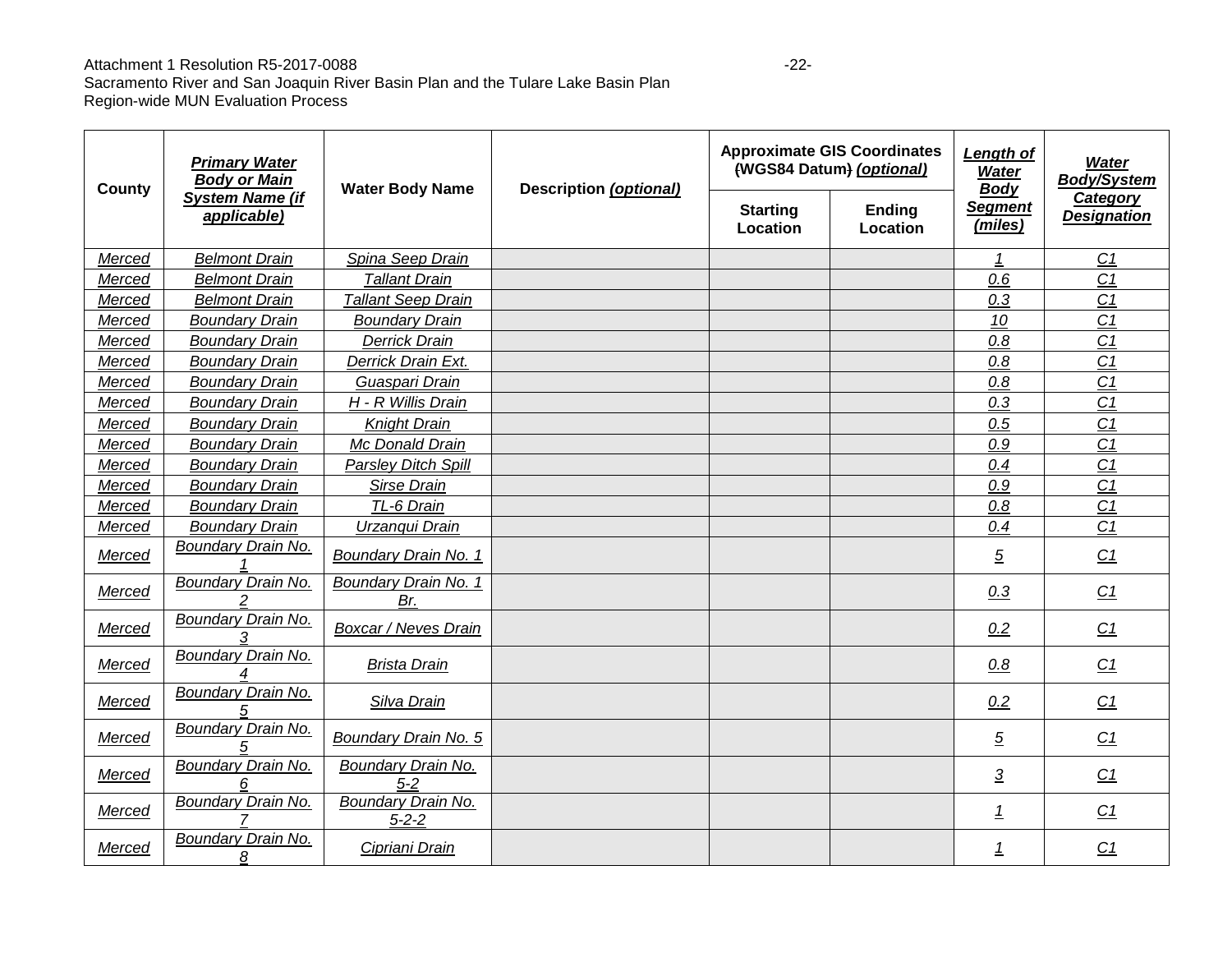#### Attachment 1 Resolution R5-2017-0088 -23-

| County | <b>Primary Water</b><br><b>Body or Main</b> | <b>Water Body Name</b>           | <b>Description (optional)</b> | <b>Approximate GIS Coordinates</b><br>(WGS84 Datum) (optional) |                           | Length of<br><b>Water</b><br><b>Body</b> | <b>Water</b><br><b>Body/System</b> |
|--------|---------------------------------------------|----------------------------------|-------------------------------|----------------------------------------------------------------|---------------------------|------------------------------------------|------------------------------------|
|        | <b>System Name (if</b><br>applicable)       |                                  |                               | <b>Starting</b><br>Location                                    | <b>Ending</b><br>Location | <b>Segment</b><br>(miles)                | Category<br><b>Designation</b>     |
| Merced | <b>Boundary Drain No.</b><br>a              | Cipriani Drain Br. # 1           |                               |                                                                |                           | 0.3                                      | C1                                 |
| Merced | <b>Boundary Drain No.</b><br>10             | Gilardi - Johnson<br>Drain       |                               |                                                                |                           | 0.3                                      | C <sub>1</sub>                     |
| Merced | <b>Boundary Drain No.</b>                   | <b>Boundary Drain No. 7</b>      |                               |                                                                |                           | $\overline{2}$                           | C1                                 |
| Merced | Boundary Drain No.<br>8                     | <b>Hooper Drain</b>              |                               |                                                                |                           | 0.4                                      | C1                                 |
| Merced | Circle Island Drain                         | Circle Island Drain              |                               |                                                                |                           | $\overline{2}$                           | C1                                 |
| Merced | Devon Drain                                 | <b>Borba Drain</b>               |                               |                                                                |                           | 0.4                                      | C1                                 |
| Merced | Devon Drain                                 | Devon Drain                      |                               |                                                                |                           | 6                                        | C <sub>1</sub>                     |
| Merced | Devon Drain                                 | Devon Drain Br. No.              |                               |                                                                |                           | 0.7                                      | C <sub>1</sub>                     |
| Merced | Devon Drain                                 | Lone Tree Seep<br>Drain          |                               |                                                                |                           | 0.6                                      | C1                                 |
| Merced | Devon Drain                                 | Panama Ditch                     |                               |                                                                |                           | 0.2                                      | C1                                 |
| Merced | <b>Hereford Drain</b>                       | <b>Hereford Drain</b>            |                               |                                                                |                           | $\overline{4}$                           | C <sub>1</sub>                     |
| Merced | <b>Hereford Drain</b>                       | Hereford Drain Br. 1             |                               |                                                                |                           | 0.7                                      | C <sub>1</sub>                     |
| Merced | <b>Hereford Drain</b>                       | Hereford Drain Br. 2             |                               |                                                                |                           | 0.6                                      | C <sub>1</sub>                     |
| Merced | <b>Hereford Drain</b>                       | Hereford Drain Br. 3             |                               |                                                                |                           | 0.8                                      | C <sub>1</sub>                     |
| Merced | <b>Hereford Drain</b>                       | Hereford Drain Br. 4             |                               |                                                                |                           | $\overline{c}$                           | C <sub>1</sub>                     |
| Merced | <b>Hereford Drain</b>                       | Island "A" Spill                 |                               |                                                                |                           | 0.3                                      | C <sub>1</sub>                     |
| Merced | Pick Anderson By-<br>pass Drain             | Lift Pump Slough                 |                               |                                                                |                           | 0.3                                      | C <sub>1</sub>                     |
| Merced | Pick Anderson By-<br>pass Drain             | Loop Drain No. 1                 |                               |                                                                |                           | $\overline{1}$                           | C <sub>1</sub>                     |
| Merced | Pick Anderson By-<br>pass Drain             | Middle Drain                     |                               |                                                                |                           | $\overline{2}$                           | C <sub>1</sub>                     |
| Merced | Pick Anderson By-<br>pass Drain             | P. A. Drain Ext., -<br>River Br. |                               |                                                                |                           | 0.6                                      | C1                                 |
| Merced | <b>Pick Anderson By-</b><br>pass Drain      | P. A. Drain No.1                 |                               |                                                                |                           | 0.6                                      | C <sub>1</sub>                     |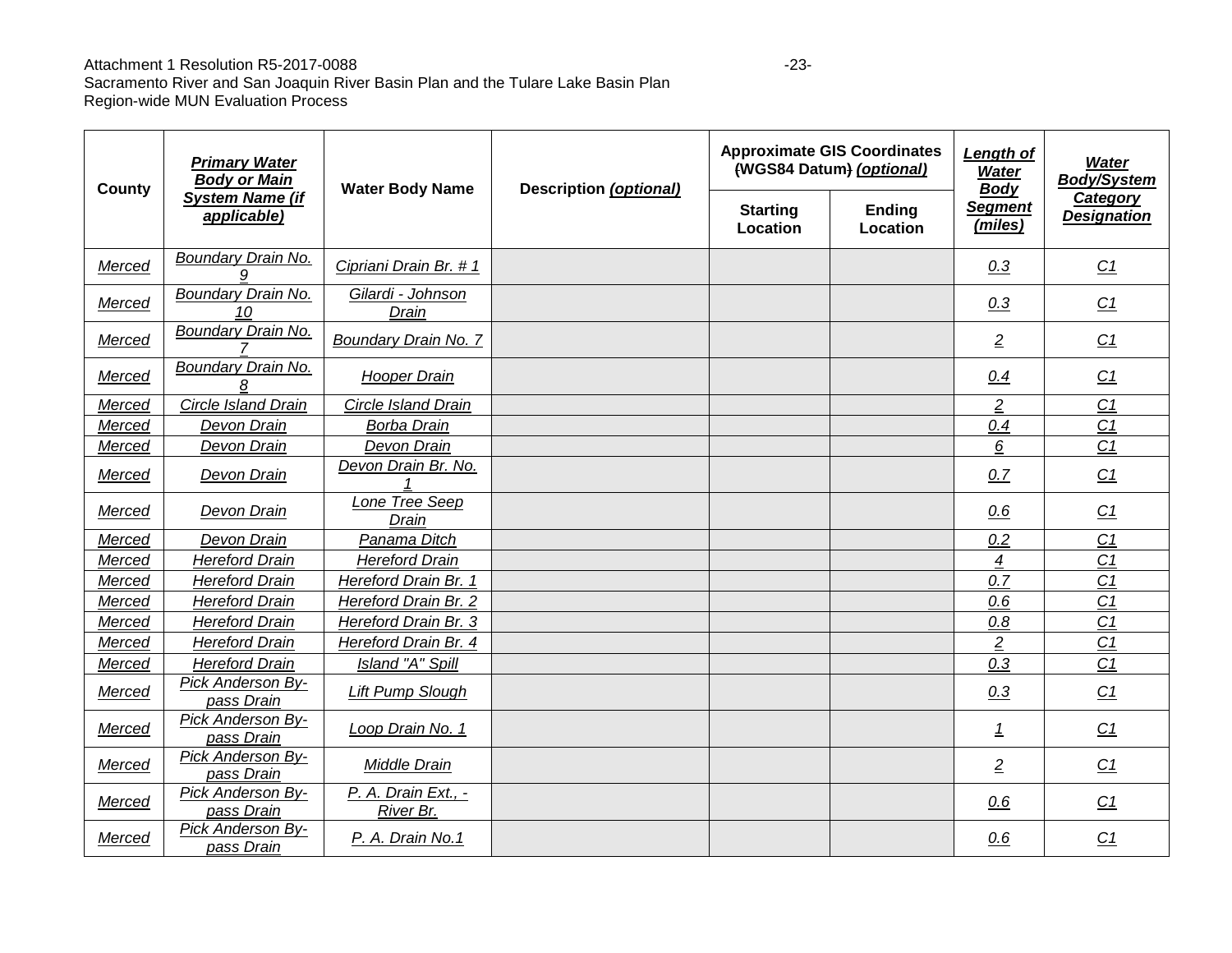#### Attachment 1 Resolution R5-2017-0088

| County | <b>Primary Water</b><br><b>Body or Main</b> | <b>Water Body Name</b>                         | <b>Description (optional)</b> | <b>Approximate GIS Coordinates</b><br>(WGS84 Datum) (optional) |                           | <b>Length of</b><br><b>Water</b><br><b>Body</b> | Water<br><b>Body/System</b>    |
|--------|---------------------------------------------|------------------------------------------------|-------------------------------|----------------------------------------------------------------|---------------------------|-------------------------------------------------|--------------------------------|
|        | <b>System Name (if</b><br>applicable)       |                                                |                               | <b>Starting</b><br>Location                                    | <b>Ending</b><br>Location | <b>Segment</b><br>(miles)                       | Category<br><b>Designation</b> |
| Merced | Pick Anderson By-<br>pass Drain             | P.A. Drain No. 3                               |                               |                                                                |                           | 1                                               | C1                             |
| Merced | Pick Anderson By-<br>pass Drain             | P.A. Drain No. 4                               |                               |                                                                |                           | 0.8                                             | C <sub>1</sub>                 |
| Merced | Pick Anderson By-<br>pass Drain             | P. A. Drain No. 5                              |                               |                                                                |                           | 0.7                                             | C1                             |
| Merced | Pick Anderson By-<br>pass Drain             | P. A. River Drain # 1                          |                               |                                                                |                           | $\overline{1}$                                  | C <sub>1</sub>                 |
| Merced | Pick Anderson By-<br>pass Drain             | P. A. Seep Drain No.                           |                               |                                                                |                           | 0.8                                             | C1                             |
| Merced | Pick Anderson By-<br>pass Drain             | Pick Anderson By-<br>pass Drain                |                               |                                                                |                           | $\overline{3}$                                  | C <sub>1</sub>                 |
| Merced | <b>Pick Anderson By-</b><br>pass Drain      | <b>Pick Anderson Drain</b>                     |                               |                                                                |                           | $\overline{5}$                                  | C1                             |
| Merced | Pick Anderson By-<br>pass Drain             | River Drain No. 3                              |                               |                                                                |                           | 1                                               | C1                             |
| Merced | Pick Anderson By-<br>pass Drain             | South Drain No. 1                              |                               |                                                                |                           | 0.8                                             | C <sub>1</sub>                 |
| Merced | Pick Anderson By-<br>pass Drain             | South Drain No. 2                              |                               |                                                                |                           | 0.9                                             | C <sub>1</sub>                 |
| Merced | Pick Anderson By-<br>pass Drain             | South P.A. Drain # 3                           |                               |                                                                |                           | 0.0                                             | C1                             |
| Merced | Poso Drain                                  | Arroyo S/D                                     |                               |                                                                |                           | 1                                               | C <sub>1</sub>                 |
| Merced | Poso Drain                                  | <b>Belmont Drain Cut</b><br>Off                |                               |                                                                |                           | 0.3                                             | C <sub>1</sub>                 |
| Merced | Poso Drain                                  | <b>Belmont Drain</b><br><b>Extension South</b> |                               |                                                                |                           | 0.3                                             | C <sub>1</sub>                 |
| Merced | Poso Drain                                  | <b>Branco Drain</b>                            |                               |                                                                |                           | 0.7                                             | C <sub>2</sub>                 |
| Merced | Poso Drain                                  | Branco Drain No. 1                             |                               |                                                                |                           | 0.3                                             | C <sub>3</sub>                 |
| Merced | Poso Drain                                  | <b>Buie Drain</b>                              |                               |                                                                |                           | $\mathbf{1}$                                    | C <sub>1</sub>                 |
| Merced | Poso Drain                                  | <b>Buie Drain Extension</b>                    |                               |                                                                |                           | 0.9                                             | C <sub>1</sub>                 |
| Merced | Poso Drain                                  | Poso Drain                                     |                               |                                                                |                           | 10                                              | C <sub>1</sub>                 |
| Merced | Poso Drain                                  | Poso Slough                                    |                               |                                                                |                           | $\overline{4}$                                  | M1                             |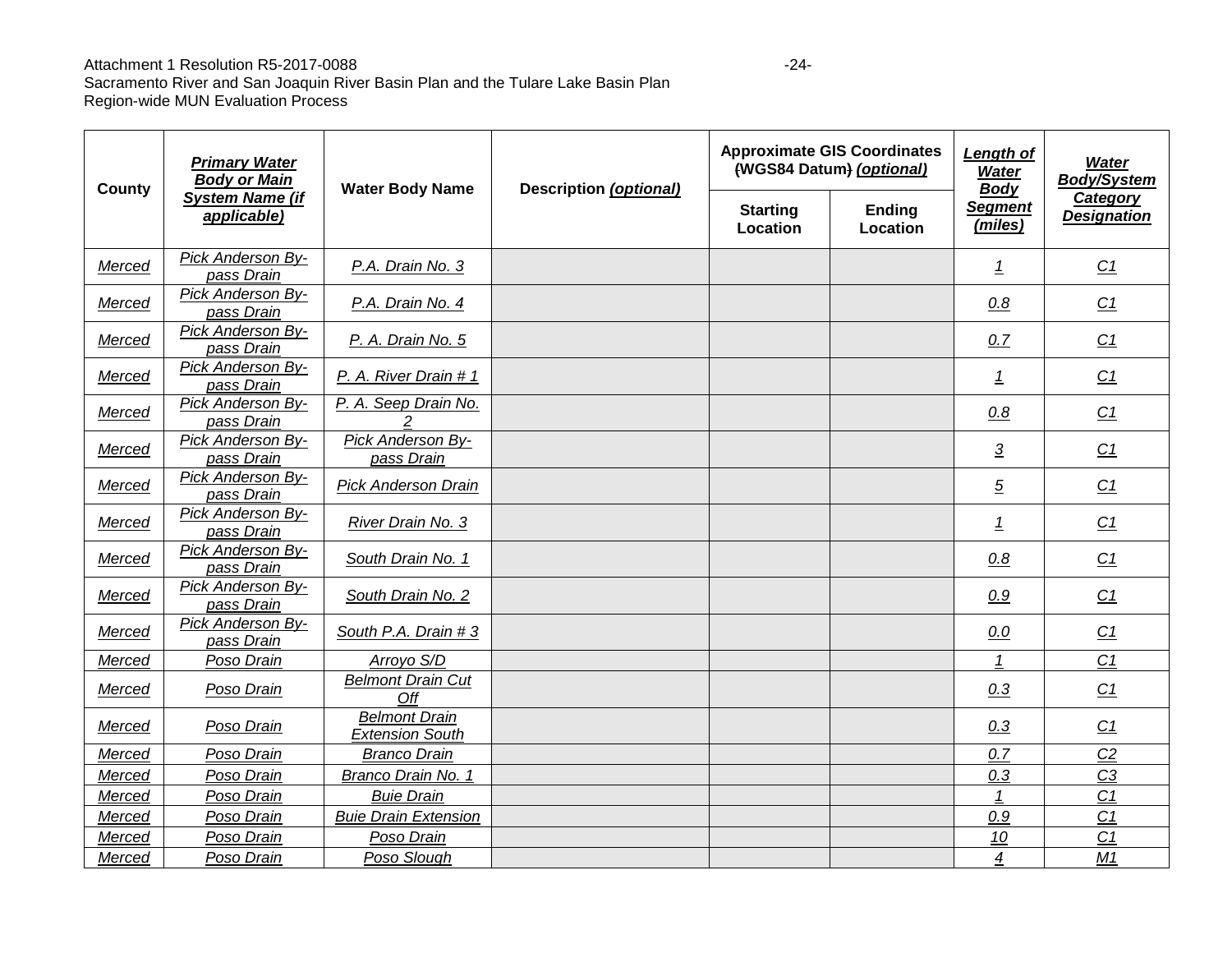#### Attachment 1 Resolution R5-2017-0088 -25-

| County | <b>Primary Water</b><br><b>Body or Main</b> | <b>Water Body Name</b>                  | <b>Description (optional)</b> | <b>Approximate GIS Coordinates</b><br>(WGS84 Datum) (optional) |                           | <b>Length of</b><br><b>Water</b><br><b>Body</b> | <b>Water</b><br><b>Body/System</b> |
|--------|---------------------------------------------|-----------------------------------------|-------------------------------|----------------------------------------------------------------|---------------------------|-------------------------------------------------|------------------------------------|
|        | <b>System Name (if</b><br>applicable)       |                                         |                               | <b>Starting</b><br>Location                                    | Ending<br><b>Location</b> | <b>Segment</b><br>(miles)                       | Category<br><b>Designation</b>     |
| Merced | Poso Drain                                  | Poso Slough Drain<br>Re-route           |                               |                                                                |                           | 0.4                                             | C1                                 |
| Merced | Salt Slough                                 | Dairy Field 10-11<br>Drain              |                               |                                                                |                           | 0.5                                             | C <sub>1</sub>                     |
| Merced | Salt Slough                                 | Dairy Field Drain No.<br>$\mathfrak{p}$ |                               |                                                                |                           | $\overline{2}$                                  | C1                                 |
| Merced | Salt Slough                                 | Dairy Field Drain No.<br>3              |                               |                                                                |                           | 0.8                                             | C <sub>1</sub>                     |
| Merced | Salt Slough                                 | East Delta Drain                        |                               |                                                                |                           | 0.7                                             | C <sub>1</sub>                     |
| Merced | Salt Slough                                 | Intake S/D                              |                               |                                                                |                           | $\overline{2}$                                  | C <sub>1</sub>                     |
| Merced | Salt Slough                                 | <b>Island B Seep Drain</b>              |                               |                                                                |                           | $\mathbf{1}$                                    | C <sub>1</sub>                     |
| Merced | Salt Slough                                 | Levee Drain                             |                               |                                                                |                           | $\overline{3}$                                  | C <sub>1</sub>                     |
| Merced | Salt Slough                                 | Orchard Ditch Ext.<br>Spill             |                               |                                                                |                           | 0.3                                             | C1                                 |
| Merced | Salt Slough                                 | Salt Slough                             |                               |                                                                |                           | $\overline{7}$                                  | M1                                 |
| Merced | Salt Slough                                 | Salt Slough Ditch                       |                               |                                                                |                           | $\overline{3}$                                  | C1                                 |
| Merced | <b>Salt Slough</b>                          | Salt Slough Drain                       |                               |                                                                |                           | $\underline{8}$                                 | C1                                 |
| Merced | Salt Slough                                 | San Joaquin River<br>Drain              |                               |                                                                |                           | 0.7                                             | C1                                 |
| Merced | Salt Slough                                 | South Dairy Field<br>Drain              |                               |                                                                |                           | $\overline{2}$                                  | C1                                 |
| Merced | San Juan Drain                              | Azevedo Drain                           |                               |                                                                |                           | 0.3                                             | C <sub>1</sub>                     |
| Merced | San Juan Drain                              | Kaljian Drain                           |                               |                                                                |                           |                                                 | C <sub>1</sub>                     |
| Merced | San Juan Drain                              | Ledford Drain                           |                               |                                                                |                           |                                                 | C <sub>1</sub>                     |
| Merced | San Juan Drain                              | Ledford Drain No. 1                     |                               |                                                                |                           | 1                                               | C <sub>1</sub>                     |
| Merced | San Juan Drain                              | Lopes Drain                             |                               |                                                                |                           | 0.7                                             | C <sub>1</sub>                     |
| Merced | San Juan Drain                              | Lopes Drain Ext.                        |                               |                                                                |                           | 0.4                                             | C <sub>1</sub>                     |
| Merced | San Juan Drain                              | M-22 Drain                              |                               |                                                                |                           | 0.8                                             | C <sub>1</sub>                     |
| Merced | San Juan Drain                              | M-22 J-39, 40 & 41<br>Drain             |                               |                                                                |                           | 0.8                                             | C1                                 |
| Merced | San Juan Drain                              | San Juan Drain                          |                               |                                                                |                           | 10                                              | C <sub>1</sub>                     |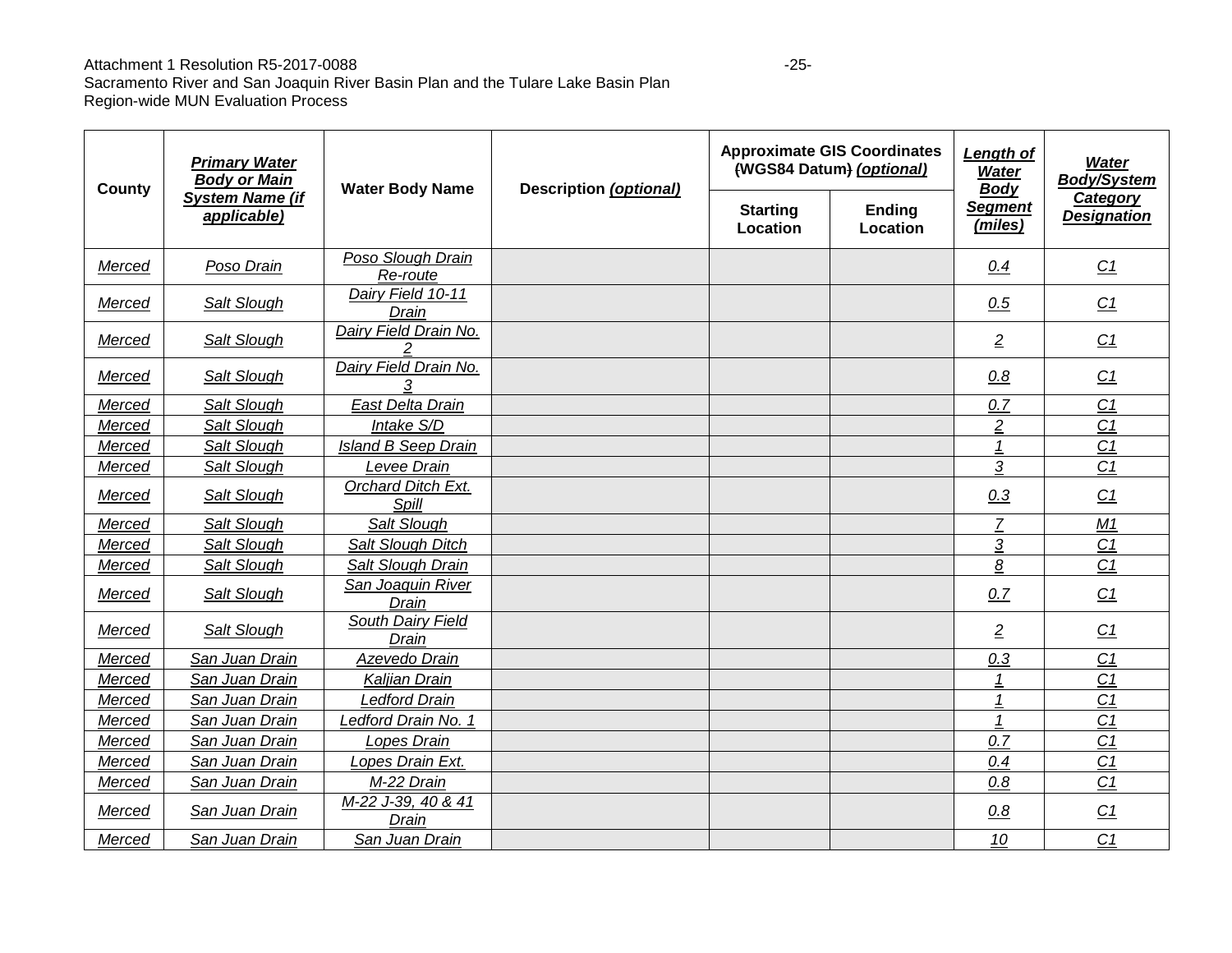#### Attachment 1 Resolution R5-2017-0088

| County | <b>Primary Water</b><br><b>Body or Main</b><br><b>System Name (if</b><br>applicable) | <b>Water Body Name</b>              | <b>Description (optional)</b> | <b>Approximate GIS Coordinates</b><br>(WGS84 Datum) (optional)<br><b>Starting</b><br>Ending<br>Location<br>Location |  | <b>Length of</b><br>Water<br><b>Body</b><br><b>Segment</b><br>(miles) | <b>Water</b><br>Body/System<br>Category<br><b>Designation</b> |
|--------|--------------------------------------------------------------------------------------|-------------------------------------|-------------------------------|---------------------------------------------------------------------------------------------------------------------|--|-----------------------------------------------------------------------|---------------------------------------------------------------|
|        |                                                                                      |                                     |                               |                                                                                                                     |  |                                                                       |                                                               |
| Merced | San Juan Drain                                                                       | San Juan Drain No. 3                |                               |                                                                                                                     |  | $\overline{2}$                                                        | C <sub>1</sub>                                                |
| Merced | San Juan Drain                                                                       | San Juan Drain No. 3<br>- North Br. |                               |                                                                                                                     |  | 0.7                                                                   | C1                                                            |
| Merced | San Juan Drain                                                                       | San Juan Drain No. 3<br>- South Br. |                               |                                                                                                                     |  | 0.5                                                                   | C1                                                            |
| Merced | San Juan Drain                                                                       | Sec. 14 Road Drain                  |                               |                                                                                                                     |  | 0.5                                                                   | C <sub>1</sub>                                                |
| Merced | San Juan Drain                                                                       | Temple Santa Rita<br>S/D            |                               |                                                                                                                     |  | 0.9                                                                   | C <sub>1</sub>                                                |
| Merced | <b>West Delta Drain</b>                                                              | <b>Baffuna Drain</b>                |                               |                                                                                                                     |  | 1                                                                     | C <sub>1</sub>                                                |
| Merced | <b>West Delta Drain</b>                                                              | Bisignani Drain                     |                               |                                                                                                                     |  | 0.8                                                                   | C1                                                            |
| Merced | <b>West Delta Drain</b>                                                              | Bisignani Drain No. 2               |                               |                                                                                                                     |  |                                                                       | $\overline{C1}$                                               |
| Merced | <b>West Delta Drain</b>                                                              | Bisignani Drain No.1                |                               |                                                                                                                     |  | $\overline{2}$                                                        | C <sub>1</sub>                                                |
| Merced | <b>West Delta Drain</b>                                                              | Crayne Drain                        |                               |                                                                                                                     |  | $\overline{2}$                                                        | C <sub>1</sub>                                                |
| Merced | <b>West Delta Drain</b>                                                              | D - 36 Drain                        |                               |                                                                                                                     |  | 0.7                                                                   | C <sub>1</sub>                                                |
| Merced | <b>West Delta Drain</b>                                                              | Dambrosia S/D                       |                               |                                                                                                                     |  | 0.2                                                                   | C <sub>1</sub>                                                |
| Merced | West Delta Drain                                                                     | Deep Well Road<br>Drain             |                               |                                                                                                                     |  | 0.5                                                                   | C <sub>1</sub>                                                |
| Merced | <b>West Delta Drain</b>                                                              | <b>Gun Club Drain</b>               |                               |                                                                                                                     |  | 0.6                                                                   | C <sub>1</sub>                                                |
| Merced | West Delta Drain                                                                     | H - H Willis Drain                  |                               |                                                                                                                     |  | 1                                                                     | C <sub>1</sub>                                                |
| Merced | West Delta Drain                                                                     | M-2, D-6 & D-7<br><b>Drains</b>     |                               |                                                                                                                     |  | 0.8                                                                   | C <sub>1</sub>                                                |
| Merced | West Delta Drain                                                                     | Pedro Drain                         |                               |                                                                                                                     |  | $\overline{2}$                                                        | C <sub>1</sub>                                                |
| Merced | West Delta Drain                                                                     | TL-7 Drain                          |                               |                                                                                                                     |  | $0.8\,$                                                               | $\overline{C1}$                                               |
| Merced | <b>West Delta Drain</b>                                                              | Vieira Drain                        |                               |                                                                                                                     |  | 0.7                                                                   | C <sub>1</sub>                                                |
| Merced | <b>West Delta Drain</b>                                                              | West Delta Drain                    |                               |                                                                                                                     |  | 6                                                                     | C <sub>1</sub>                                                |
| Merced | West Delta Drain                                                                     | West Delta Drain Br.<br>No. 1       |                               |                                                                                                                     |  | 0.3                                                                   | C <sub>1</sub>                                                |
| Merced | West Delta Drain                                                                     | West Delta Drain Br.<br>No. 2       |                               |                                                                                                                     |  | <u>1</u>                                                              | C <sub>1</sub>                                                |
| Merced | West Delta Drain                                                                     | West Delta Drain<br>Branch "A"      |                               |                                                                                                                     |  | 0.5                                                                   | C <sub>1</sub>                                                |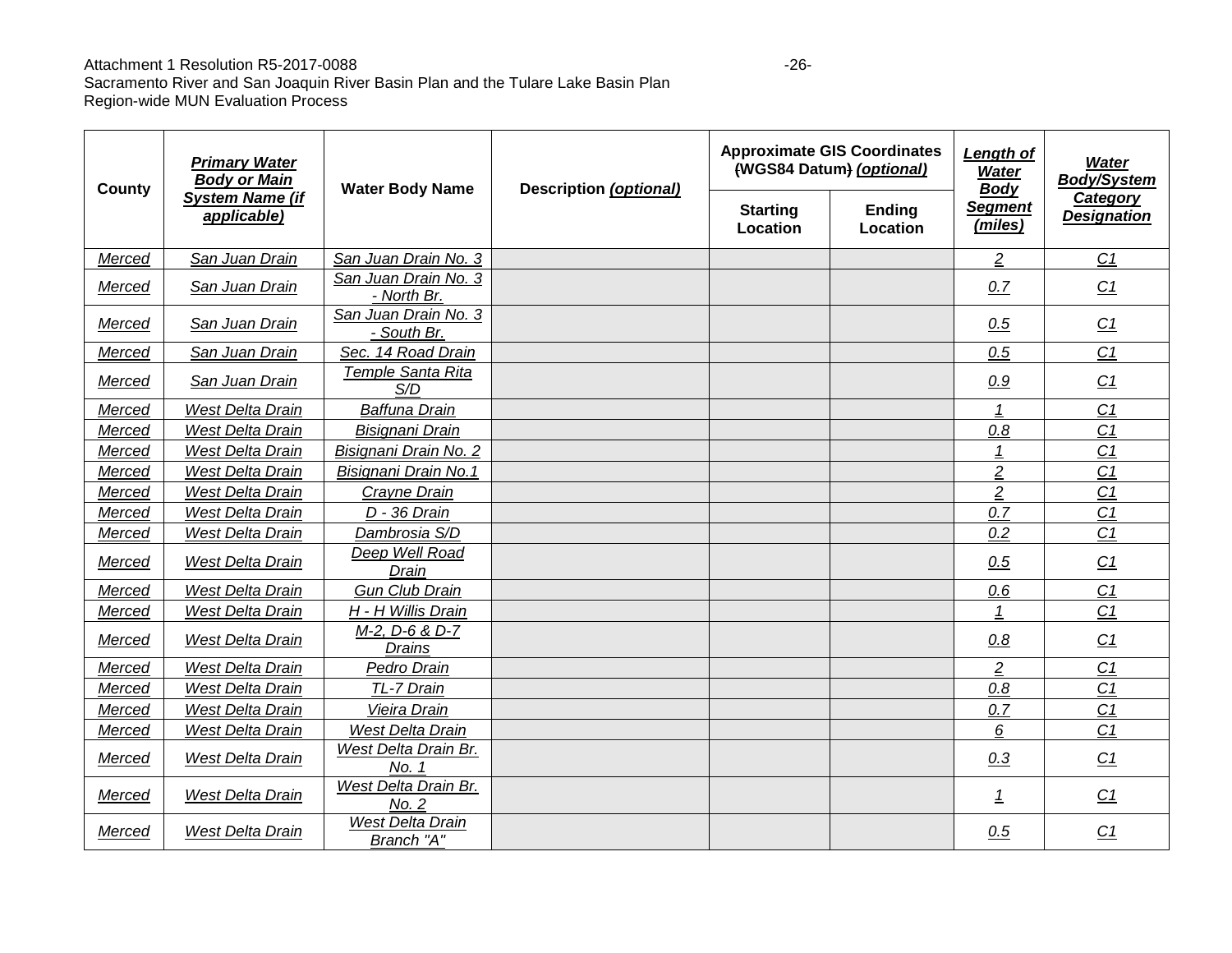#### Attachment 1 Resolution R5-2017-0088 -27-

| County | <b>Primary Water</b><br><b>Body or Main</b> | <b>Water Body Name</b>                   | Description (optional) |                             | <b>Approximate GIS Coordinates</b><br>(WGS84 Datum) (optional) | Length of<br><b>Water</b><br><b>Body</b> | <b>Water</b><br><b>Body/System</b> |
|--------|---------------------------------------------|------------------------------------------|------------------------|-----------------------------|----------------------------------------------------------------|------------------------------------------|------------------------------------|
|        | <b>System Name (if</b><br>applicable)       |                                          |                        | <b>Starting</b><br>Location | <b>Ending</b><br>Location                                      | <b>Segment</b><br>(miles)                | Category<br><b>Designation</b>     |
| Merced | <b>West Delta Drain</b>                     | West Delta Drain No.                     |                        |                             |                                                                | 0.6                                      | C <sub>1</sub>                     |
| Merced | West Delta Drain                            | West Delta Seep<br>Drain No. 1           |                        |                             |                                                                | 0.5                                      | C1                                 |
| Merced | West San Juan<br>Drain                      | Delta 1 Spill 1                          |                        |                             |                                                                | 0.2                                      | C1                                 |
| Merced | West San Juan<br>Drain                      | M-20-W Drain No. 1                       |                        |                             |                                                                | $\overline{1}$                           | C1                                 |
| Merced | West San Juan<br>Drain                      | M-20-W Drain No. 2                       |                        |                             |                                                                | $\overline{1}$                           | C1                                 |
| Merced | West San Juan<br>Drain                      | North San Juan No. 1<br>S/D              |                        |                             |                                                                | $\overline{1}$                           | C1                                 |
| Merced | <b>West San Juan</b><br>Drain               | San Juan 1 Spill                         |                        |                             |                                                                | 0.2                                      | C1                                 |
| Merced | West San Juan<br>Drain                      | South San Juan No.<br>1 S/D              |                        |                             |                                                                | $\mathbf{1}$                             | C <sub>1</sub>                     |
| Merced | West San Juan<br>Drain                      | W. San Juan Silva<br><b>Branch Drain</b> |                        |                             |                                                                | $\overline{1}$                           | C1                                 |
| Merced | West San Juan<br>Drain                      | West San Juan<br>Carlucci Drain          |                        |                             |                                                                | <u>1</u>                                 | C1                                 |
| Merced | West San Juan<br>Drain                      | West San Juan<br>Carlucci Drain No. 1    |                        |                             |                                                                | 0.9                                      | C1                                 |
| Merced | West San Juan<br>Drain                      | West San Juan Drain                      |                        |                             |                                                                | $6 \overline{6}$                         | C1                                 |
| Merced | West San Juan<br>Drain                      | West San Juan Drain<br>Ext.              |                        |                             |                                                                | 0.4                                      | C1                                 |
| Merced | West San Juan<br>Drain                      | West San Juan Drain<br>No. 1             |                        |                             |                                                                | $\overline{2}$                           | C1                                 |
| Merced | West San Juan<br>Drain                      | West San Juan Drain<br>No. 1-1           |                        |                             |                                                                | 0.3                                      | C1                                 |
| Merced | West San Juan<br>Drain                      | West San Juan Drain<br>No. 1-2           |                        |                             |                                                                | 0.4                                      | C <sub>1</sub>                     |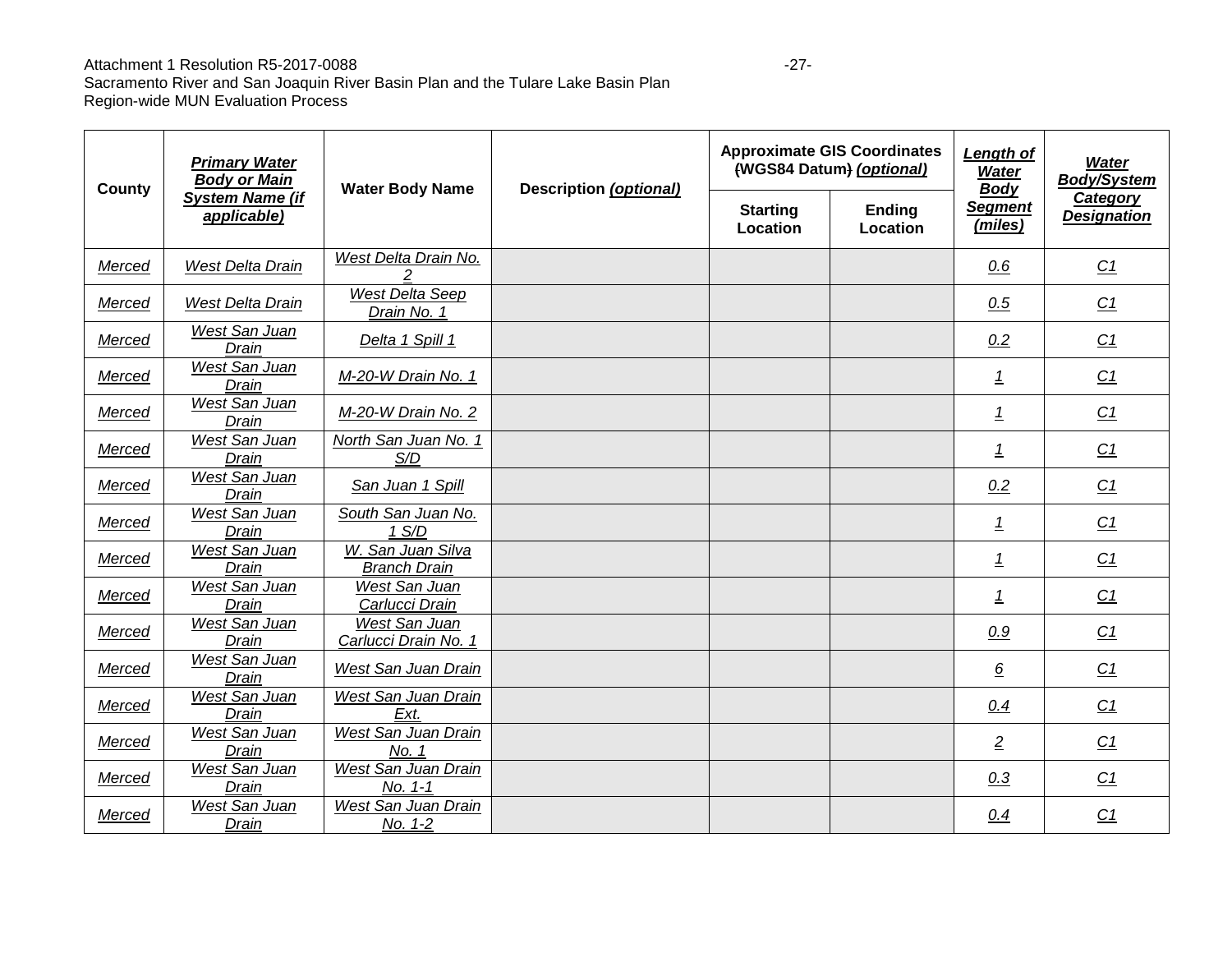### Attachment 1 Resolution R5-2017-0088 -28-

| County | <b>Primary Water</b><br><b>Body or Main</b> | <b>Water Body Name</b>                  | Description (optional) |                             | <b>Approximate GIS Coordinates</b><br>(WGS84 Datum) (optional) | Length of<br><b>Water</b><br><b>Body</b><br><b>Segment</b><br>(miles) | <b>Water</b><br><b>Body/System</b>    |
|--------|---------------------------------------------|-----------------------------------------|------------------------|-----------------------------|----------------------------------------------------------------|-----------------------------------------------------------------------|---------------------------------------|
|        | <b>System Name (if</b><br>applicable)       |                                         |                        | <b>Starting</b><br>Location | <b>Ending</b><br>Location                                      |                                                                       | <b>Category</b><br><b>Designation</b> |
| Merced | West San Juan<br>Drain                      | West San Juan Drain<br>No. 1-3          |                        |                             |                                                                | 0.5                                                                   | C1                                    |
| Merced | West San Juan<br>Drain                      | West San Juan Drain<br>Reroute          |                        |                             |                                                                | 0.8                                                                   | C1                                    |
| Merced | West San Juan<br>Drain                      | <b>Willis Drain</b>                     |                        |                             |                                                                | $\overline{2}$                                                        | C1                                    |
| Merced | West Santa Rita<br>Drain                    | <b>Auxiliary Drain</b>                  |                        |                             |                                                                | <u>1</u>                                                              | C1                                    |
| Merced | West Santa Rita<br>Drain                    | Christiana Drain                        |                        |                             |                                                                | $\overline{2}$                                                        | C1                                    |
| Merced | West Santa Rita<br>Drain                    | Elgin Co-op Drain                       |                        |                             |                                                                | 0.4                                                                   | C1                                    |
| Merced | <b>West Santa Rita</b><br>Drain             | Escano Drain                            |                        |                             |                                                                | $\overline{2}$                                                        | C1                                    |
| Merced | <b>West Santa Rita</b><br>Drain             | Fialho Drain                            |                        |                             |                                                                | 0.4                                                                   | C1                                    |
| Merced | <b>West Santa Rita</b><br>Drain             | North Escano Drain                      |                        |                             |                                                                | 0.4                                                                   | C <sub>1</sub>                        |
| Merced | <b>West Santa Rita</b><br>Drain             | West Santa Rita<br>Drain                |                        |                             |                                                                | $\overline{4}$                                                        | C <sub>1</sub>                        |
| Merced | West Santa Rita<br>Drain                    | West Santa Rita<br>Drain Branch No. 1   |                        |                             |                                                                | 0.6                                                                   | C <sub>1</sub>                        |
| Merced | West Santa Rita<br>Drain                    | <b>West Santa Rita</b><br>Drain By-pass |                        |                             |                                                                | 0.5                                                                   | C <sub>1</sub>                        |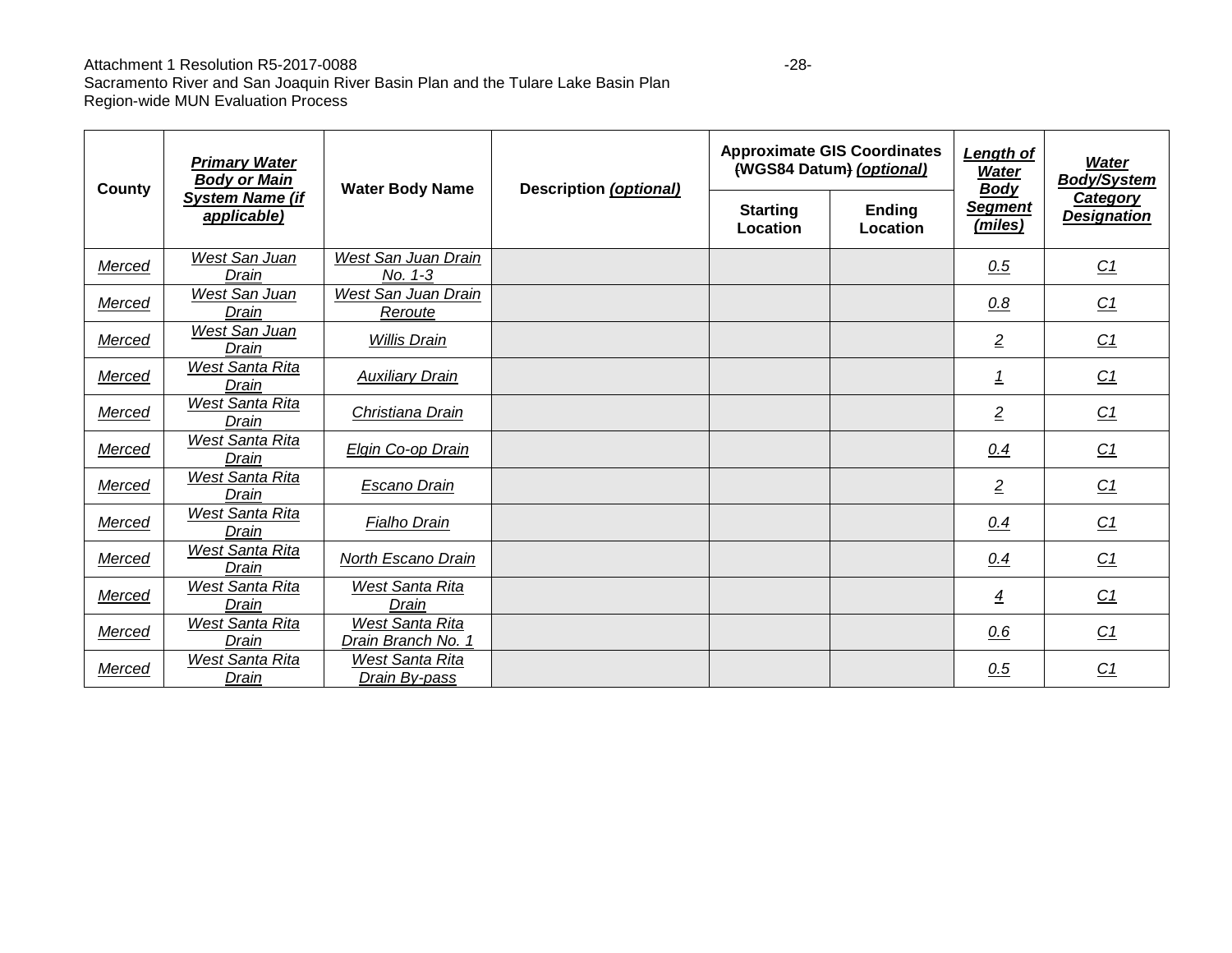Attachment 1 Resolution R5-2017-0088 -29-Sacramento River and San Joaquin River Basin Plan and the Tulare Lake Basin Plan Region-wide MUN Evaluation Process

Modify the Basin Plan by adding Appendix 45, Water Bodies with LMUN Beneficial Use (page XX), as follows:

#### *Appendix 45 Water Bodies with LMUN Beneficial Use*

| <u>County</u> | <b>Primary Water</b><br><b>Body or Main</b><br><b>System Name (if</b><br>applicable) | <b>Water Body Name</b> | <b>Description (optional)</b> | <b>Approximate GIS Coordinates</b><br>(optional) |                           | <b>Length of</b><br><u>Water</u>         | Water<br><b>Body/System</b>    |
|---------------|--------------------------------------------------------------------------------------|------------------------|-------------------------------|--------------------------------------------------|---------------------------|------------------------------------------|--------------------------------|
|               |                                                                                      |                        |                               | Starting<br>Location                             | <b>Ending</b><br>Location | <u>Body</u><br><b>Segment</b><br>(miles) | Category<br><b>Designation</b> |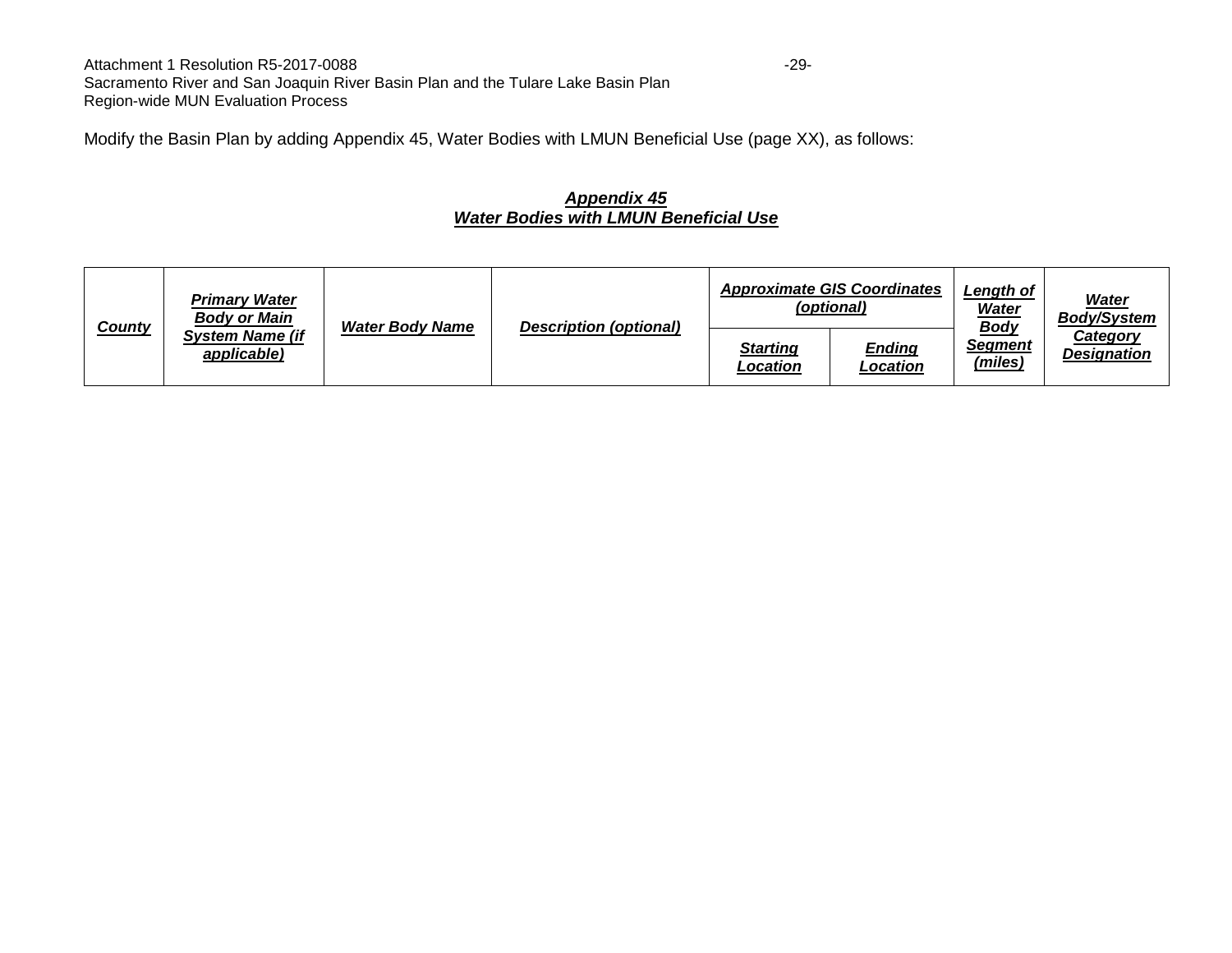# **AMENDMENT LANGUAGE FOR THE TULARE LAKE BASIN PLAN**

The proposed changes to the Basin Plan are as follows. Text additions to the existing Basin Plan language are underlined and *italicized*. Text deletions to the existing Basin Plan are in strikethrough.

#### **CHAPTER 2 BENEFICAL USES**

Modify the Basin Plan in Chapter 2 Beneficial Uses (page II-1), as follows:

*Limited Municipal and Domestic Supply (LMUN) – Uses of water for municipal and domestic supply in agriculturally dominated water bodies where the use is limited by water body characteristics such as intermittent flow, management to maintain intended agricultural use and/or constituent concentrations in the water body.* 

Modify the Basin Plan in Chapter 2 Beneficial Uses (page II-2), as follows:

The existing and probable future beneficial uses which currently apply to surface waters are presented in Figure II-1 and Table II-1. The beneficial uses of any specifically identified water body generally apply to its tributary streams. In some cases a beneficial use may not be applicable to the entire body of water. In these cases the Regional Water Board's judgement will be applied. It should be noted that it is impractical to list every surface water body in the Region. For unidentified water bodies, the beneficial uses will be evaluated on a case-by-case basis.

*In making any exemptions to the beneficial use designation of MUN, the Regional Water Board will apply the exceptions listed in the Sources of Drinking Water Policy (Appendix Item 8) and the excepted water bodies will be listed in Appendix 35.*

*Water bodies designated with the LMUN beneficial use are listed in Appendix 36.*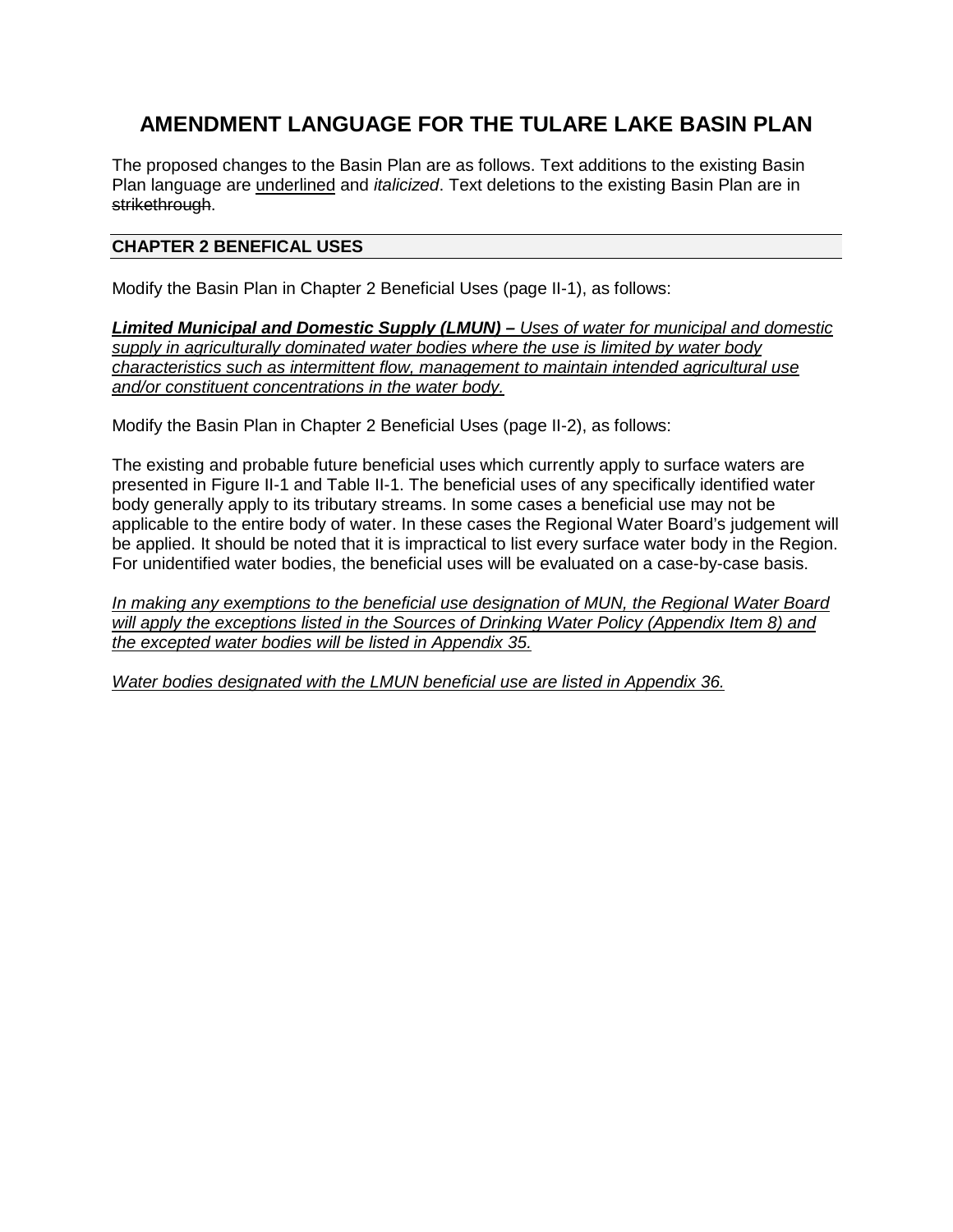### **CHAPTER 3 WATER QUALITY OBJECTIVES**

Modify the Basin Plan in Chapter 3 Water Quality Objectives under the heading, "Chemical Constituents" (page III-3), as follows and move under heading, "Municipal and Domestic Supply (MUN)":

At a minimum, water designated MUN shall not contain concentrations of chemical constituents in excess of the maximum contaminant levels (MCLs) specified in the following provisions of Title 22 of the California Code of Regulations, which are incorporated by reference into this plan: Tables 64431-A (Inorganic Chemicals) and 64431-B (Fluoride) of Section 64431, Table 64444-A (Organic Chemicals) of Section 64444, and Table 64449-A (Secondary Maximum Contaminant Levels-Consumer Acceptance Limits) and 64449-B (Secondary Maximum Contaminant Levels-Ranges) of Section 64449. This incorporation-by-reference is prospective, including future changes to the incorporated provisions as the changes take effect. At a minimum, water designated MUN shall not contain lead in excess of 0.015 mg/l. The Regional Water Board acknowledges that specific treatment requirements are imposed by state and federal drinking water regulations on the consumption of surface waters under specific circumstances. To ensure that waters do not contain chemical constituents in concentrations that adversely affect beneficial uses, the Regional Water Board may apply limits more stringent than MCLs

Modify the Basin Plan in Chapter 3 Water Quality Objectives under the heading, "Pesticides" (page III-4), as follows and move under heading, "Municipal and Domestic Supply (MUN)":

At a minimum, waters designated MUN shall not contain concentrations of pesticide constituents in excess of the maximum contaminant levels (MCLs) specified in Table 64444-A (Organic Chemicals) of Section 64444 of Title 22 of the California Code of Regulations, which is incorporated by reference into this plan. This incorporation-by-reference is prospective, including future changes to the incorporated provisions as the changes take effect. The Regional Water Board acknowledges that specific treatment requirements are imposed by state and federal drinking water regulations on the consumption of surface waters under specific circumstances. To ensure that waters do not contain chemical constituents in concentrations that adversely affect beneficial uses, the Regional Water Board may apply limits more stringent than MCLs.

Modify the Basin Plan in Chapter 3 Water Quality Objectives under the heading, "Radioactivity" (page III-4), as follows and move under heading, "Municipal and Domestic Supply (MUN)":

At a minimum, waters designated MUN shall not contain concentrations of radionuclides in excess of the maximum contaminant levels (MCLs) specified in Table 64442 of Section 64442 and Table 64443 of Section 64443 of Title 22, California Code of Regulations, which are incorporated by reference into this plan. This incorporation-by-reference is prospective, including future changes to the incorporated provisions as the changes take effect.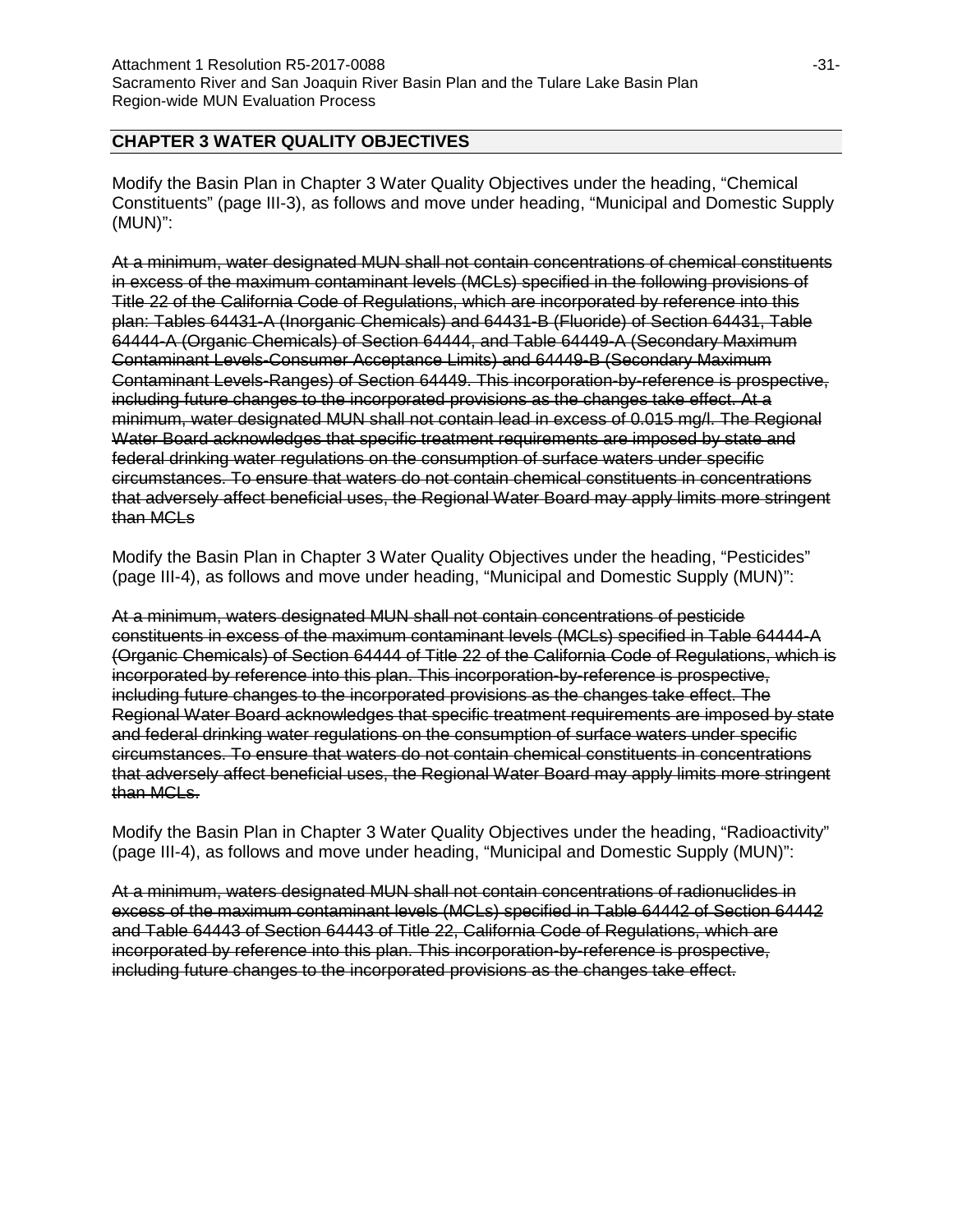Attachment 1 Resolution R5-2017-0088 **and Contact 2018** -32-Sacramento River and San Joaquin River Basin Plan and the Tulare Lake Basin Plan Region-wide MUN Evaluation Process

Modify the Basin Plan in Chapter 3 Water Quality Objectives under the heading, "Water Quality Objectives for Inland Surface Waters" (page III-7), as follows:

## *Municipal and Domestic Supply (MUN)*

*In addition to other applicable water quality objectives including but not limited to narrative and site specific, the following sections specifically address waters designated for use as domestic or municipal supply (MUN).*

### *Chemical Constituents*

*At a minimum, water designated MUN shall not contain concentrations of chemical constituents in excess of the maximum contaminant levels (MCLs) specified in the following provisions of Title 22 of the California Code of Regulations, which are incorporated by reference into this plan: Tables 64431-A (Inorganic Chemicals) and 64431-B (Fluoride) of Section 64431, Table 64444-A (Organic Chemicals) of Section 64444, and Table 64449-A (Secondary Maximum Contaminant Levels-Consumer Acceptance Limits) and 64449-B (Secondary Maximum Contaminant Levels-Ranges) of Section 64449. This incorporation-by-reference is prospective, including future changes to the incorporated provisions as the changes take effect. At a minimum, water designated MUN shall not contain lead in excess of 0.015 mg/l. The Regional Water Board acknowledges that specific treatment requirements are imposed by state and federal drinking water regulations on the consumption of surface waters under specific circumstances. To ensure that waters do not contain chemical constituents in concentrations that adversely affect beneficial uses, the Regional Water Board may apply limits more stringent than MCLs*

#### *Pesticides*

*At a minimum, waters designated MUN shall not contain concentrations of pesticide constituents in excess of the maximum contaminant levels (MCLs) specified in Table 64444-A (Organic Chemicals) of Section 64444 of Title 22 of the California Code of Regulations, which is incorporated by reference into this plan. This incorporation-by-reference is prospective, including future changes to the incorporated provisions as the changes take effect. The Regional Water Board acknowledges that specific treatment requirements are imposed by state and federal drinking water regulations on the consumption of surface waters under specific circumstances. To ensure that waters do not contain chemical constituents in concentrations that adversely affect beneficial uses, the Regional Water Board may apply limits more stringent than MCLs.*

## *Radioactivity*

*At a minimum, waters designated MUN shall not contain concentrations of radionuclides in excess of the maximum contaminant levels (MCLs) specified in Table 64442 of Section 64442 and Table 64443 of Section 64443 of Title 22, California Code of Regulations, which are incorporated by reference into this plan. This incorporation-by-reference is prospective, including future changes to the incorporated provisions as the changes take effect.*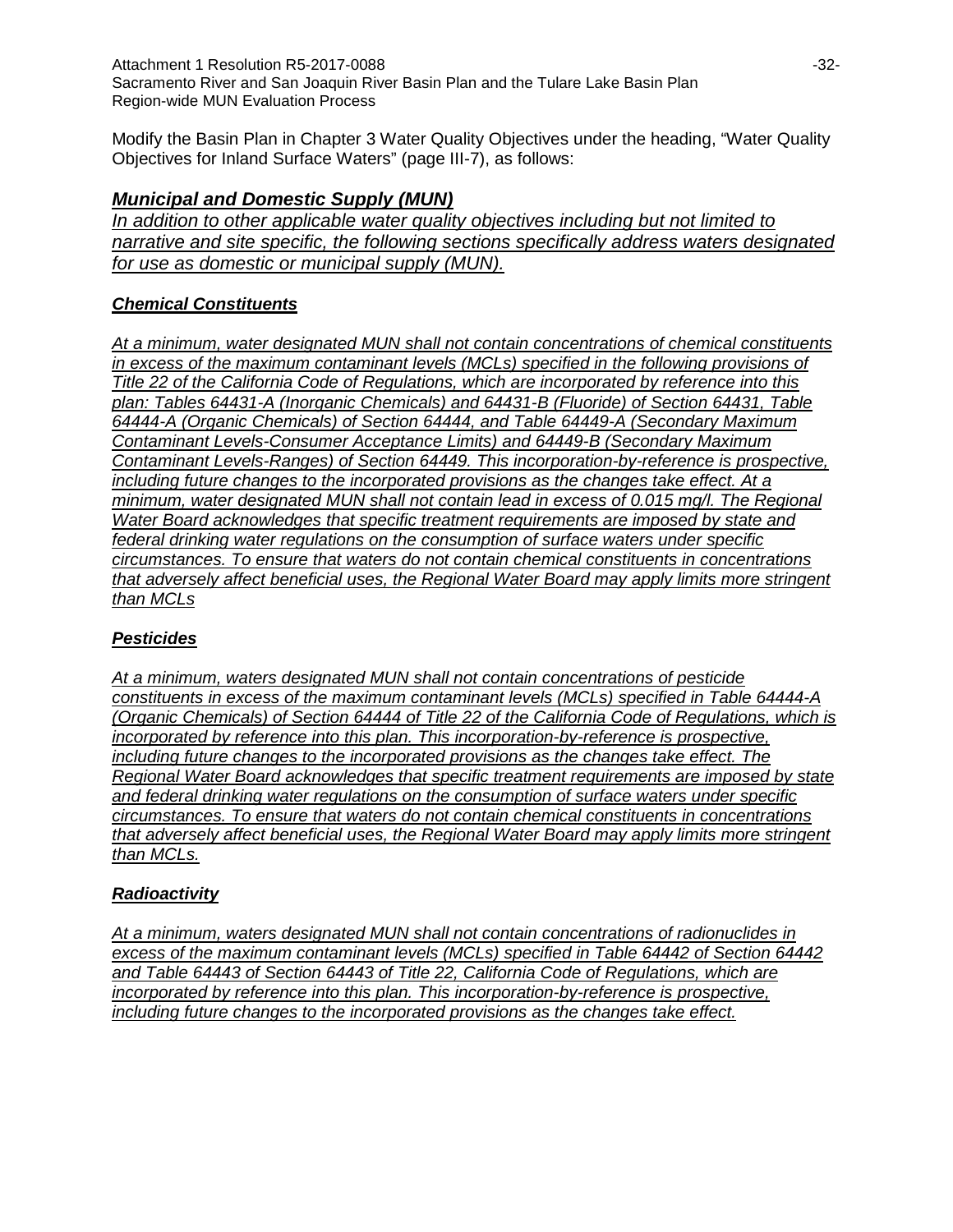### *Limited Municipal and Domestic Supply (LMUN)*

*Water quality and downstream beneficial uses will be protected consistent with the state antidegradation policy.*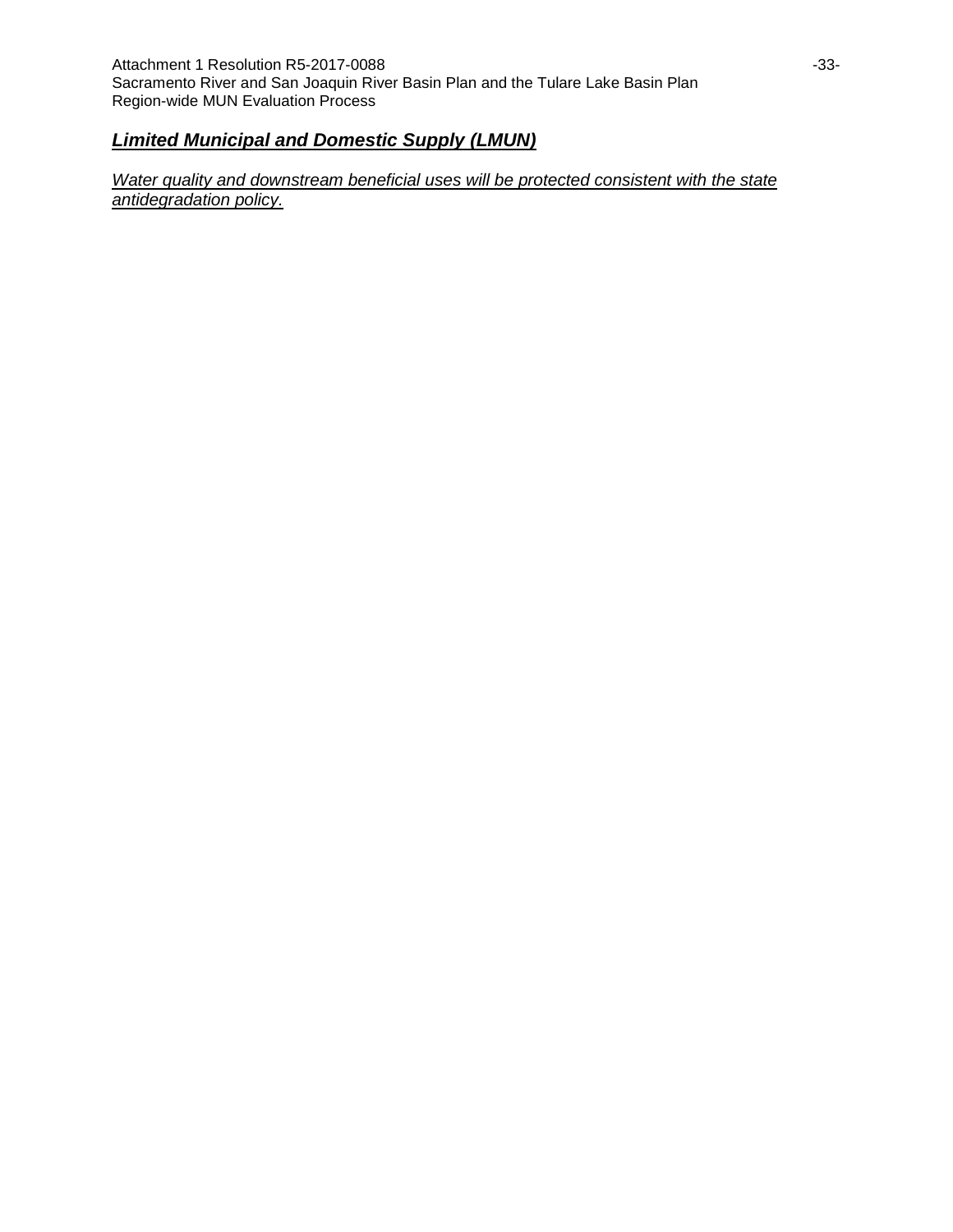#### **CHAPTER 4 IMPLEMENTATION**

Modify the Basin Plan in Chapter 4 Implementation under the heading, "Continuous Planning for Implementation of Water Quality Control" (page IV-30), as follows:

#### *Municipal and Domestic Supply (MUN) Evaluation in Agriculturally Dominated Water Bodies*

*Agriculturally (Ag) dominated surface water bodies will be evaluated for the MUN beneficial use only as needed or desired by an interested party. The MUN evaluation process can be initiated by an outside party or the Regional Water Board. The Applicant submitting the evaluation must manage and/or control the water bodies under consideration or jointly submit the evaluation with such a party. Ag dominated surface water bodies that do not go through the MUN evaluation process will have no change to their MUN beneficial use designation. For the purposes of this evaluation, agricultural drainage is defined as water leaving an agricultural field either from irrigation practices or precipitation.*

*An Interim Ag Dominated Water Body Designation Reference Document will be used to list evaluated water bodies and their proposed water body categories and MUN designations until such a time that the list is incorporated into this Water Quality Control Plan via an amendment.* 

*The Reference Document will be utilized to set interim water quality permit limits for a finite period, during which a public Board approval process would be used to incorporate evaluated water bodies and associated beneficial uses listed in the Reference Document into this Water Quality Control Plan. The finite period shall not exceed 5 years, with an allowance for a 3 year extension with Regional Water Board EO approval.* 

*Using the process laid out in Figure X, Schematic Overview of Region-wide MUN Evaluation, the Applicant will utilize Figure Y, Water Body Categorization (WBC) Flowchart and Table X, Assigned MUN Beneficial Use Designations by Water Body Category to propose appropriate MUN beneficial use designations of Ag dominated water bodies.* 

*The proposed designations are subject to change based on the Regional Water Board staff and public review process outlined in Figure X,*

*The Region-wide MUN Evaluation process will not apply to water bodies that are already listed in Table II-1 of the Basin Plan or water bodies that are currently used for municipal or domestic water supply. Such water bodies would continue to be eligible for site specific beneficial use evaluations.*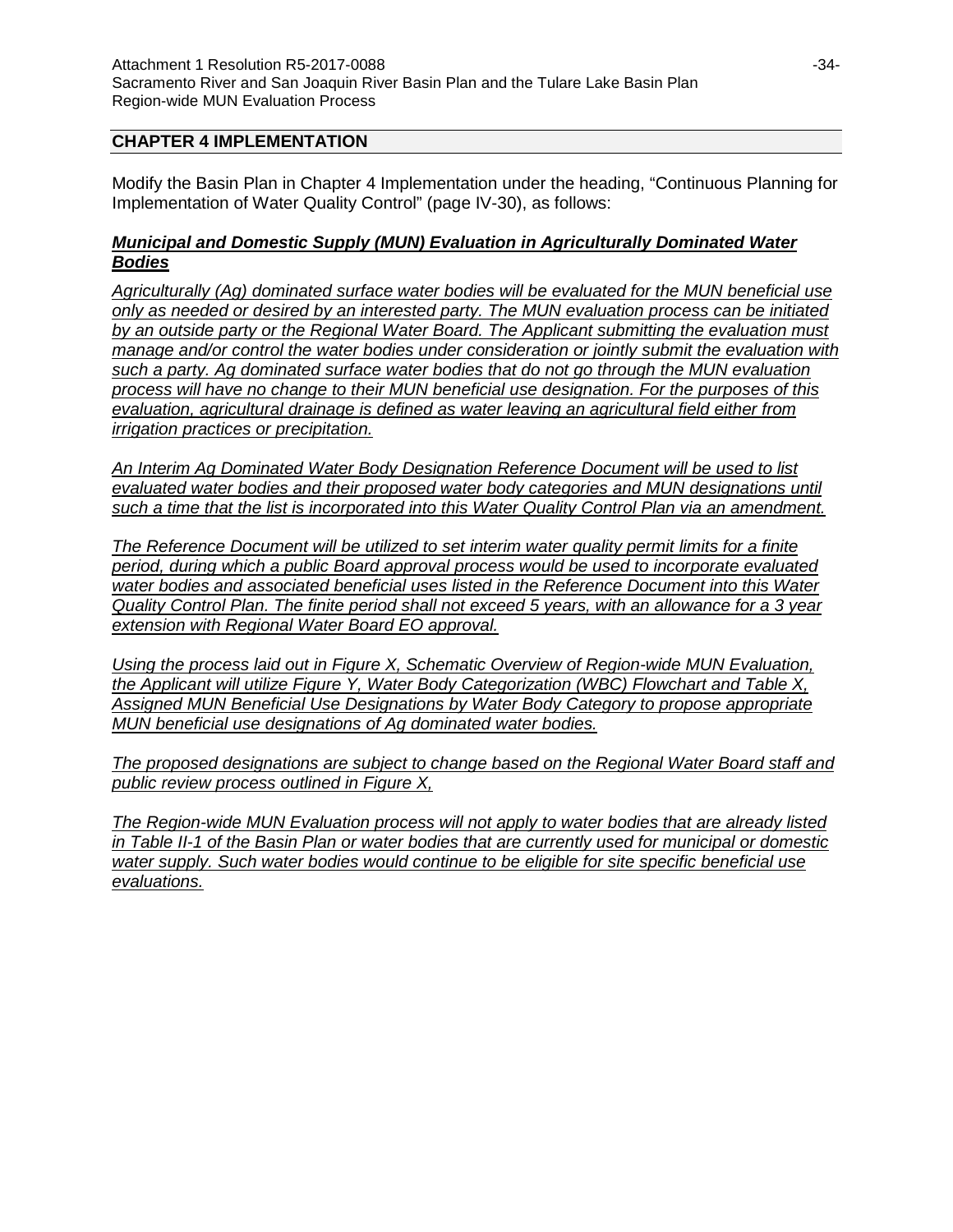| <b>Water Body Category</b>                     | <b>MUN Beneficial Use</b>    |
|------------------------------------------------|------------------------------|
| C1 (Constructed Ag Drainage/Combo)             | No MUN                       |
| M1 (Modified Ag Drainage/Combo)                | No MUN                       |
| C <sub>2</sub> (Constructed Ag Supply)         | <i>LIMITED-MUN</i>           |
| M <sub>2</sub> (Modified Ag Supply)            | <i>LIMITED-MUN</i>           |
| B1 (Natural Ag Drainage/Combo)                 | <b>LIMITED-MUN</b>           |
| B <sub>2</sub> (Natural Ag Supply)             | <i>LIMITED-MUN</i>           |
| <b>Closed Controlled Recirculating Systems</b> |                              |
| <b>Year-Round Closed</b>                       | No MUN                       |
| Seasonally Closed                              | No MUN during closure period |

### *Table X Assigned MUN Beneficial Use Designations by Water Body Category*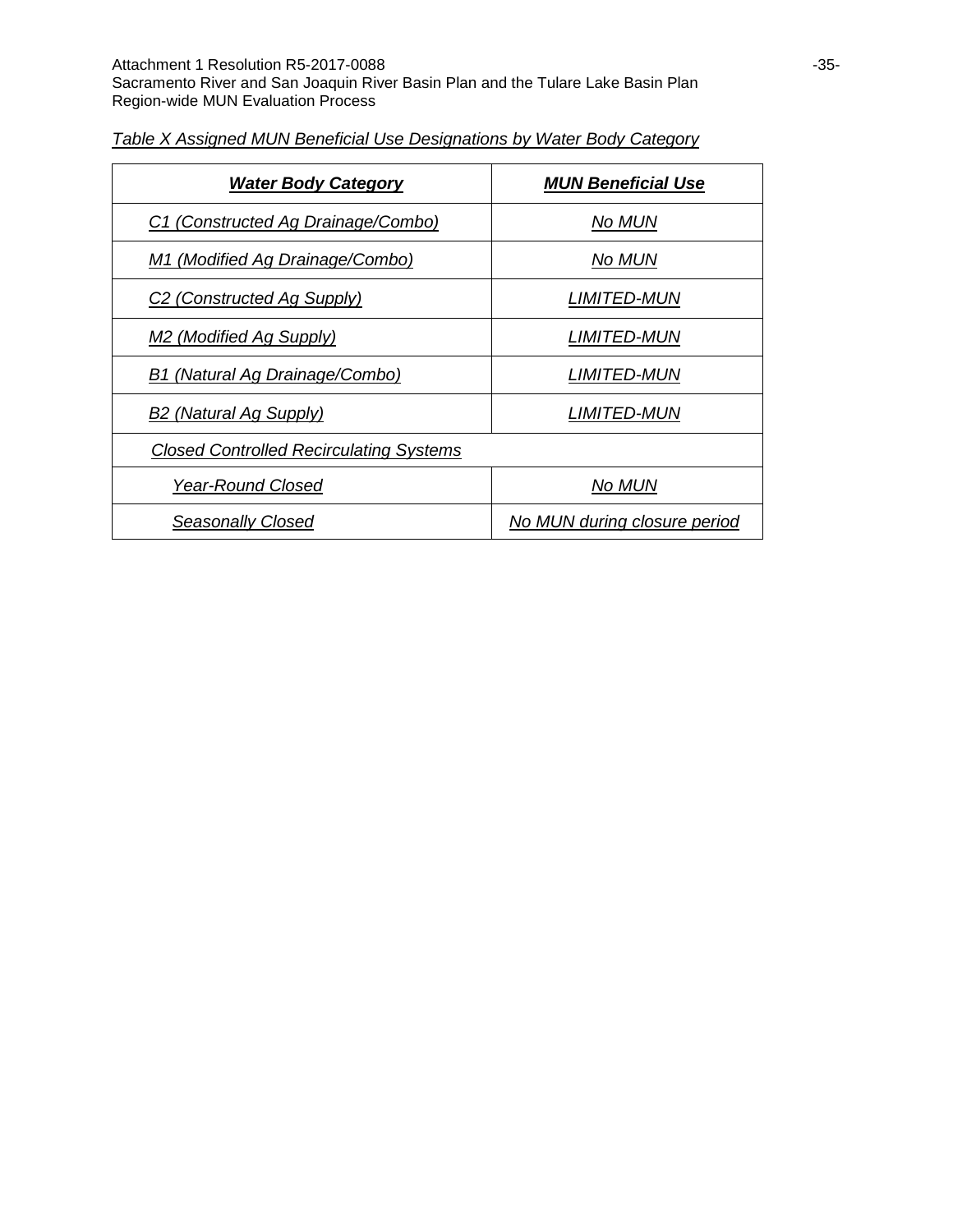



*\* There are two types of Closed Controlled Recirculating Systems: Seasonally Closed and Year-Round Closed. For Seasonally Closed Controlled Recirculating Systems, both the Water Body Categorization Report and the Closed Controlled Recirculating System Application are required for submittal. The Regional Water Board will have the discretion to ask for a full report for Closed Controlled Recirculating Systems depending on the size and complexity of the system.*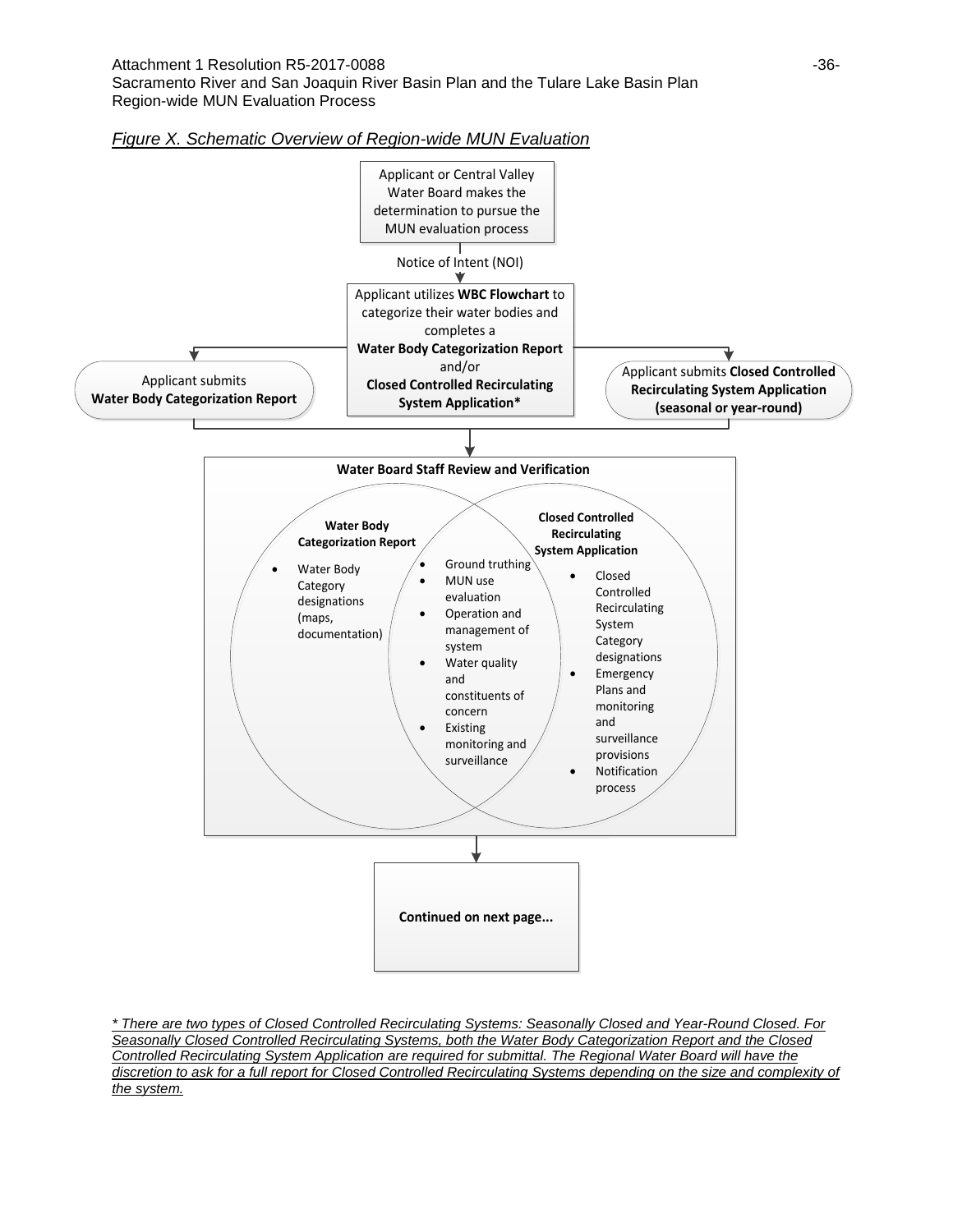Attachment 1 Resolution R5-2017-0088 **and Contact 2018** -37-Sacramento River and San Joaquin River Basin Plan and the Tulare Lake Basin Plan Region-wide MUN Evaluation Process

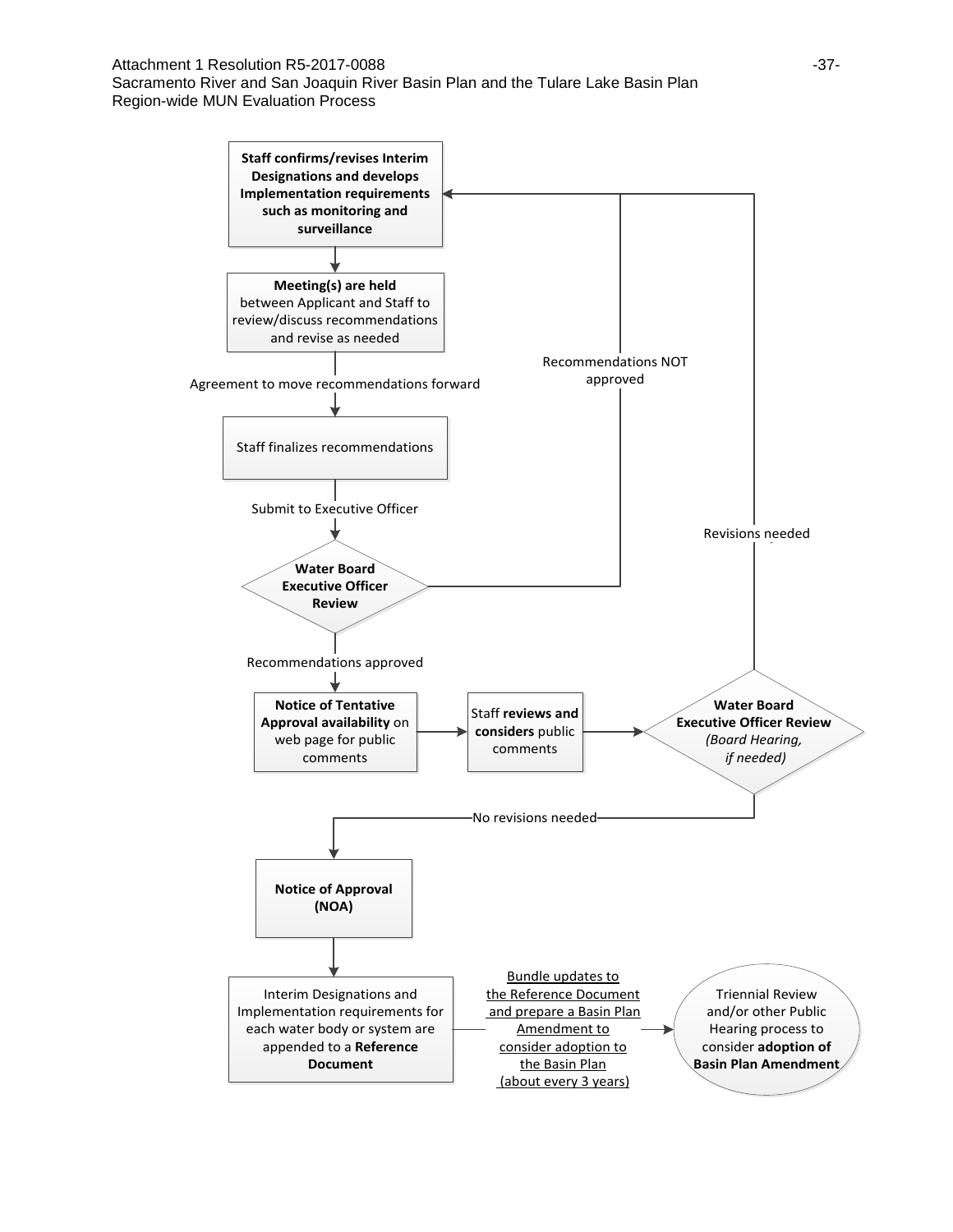#### Attachment 1 Resolution R5-2017-0088 **and Contact Contact Contact Contact Contact Contact Contact Contact Contact Contact Contact Contact Contact Contact Contact Contact Contact Contact Contact Contact Contact Contact Cont** Sacramento River and San Joaquin River Basin Plan and the Tulare Lake Basin Plan Region-wide MUN Evaluation Process





*<sup>1</sup> Designed or modified for the primary purpose of conveying or holding agricultural drainage waters*

*\* "Ag Dominated" is defined as: systems designed or modified for the primary purpose of conveying or holding waters used for or resulting from agricultural production, and/or water bodies with greater than 50 percent of the flow dependent on agricultural operations for greater than 50 percent of the irrigation season.*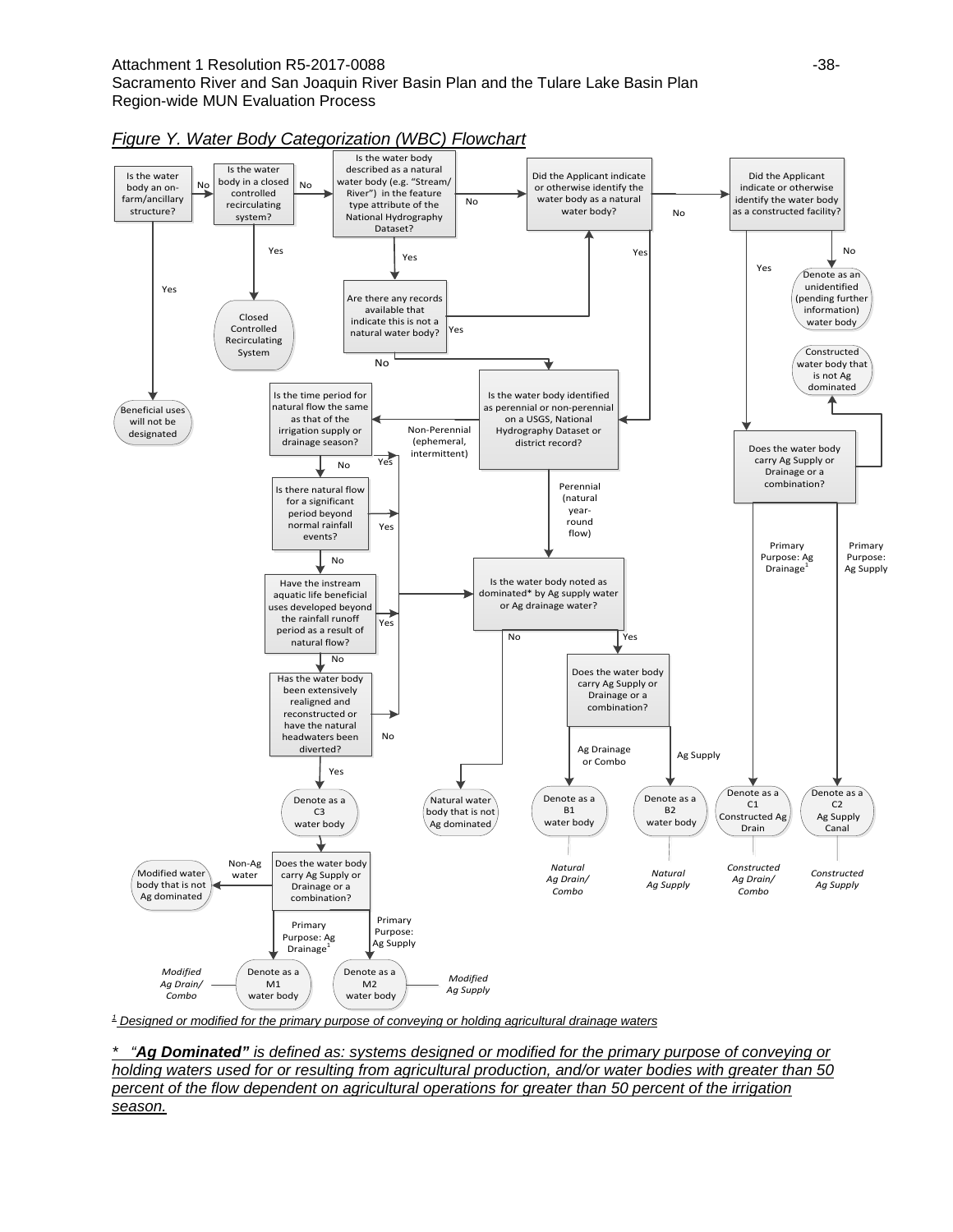*Any non-listed constructed (C1 or C2) water body that is less than one mile and/or serving less than 640 irrigated acres from a study area that has been approved through the MUN Evaluation Process shall have their MUN beneficial use designation apply via the following rules:* 

- *A non-listed C1 water body that provides or receives flow to or from an identified C1 water body shall be assigned the same MUN designation as the identified C1 water body*
- *A non-listed C2 water body that provides or receives flow to or from an identified C2 water body shall be assigned the same MUN designation as the identified C2 water body*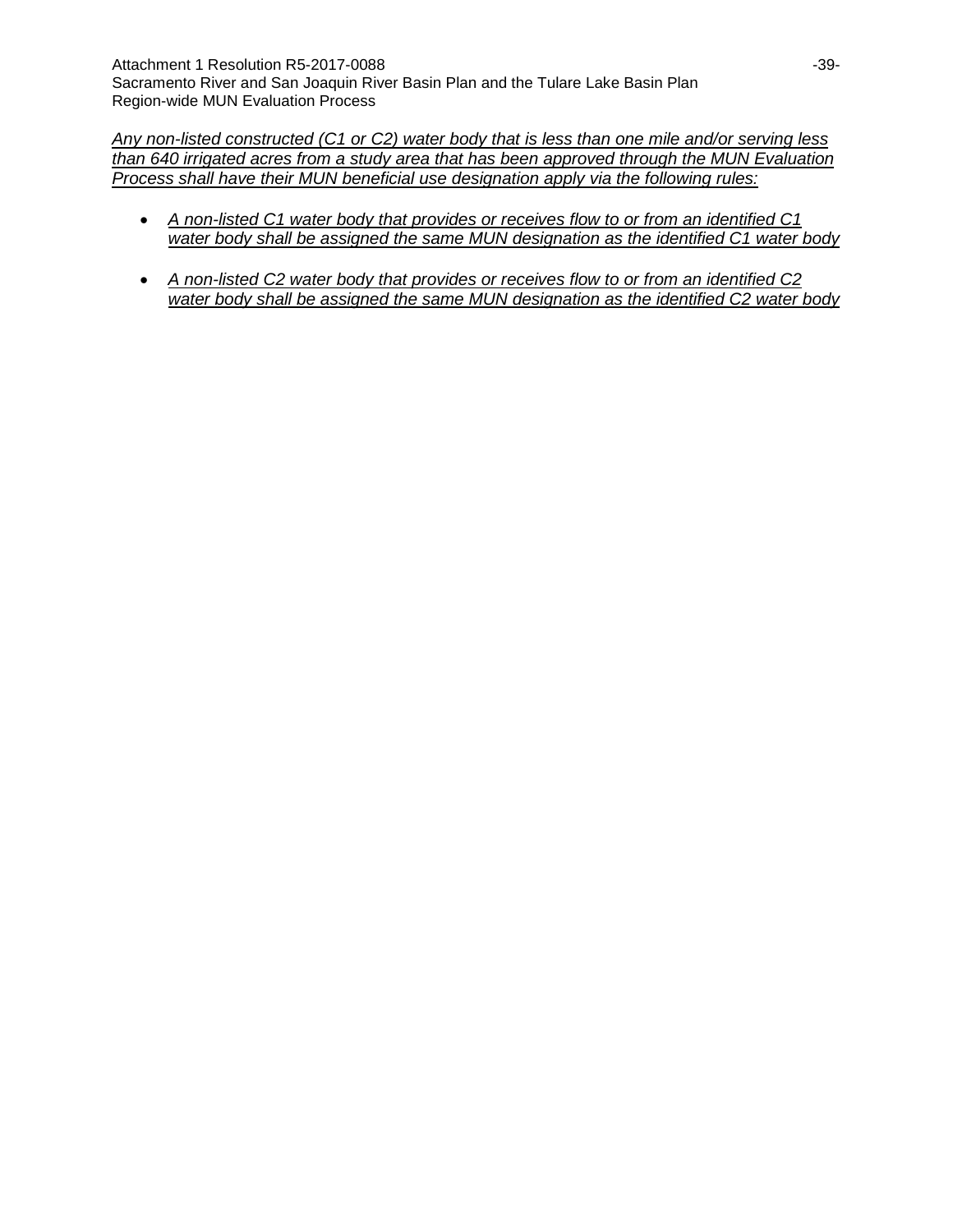#### **CHAPTER 6 SURVEILLANCE AND MONITORING**

#### *Municipal and Domestic Supply Beneficial Use (MUN) Evaluation in Agriculturally Dominated Water Bodies*

#### *Water Bodies with MUN Beneficial Use De-designated or LMUN Beneficial Use Designated*

*As resources permit, Regional Water Board staff will work with other agencies and regional monitoring programs to monitor chemical constituents, pesticides, and radionuclides contained in the Title 22 of the California Code of Regulations, as well as relevant constituents associated with the narrative and site specific water quality objectives associated with MUN use, approximately every 3 to 5 years in major water bodies identified with existing or potential MUN use. The data gathered will support Watershed Sanitary Surveys (Cal. Code Regs, tit. 22, § 64665 et seq.) as well as the California Integrated Report (Clean Water Act Section 303(d)/305(b)).* 

*The Regional Water Board will ensure that water quality monitoring data are sufficient to demonstrate that neither the de-designation of the MUN beneficial use nor the change of a MUN beneficial use designation to an LMUN beneficial use designation will result in unreasonable impacts to downstream water bodies designated as supporting the LMUN or MUN beneficial uses.*

- *1. As part of the MUN evaluation process initiated by the Applicant, the Regional Water Board will conduct an evaluation of all existing and available water quality data to determine whether the de-designation of the MUN beneficial use or the change of a MUN beneficial use designation to a LMUN beneficial use designation will result in unreasonable impacts to water quality downstream of the water body being evaluated.*
	- *a. If existing and available water quality data support the conclusion that a change to a MUN beneficial use designation will not result in unreasonable impacts to water quality in downstream water bodies that are designated as supporting the LMUN or MUN beneficial uses, the Regional Water Board need not require additional monitoring to comply with Exception 2b of the Sources of Drinking Water Policy.*
	- *b. If existing and available water quality data are not sufficient to support the conclusion that the change to the MUN beneficial use designation will not result in unreasonable impacts to water quality in downstream water bodies that are designated as supporting the LMUN or MUN beneficial uses, the Regional Water Board shall evaluate whether monitoring requirements imposed by existing regulatory programs, such as the Irrigated Lands Regulatory Program or the NPDES Permitting Program, are sufficient to ensure that discharges from the system will not result in unreasonable impacts to water quality in downstream water bodies that are designated as supporting the LMUN or MUN beneficial uses. If such monitoring programs provide sufficient monitoring to ensure the protection of the LMUN or MUN beneficial uses in downstream water bodies, the continued implementation of those monitoring programs shall satisfy the monitoring requirement of Exception 2b of the Sources of Drinking Water Policy. Such monitoring programs shall remain in effect at least until such time that water quality data demonstrate that the change to the MUN beneficial use designation has not resulted in unreasonable impacts to water quality in downstream water bodies that are designated as supporting the LMUN or MUN*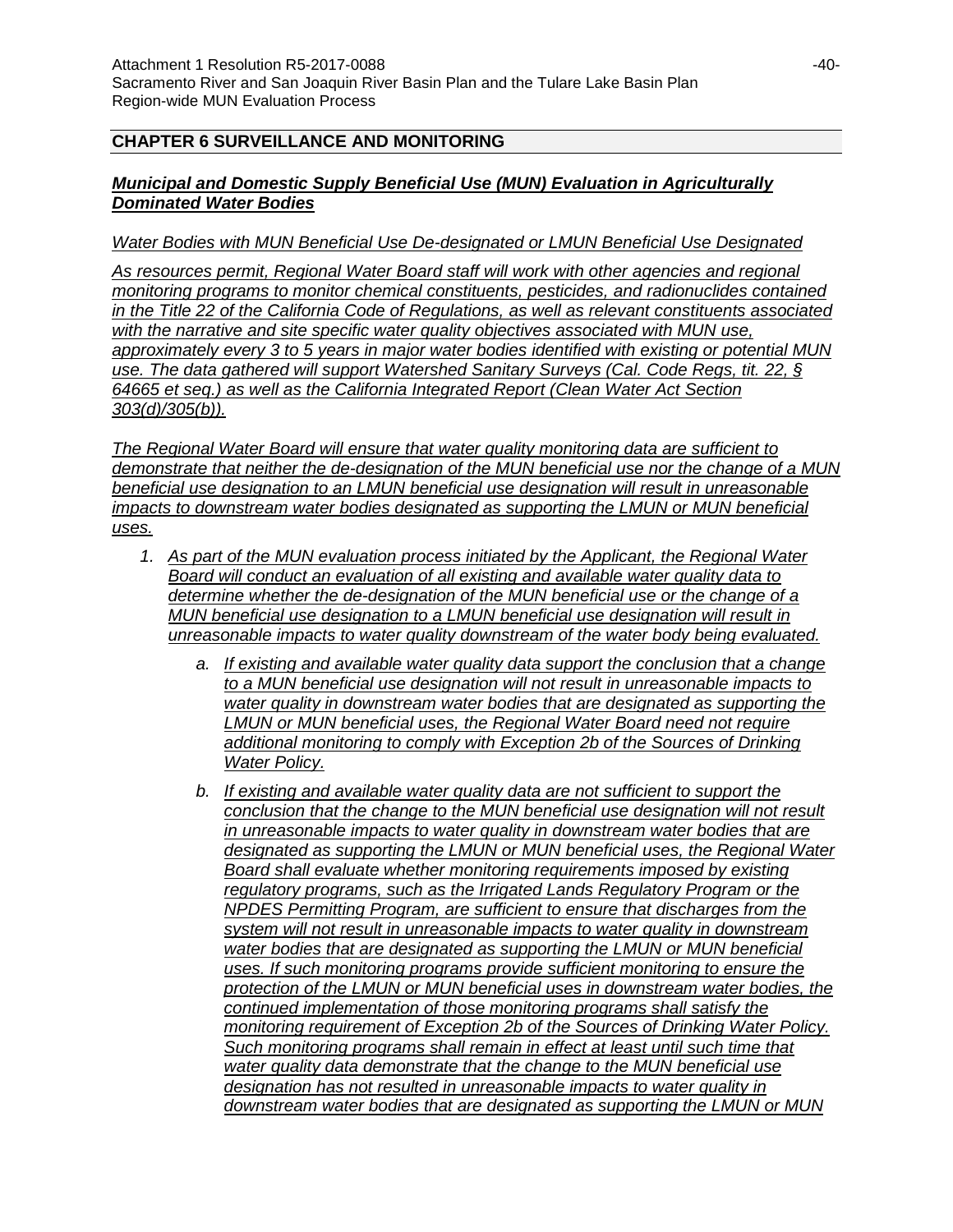*beneficial uses, at which point the monitoring requirements may be altered or reduced consistent with applicable regulatory requirements.*

- *2. If neither existing and available water quality data nor monitoring requirements imposed by existing regulatory programs are sufficient to support the conclusion that the change to the MUN beneficial use designation will not result in unreasonable impacts to water quality in downstream water bodies that are designated as supporting the LMUN or MUN beneficial uses, the Regional Water Board shall either modify existing monitoring programs or issue an order pursuant to Water Code section 13267 to ensure that discharges from the system do not result in unreasonable impacts to water quality in downstream water bodies that are designated as supporting the LMUN or MUN*  beneficial uses. Such modified requirements or orders shall remain in effect at least until *such time that water quality data demonstrate that the change to the MUN beneficial use designation has not resulted in unreasonable impacts to water quality in downstream water bodies that are designated as supporting the LMUN or MUN beneficial uses.*
- 3. *In water bodies where the MUN beneficial use has been changed, the burden of ensuring that neither new discharges into the waterbody nor material changes in the character, location, or volume of existing discharges will result in unreasonable impacts to water quality in downstream water bodies that are designated as supporting the LMUN or MUN beneficial uses shall be borne by the applicant initiating the new discharge or making the material changes to the character, location, or volume of the existing discharge.*

### *Water Bodies with LMUN Designated*

*To interpret the narrative objective and to evaluate compliance with the proposed objective for LMUN, existing Regional Water Board monitoring programs may use numeric triggers for chemical constituents, pesticides, and radionuclides concentrations in their process of issuing permits or waste discharge requirements. Exceedances of the triggers would not be violations of the proposed narrative objective nor are the triggers to be used for numeric effluent limits. Triggers may be used to evaluate conditions in the water body itself as well as potential impacts to downstream beneficial uses and ensure appropriate management and best practical treatment actions are taken to protect those uses.*